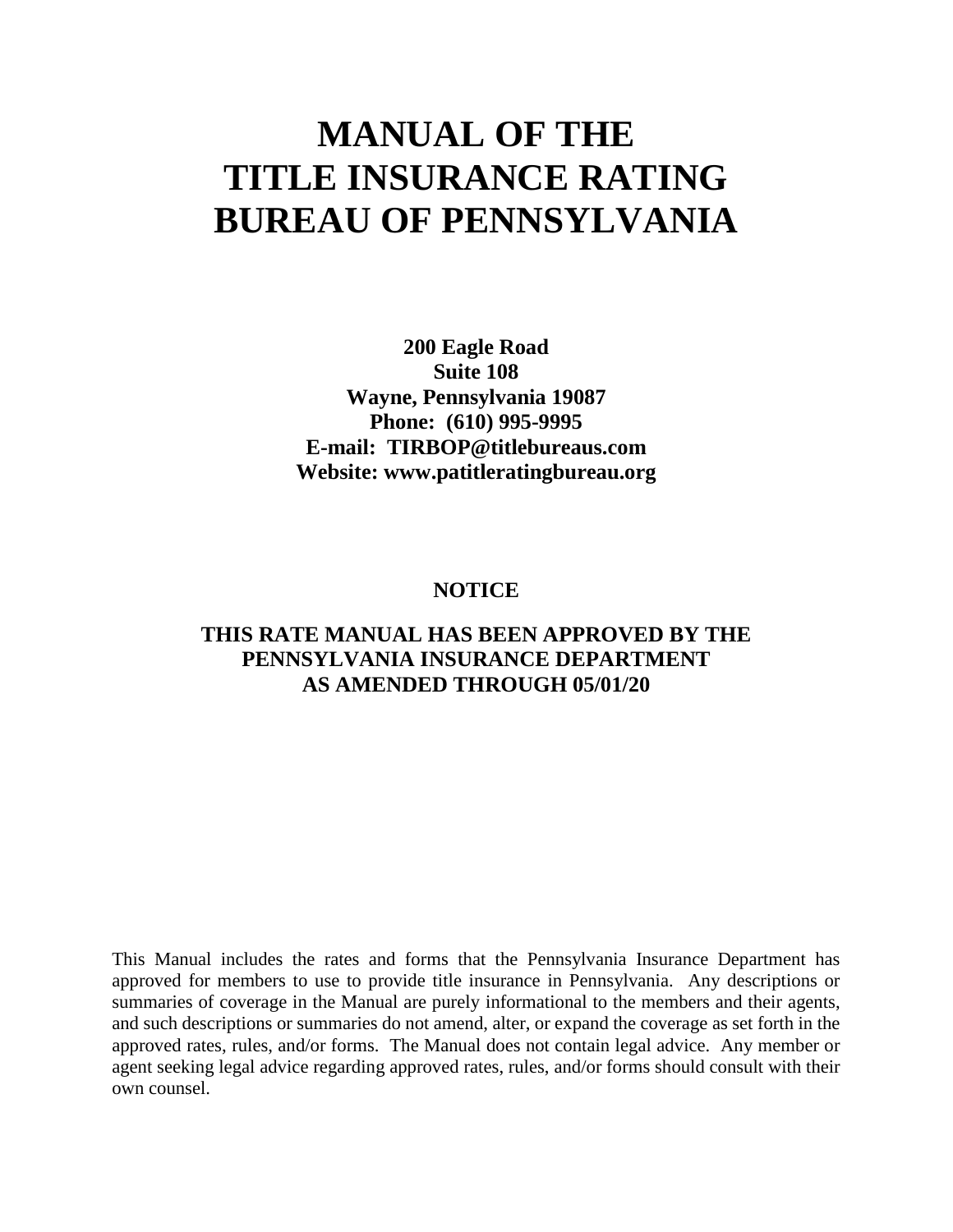# **TITLE INSURANCE RATE MANUAL COMMONWEALTH OF PENNSYLVANIA**

This Manual sets forth the definitions, general rules, rating systems, coverages, schedule of rates and Charges, and approved policy forms, endorsements and other forms for use by members of and subscribers to the Title Insurance Rating Bureau of Pennsylvania ("TIRBOP").

TIRBOP is licensed by the Pennsylvania Insurance Department pursuant to Section 741 of The Insurance Company Law of 1921, Act of May 17, 1921, P.L. 682, 40 P.S. § 910-41 ("The Insurance Company Law of 1921").

This Manual and its contents have been filed with and approved by the Pennsylvania Insurance Department in accordance with The Insurance Company Law of 1921. The provisions of this Manual are binding upon all members and subscribers of TIRBOP and their agents and must be used on and after the effective date hereof unless a specific deviation from this Manual has been filed by an individual member or subscriber company with, and approved by, the Pennsylvania Insurance Department.

MEMBERS OF TIRBOP AS OF 02/16/21 ARE:

Agents National Title Insurance Company Alliant National Title Insurance Company American Digital Title Insurance Company American Guaranty Title Insurance Company AmTrust Title Insurance Company CATIC Title Insurance Company Chicago Title Insurance Company Commonwealth Land Title Insurance Company Fidelity National Title Insurance Company First American Title Insurance Company First National Title Insurance Company General Title Insurance Company Investors Title Insurance Company National Title Insurance of New York, Inc. North American Title Insurance Company Old Republic National Title Insurance Company Premier Land Title Insurance Company Stewart Title Guaranty Company The Security Title Guarantee Corporation of Baltimore Title Resources Guaranty Company US National Title Insurance Company Westcor Land Title Insurance Company WFG National Title Insurance Company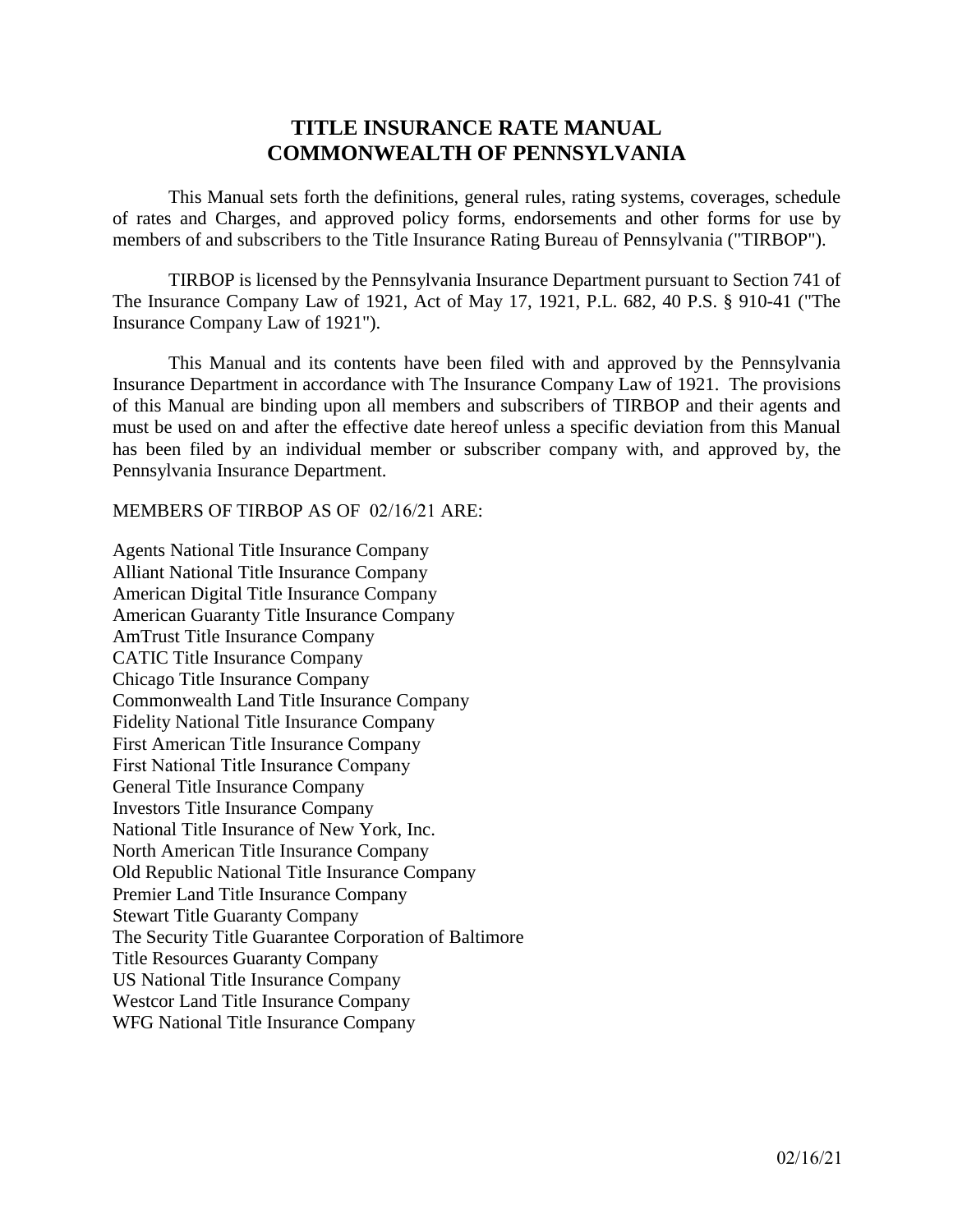# **TABLE OF CONTENTS**

# $\mathop{\mathrm{PAGE}}$

| 1. |     | <b>DEFINITIONS</b>                                            |  |
|----|-----|---------------------------------------------------------------|--|
|    | 1.1 |                                                               |  |
|    | 1.2 |                                                               |  |
|    | 1.3 |                                                               |  |
|    | 1.4 |                                                               |  |
|    | 1.5 |                                                               |  |
|    | 1.6 |                                                               |  |
| 2. |     | <b>GENERAL RULES</b>                                          |  |
|    | 2.1 |                                                               |  |
|    | 2.2 |                                                               |  |
|    | 2.3 |                                                               |  |
|    | 2.4 |                                                               |  |
|    | 2.5 |                                                               |  |
|    | 2.6 |                                                               |  |
|    | 2.7 |                                                               |  |
| 3. |     | <b>SUPPLEMENTAL CHARGES</b>                                   |  |
|    | 3.1 |                                                               |  |
|    | 3.2 |                                                               |  |
|    | 3.3 | Commitments Issued Under the Approved Attorney Procedure 4    |  |
|    | 3.4 |                                                               |  |
|    | 3.5 |                                                               |  |
|    | 3.6 |                                                               |  |
| 4. |     |                                                               |  |
| 5. |     | <b>POLICIES AND RATES</b>                                     |  |
|    | 5.1 |                                                               |  |
|    | 5.2 |                                                               |  |
|    |     | A.                                                            |  |
|    |     | <b>B.</b>                                                     |  |
|    |     | $C$ .                                                         |  |
|    |     | D.                                                            |  |
|    |     | Postponement of Owner's Policy<br>E.                          |  |
|    |     | F.                                                            |  |
|    |     | Endorsement Charges - Multiple Policies & Percentage<br>G.    |  |
|    |     |                                                               |  |
|    |     | H.                                                            |  |
|    | 5.3 |                                                               |  |
|    |     | A.                                                            |  |
|    |     | <b>B.</b>                                                     |  |
|    |     | $C$ .<br>Endorsement Charges - Multiple Policies & Percentage |  |
|    |     |                                                               |  |
|    |     | D.                                                            |  |
|    |     | Ε.                                                            |  |
|    |     | F.                                                            |  |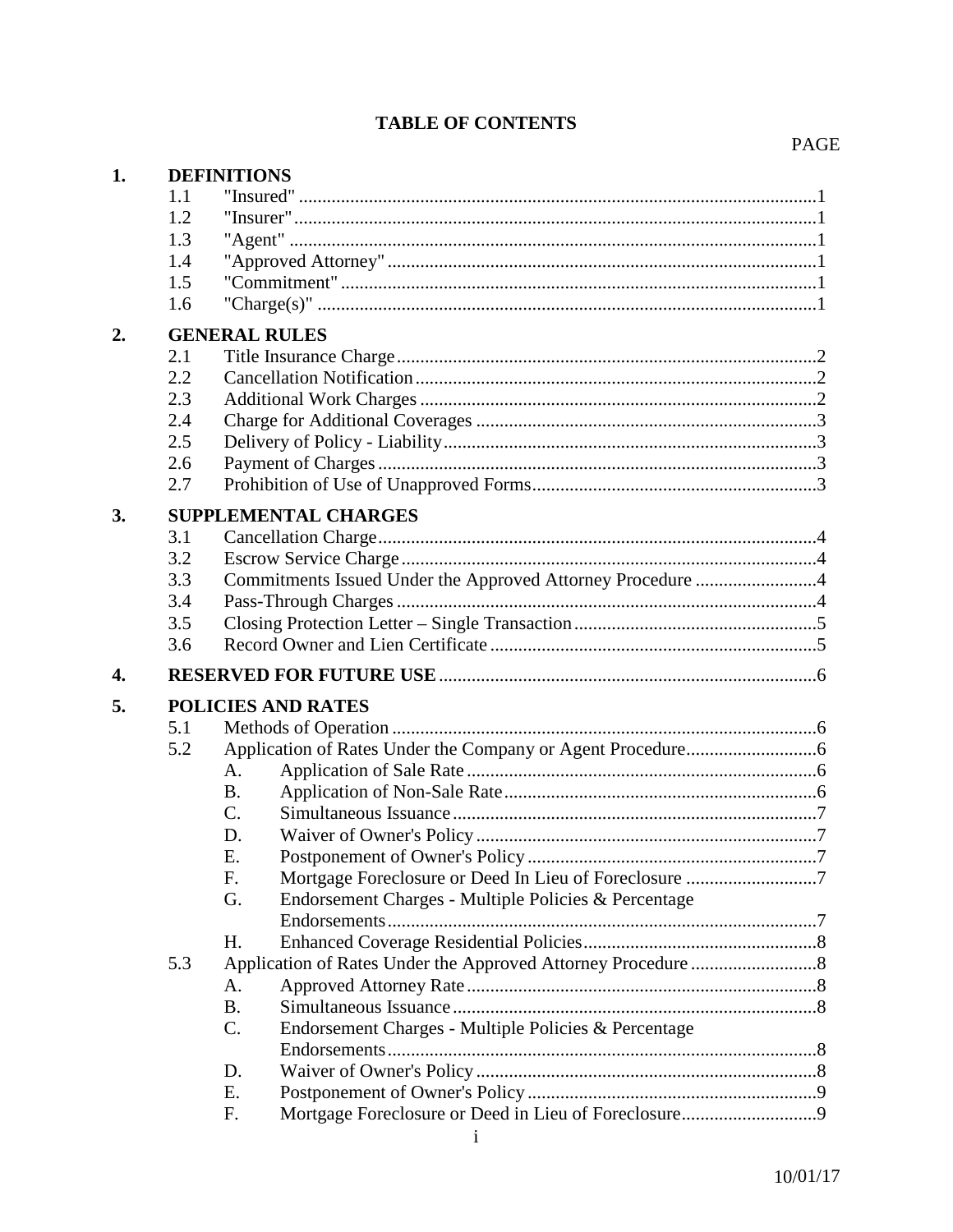# PAGE

|    |       | G.                                                                |  |
|----|-------|-------------------------------------------------------------------|--|
|    | 5.4.  | Owner's Title Insurance - Determination of Amount of              |  |
|    |       |                                                                   |  |
|    | 5.5   | Mortgage Lender's Title Insurance - Determination of Amount       |  |
|    |       |                                                                   |  |
|    | 5.6   | Extension or Modification of an Insured Mortgage and Charge       |  |
|    |       |                                                                   |  |
|    | 5.6.1 | Extension or Modification of an Insured Mortgage and              |  |
|    |       |                                                                   |  |
|    | 5.7   |                                                                   |  |
|    | 5.8   |                                                                   |  |
|    | 5.9   | <b>Enhanced Coverage Residential Policies - Application</b>       |  |
|    |       | of Rates for both the Company or Agent Procedure and              |  |
|    |       |                                                                   |  |
|    |       | A.                                                                |  |
|    |       | <b>B.</b>                                                         |  |
|    |       | C.<br>Simultaneous Issuance - Enhanced Coverage                   |  |
|    |       |                                                                   |  |
|    |       | D.                                                                |  |
|    |       | Ε.<br>Simultaneous Issuance - Homeowner's Policy Issued with 2006 |  |
|    |       |                                                                   |  |
|    |       | F.                                                                |  |
|    |       | Approved Attorney Procedure - Calculation of Additional<br>G.     |  |
|    |       |                                                                   |  |
|    |       | Short Form Expanded Coverage Residential Loan Policy 18<br>H.     |  |
|    | 5.10  |                                                                   |  |
|    | 5.11  |                                                                   |  |
|    | 5.12  |                                                                   |  |
|    | 5.13  |                                                                   |  |
|    | 5.50  |                                                                   |  |
|    |       | А.                                                                |  |
|    |       |                                                                   |  |
|    | 5.51  |                                                                   |  |
| 6. |       | <b>ENDORSEMENTS AND RATES</b>                                     |  |
|    | 6.1   | TIRBOP - ENDORSEMENT PA 100 (Rev'd 10/01/19)                      |  |
|    |       |                                                                   |  |
|    | 6.2   | RESERVED FOR FUTURE USE                                           |  |
|    | 6.3   | <b>RESERVED FOR FUTURE USE</b>                                    |  |
|    | 6.4   | RESERVED FOR FUTURE USE                                           |  |
|    | 6.5   | RESERVED FOR FUTURE USE                                           |  |
|    | 6.6   | TIRBOP - ENDORSEMENT PA 300 (Rev'd 10/01/08)                      |  |
|    |       |                                                                   |  |
|    | 6.7   | TIRBOP - ENDORSEMENT PA 301 (Rev'd 10/01/08)                      |  |
|    |       |                                                                   |  |
|    |       |                                                                   |  |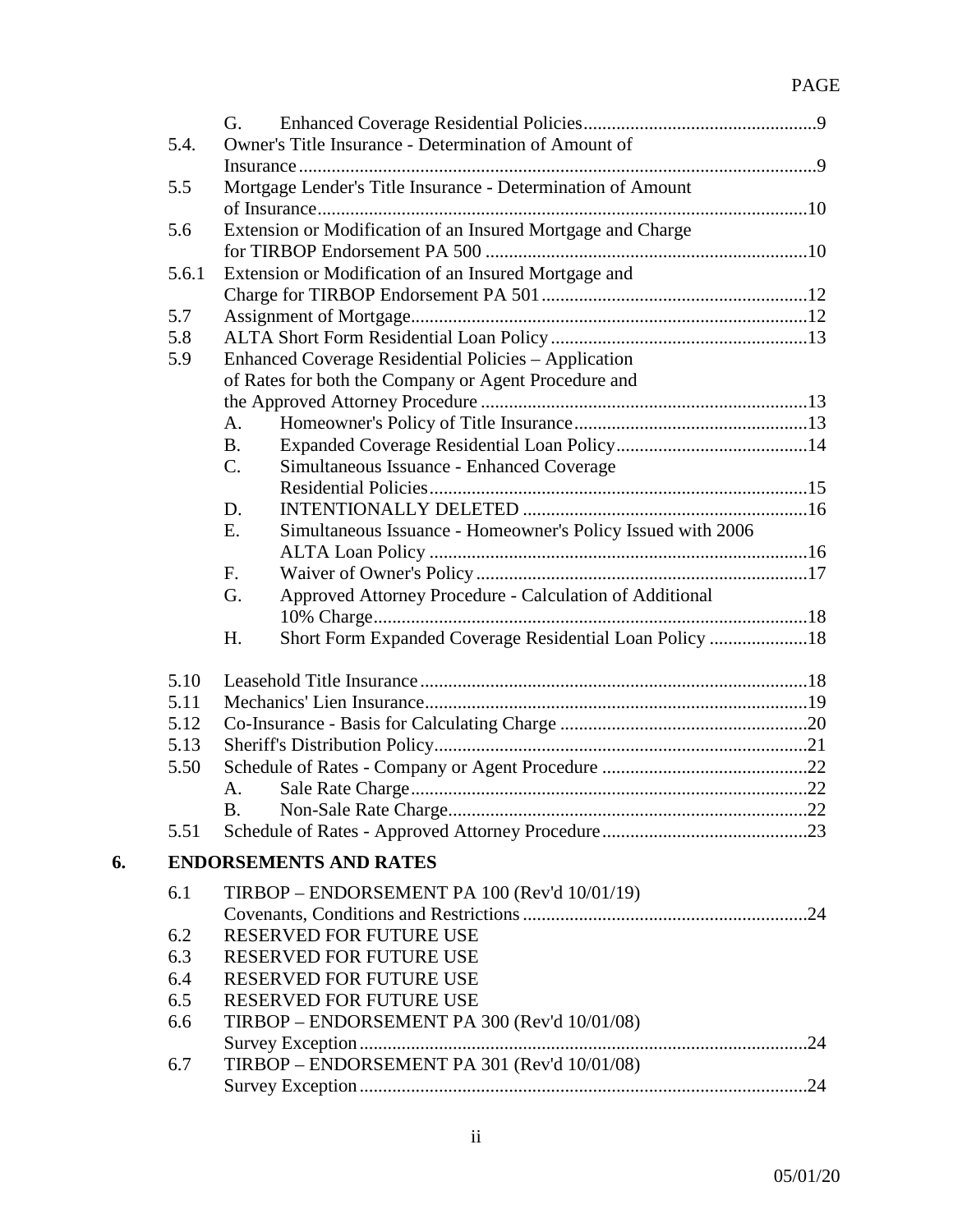| 6.8  | TIRBOP - ENDORSEMENT PA 400 (04/01/07)                                  |
|------|-------------------------------------------------------------------------|
|      |                                                                         |
| 6.9  | TIRBOP - ENDORSEMENT PA 500 (10/01/17)                                  |
|      | (ALTA Endorsement 11-06, as modified by TIRBOP) –                       |
|      |                                                                         |
| 6.10 | TIRBOP - ENDORSEMENT PA 501(07/01/14)                                   |
|      |                                                                         |
| 6.11 | TIRBOP - ENDORSEMENT PA 710 (04/01/07)                                  |
|      |                                                                         |
| 6.12 | TIRBOP ENDORSEMENT PA 710-6.2 (04/01/07)                                |
|      | (ALTA Endorsement 6.2-06) – Variable Rate – Negative                    |
|      |                                                                         |
| 6.13 | TIRBOP - ENDORSEMENT PA 810 (08/01/18)                                  |
|      | (ALTA Endorsement 4.1-06) - Condominium - Current Assessments25         |
| 6.14 | TIRBOP - ENDORSEMENT PA 820 (08/01/18)                                  |
|      | (ALTA Endorsement 5.1-06) – Planned Unit Development – Current          |
|      |                                                                         |
| 6.15 | TIRBOP - ENDORSEMENT PA 900 (04/01/07)                                  |
|      | (ALTA Endorsement 8.1-06) – Environmental Protection Lien 26            |
| 6.16 | TIRBOP - ENDORSEMENT PA 910 (08/01/18)                                  |
|      | (ALTA Endorsement 8.2-06) – Commercial Environmental Protection Lien 26 |
| 6.17 |                                                                         |
| 6.18 |                                                                         |
| 6.19 | TIRBOP - ENDORSEMENT PA 1015 (Rev'd 04/01/07)                           |
|      |                                                                         |
| 6.20 | TIRBOP - ENDORSEMENT PA 1020 (Rev'd 04/01/07)                           |
|      |                                                                         |
| 6.21 | <b>TIRBOP - ENDORSEMENT PA 1030 (10/01/17)</b>                          |
|      | $(ALTA$ Endorsement 9-06 (revised 04-02-12)) – Restrictions,            |
|      |                                                                         |
| 6.22 | <b>TIRBOP - ENDORSEMENT PA 1031 (04/01/13)</b>                          |
|      | $(ALTA$ Endorsement 9.1-06 (revised 04-02-12)) – Covenants,             |
|      |                                                                         |
| 6.23 | TIRBOP – ENDORSEMENT PA $1032 (04/01/13)$                               |
|      | $(ALTA$ Endorsement 9.2-06 (revised 04-02-12)) – Covenants,             |
|      |                                                                         |
| 6.24 | <b>TIRBOP - ENDORSEMENT PA 1033 (10/01/17)</b>                          |
|      | (ALTA Endorsement 9.6-06                                                |
|      |                                                                         |
| 6.25 | <b>TIRBOP - ENDORSEMENT PA 1034 (08/01/18)</b>                          |
|      | (ALTA Endorsement 9.7-06) – Restrictions, Encroachments, Minerals –     |
|      |                                                                         |
| 6.26 | TIRBOP - ENDORSEMENT PA 1035 (04/01/13)                                 |
|      | (ALTA Endorsement 9.8-06) – Covenants, Conditions and                   |
|      |                                                                         |
| 6.27 | TIRBOP – ENDORSEMENT PA 1070 (Rev'd 04/01/07)                           |
|      |                                                                         |
|      |                                                                         |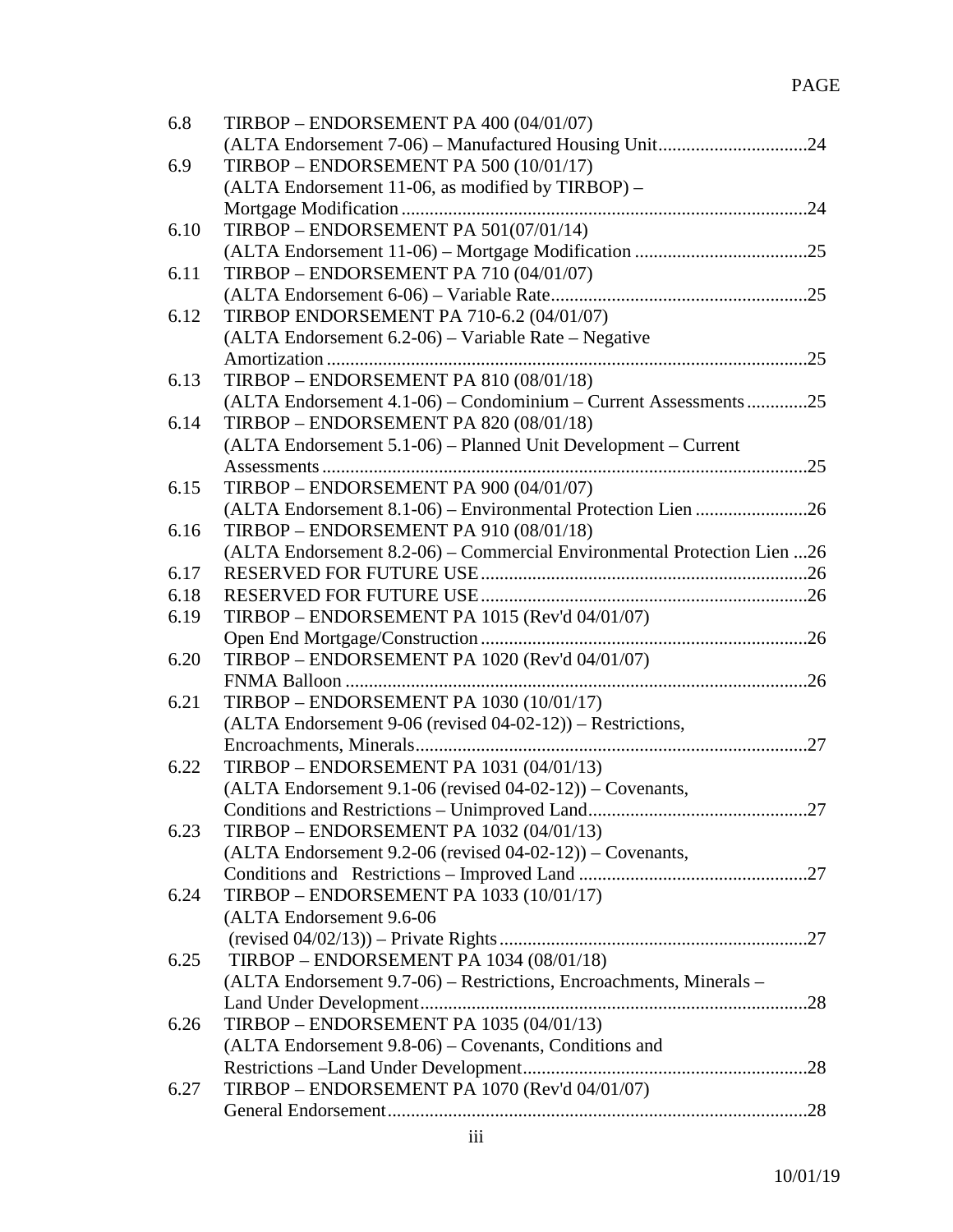| 6.28 | TIRBOP – ENDORSEMENT PA 1080 (Rev'd 10/01/08)                           |
|------|-------------------------------------------------------------------------|
|      |                                                                         |
| 6.29 | <b>TIRBOP - ENDORSEMENT PA 1100 (08/01/18)</b>                          |
|      |                                                                         |
| 6.30 | TIRBOP - ENDORSEMENT PA 1110 (04/01/13)                                 |
|      | (ALTA Endorsement 20-06) – First Loss – Multiple Parcel Transactions29  |
| 6.31 | RESERVED FOR FUTURE USE                                                 |
| 6.32 | <b>TIRBOP - ENDORSEMENT PA 1130 (04/01/13)</b>                          |
|      | (ALTA Endorsement 13-06 (revised 04-02-12)) – Leasehold Owner's 29      |
| 6.33 | TIRBOP - ENDORSEMENT PA 1140 (04/01/13)                                 |
|      | (ALTA Endorsement 13.1-06 (revised 04-02-12)) - Leasehold Loan 29       |
| 6.34 | <b>TIRBOP - ENDORSEMENT PA 1150 (08/01/18)</b>                          |
|      | (ALTA Endorsement 14.2-06) – Future Advance – Letter of Credit 30       |
| 6.35 | <b>TIRBOP - ENDORSEMENT PA 1160 (10/01/08)</b>                          |
|      | (ALTA Endorsement 15-06) – Nonimputation – Full Equity Transfer30       |
| 6.36 | <b>TIRBOP - ENDORSEMENT PA 1170 (10/01/08)</b>                          |
|      | (ALTA Endorsement 15.1-06) – Nonimputation – Additional Insured 30      |
| 6.37 | <b>TIRBOP - ENDORSEMENT PA 1180 (05/01/16)</b>                          |
|      | (ALTA Endorsement 15.2-06) – Nonimputation – Partial Equity Transfer30  |
| 6.38 | TIRBOP - ENDORSEMENT PA 1190 (04/01/07)                                 |
|      |                                                                         |
| 6.39 | TIRBOP - ENDORSEMENT PA 1200 (04/01/07)                                 |
|      |                                                                         |
| 6.40 | <b>TIRBOP - ENDORSEMENT PA 1201 (04/01/07)</b>                          |
|      |                                                                         |
| 6.41 | <b>TIRBOP - ENDORSEMENT PA 1210 (04/01/07)</b>                          |
|      | (ALTA Endorsement 17.1-06) – Indirect Access and Entry 31               |
| 6.42 | <b>TIRBOP - ENDORSEMENT PA 1211 (04/01/07)</b>                          |
|      | (ALTA Endorsement 17.1-06) – Indirect Access and Entry 31               |
| 6.43 | <b>TIRBOP - ENDORSEMENT PA 1220 (10/01/08)</b>                          |
|      | (ALTA Endorsement 14.3-06) – Future Advance – Reverse Mortgage32        |
| 6.44 | <b>TIRBOP - ENDORSEMENT PA 1230 (04/01/07)</b>                          |
|      | 32<br>(ALTA Endorsement 18-06) – Single Tax Parcel                      |
| 6.45 | TIRBOP - ENDORSEMENT PA 1240 (10/01/17)                                 |
|      | (ALTA Endorsement 18.1-06) – Multiple Tax Parcels – Easements 32        |
| 6.46 | TIRBOP - ENDORSEMENT PA 1250 (10/01/19)                                 |
|      | (ALTA Endorsement 19-06) – Contiguity – Multiple Parcels 32             |
|      | 6.46.1 TIRBOP - ENDORSEMENT PA 1251 (05/01/16)                          |
|      | (ALTA Endorsement 19.1-06) – Contiguity – Single Parcel 32              |
|      | 6.46.2 TIRBOP - ENDORSEMENT PA 1252 (10/01/19)                          |
|      | (ALTA Endorsement 19.2-06) – Contiguity – Specified Parcels32           |
| 6.47 | <b>TIRBOP - ENDORSEMENT PA 1260 (07/01/14)</b>                          |
|      | (ALTA Endorsement 12-06, as modified by TIRBOP (revised $04/02/13$ )) – |
|      |                                                                         |
| 6.48 | TIRBOP - ENDORSEMENT PA 1270 (10/01/19)                                 |
|      |                                                                         |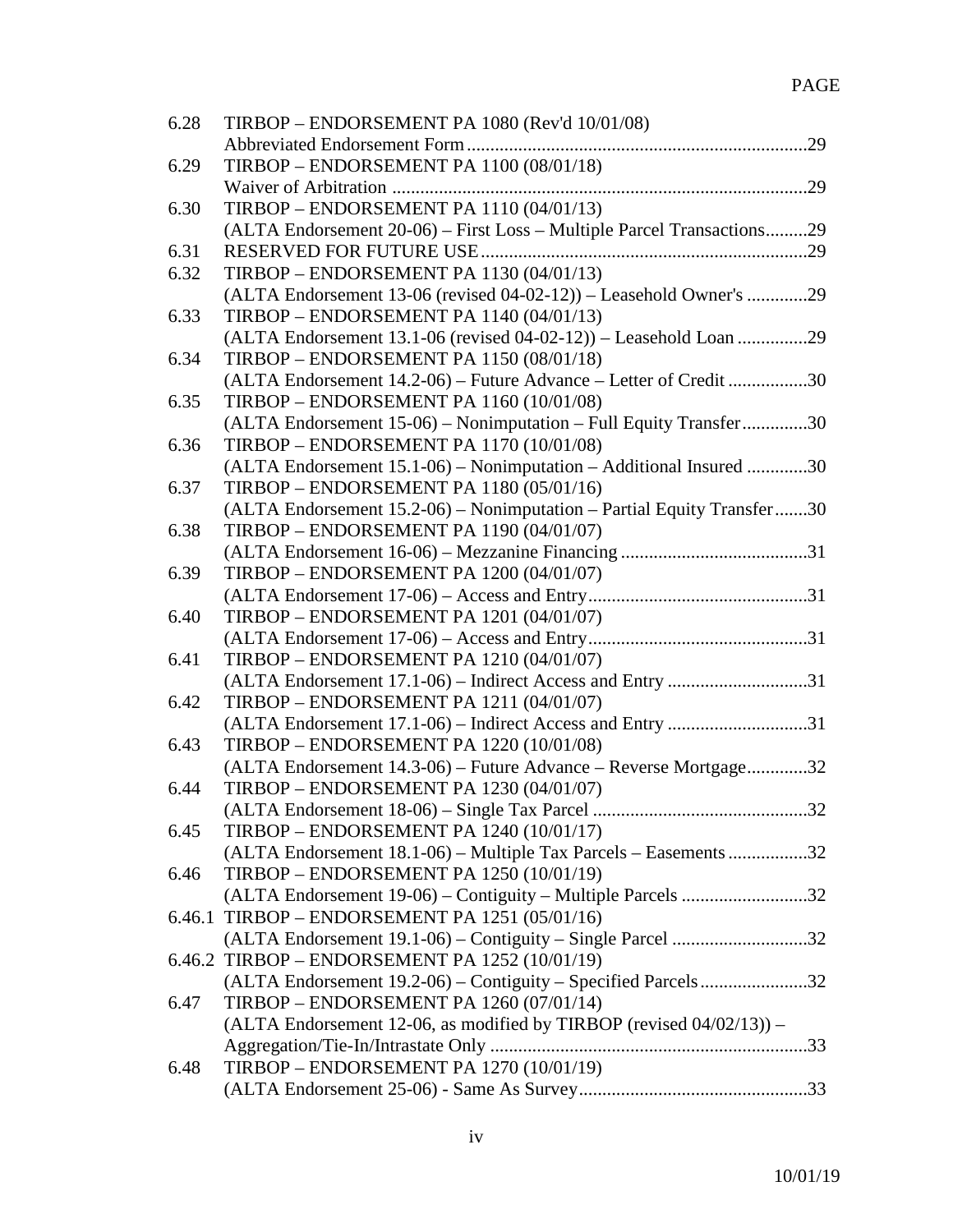| 6.49 | TIRBOP - ENDORSEMENT PA 1271 (10/01/19)                                  |
|------|--------------------------------------------------------------------------|
|      |                                                                          |
| 6.50 | <b>TIRBOP - ENDORSEMENT PA 1280 (10/01/17)</b>                           |
|      | (ALTA Endorsement 22-06, as modified by TIRBOP) - Location33             |
| 6.51 | TIRBOP – ENDORSEMENT PA 1290 (04/01/07) Mortgage Release33               |
| 6.52 | <b>TIRBOP - ENDORSEMENT PA 1310 (03/01/11)</b>                           |
|      | (ALTA Endorsement 28-06) – Easement – Damage or Enforced                 |
|      |                                                                          |
| 6.53 | <b>TIRBOP - ENDORSEMENT PA 1311 (03/01/11)</b>                           |
|      | (ALTA Endorsement 28-06) – Easement – Damage or Enforced                 |
|      |                                                                          |
| 6.54 | TIRBOP - ENDORSEMENT PA 1312 (04/01/13)                                  |
|      | (ALTA Endorsement 28.1-06) - Encroachments - Boundaries                  |
|      |                                                                          |
| 6.55 | TIRBOP - ENDORSEMENT PA 1313 (04/01/13)                                  |
|      | (ALTA Endorsement 28.1-06) - Encroachments - Boundaries                  |
|      |                                                                          |
|      | 6.55.1 TIRBOP - ENDORSEMENT PA 1314 (10/01/17)                           |
|      | (ALTA Endorsement 28.3-06) – Encroachments – Boundaries                  |
|      |                                                                          |
|      | 6.55.2 TIRBOP - ENDORSEMENT PA 1315 (10/01/17)                           |
|      | (ALTA Endorsement 28.3-06) - Encroachments - Boundaries                  |
|      |                                                                          |
|      | 6.55.3 TIRBOP - ENDORSEMENT PA 1316 (10/01/19)                           |
|      | (ALTA Endorsement 28.2-06) - Encroachments - Boundaries                  |
|      |                                                                          |
|      | 6.55.4 TIRBOP - ENDORSEMENT PA 1317 (10/01/19)                           |
|      | (ALTA Endorsement 28.2-06) – Encroachments – Boundaries                  |
|      |                                                                          |
| 6.56 | TIRBOP - ENDORSEMENT PA 1320 (10/01/17)                                  |
|      | (ALTA Endorsement 29-06)-Interest Rate Swap - Direct Obligation 37       |
| 6.57 | <b>TIRBOP - ENDORSEMENT PA 1330 (10/01/17)</b>                           |
|      | (ALTA Endorsement 29.1-06) – Interest Rate Swap – Additional Interest 37 |
|      | 6.57.1 TIRBOP - ENDORSEMENT PA 1331 (10/01/17)                           |
|      | (ALTA Endorsement 29.2-06) Interest Rate Swap – Direct Obligation –      |
|      |                                                                          |
|      | 6.57.2 TIRBOP - ENDORSEMENT PA 1332 (10/01/17)                           |
|      | (ALTA Endorsement 29.3-06) Interest Rate Swap - Additional Interest-     |
|      |                                                                          |
| 6.58 | TIRBOP - ENDORSEMENT PA 1340 (10/01/17)                                  |
|      | (ALTA Endorsement 35-06) – Minerals and other Subsurface                 |
|      |                                                                          |
| 6.59 | TIRBOP - ENDORSEMENT PA 1341 (10/01/17)                                  |
|      | (ALTA Endorsement 35-06) – Minerals and other Subsurface                 |
|      |                                                                          |
|      |                                                                          |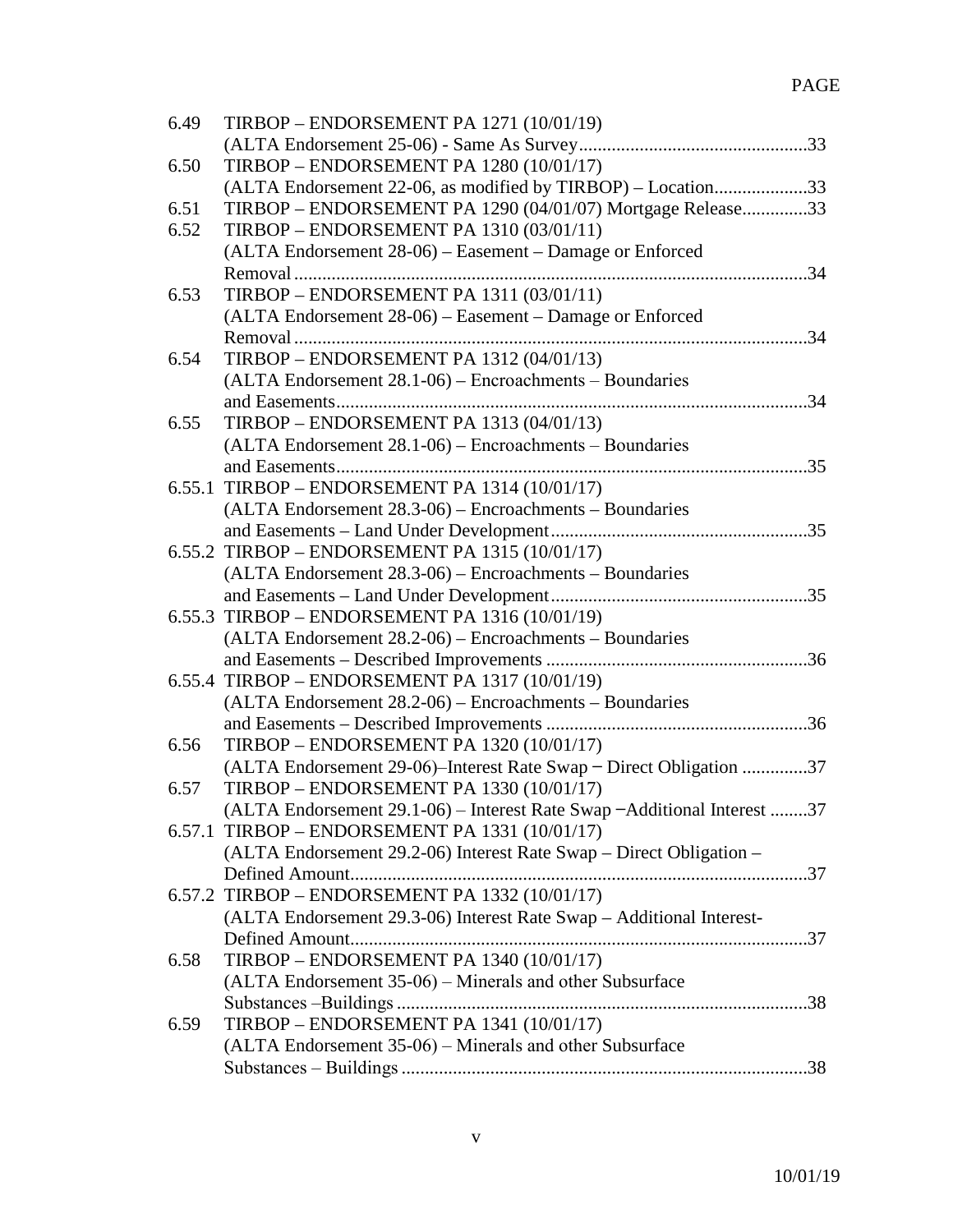| 6.60 | <b>TIRBOP – ENDORSEMENT PA 1350 (10/01/17)</b>                        |
|------|-----------------------------------------------------------------------|
|      | (ALTA Endorsement 35.1-06) – Minerals and Other Subsurface            |
|      |                                                                       |
| 6.61 | TIRBOP - ENDORSEMENT PA 1351 (10/01/17)                               |
|      | (ALTA Endorsement 35.1-06) – Minerals and Other Subsurface            |
|      |                                                                       |
| 6.62 | TIRBOP - ENDORSEMENT PA 1360 (10/01/17)                               |
|      | (ALTA Endorsement 35.3-06) – Minerals and Other Subsurface            |
|      |                                                                       |
| 6.63 | TIRBOP - ENDORSEMENT PA 1361 (10/01/17)                               |
|      | (ALTA Endorsement 35.3-06) – Minerals and Other Subsurface            |
|      |                                                                       |
| 6.64 | <b>TIRBOP - ENDORSEMENT PA 1400 (04/01/13)</b>                        |
|      |                                                                       |
| 6.65 | TIRBOP - ENDORSEMENT PA 1410 (04/01/13)                               |
|      |                                                                       |
|      | (ALTA Endorsement 36-06) - Energy Project - Leasehold/Easement40      |
| 6.66 | TIRBOP - ENDORSEMENT PA 1420 (04/01/13)                               |
|      | (ALTA Endorsement 36.1-06) - Energy Project - Leasehold/Easement40    |
| 6.67 | <b>TIRBOP - ENDORSEMENT PA 1430 (04/01/13)</b>                        |
|      | (ALTA Endorsement 36.2-06) - Energy Project - Leasehold 41            |
| 6.68 | TIRBOP - ENDORSEMENT PA 1440 (04/01/13)                               |
|      | (ALTA Endorsement 36.3-06) - Energy Project - Leasehold 41            |
| 6.69 | <b>TIRBOP - ENDORSEMENT PA 1450 (04/01/13)</b>                        |
|      | (ALTA Endorsement 36.4-06) - Energy Project - Covenants,              |
|      |                                                                       |
| 6.70 | <b>TIRBOP – ENDORSEMENT PA 1460 (04/01/13)</b>                        |
|      | (ALTA Endorsement 36.5-06) – Energy Project – Covenants,              |
|      |                                                                       |
| 6.71 | <b>TIRBOP - ENDORSEMENT PA 1470 (10/01/17)</b>                        |
|      |                                                                       |
| 6.72 | <b>TIRBOP - ENDORSEMENT PA 1471 (10/01/17)</b>                        |
|      |                                                                       |
| 6.73 | TIRBOP – ENDORSEMENT PA $1480(07/01/14)$                              |
|      | $(ALTA$ Endorsement 9.3-06 (revised $04/02/13$ ) – Covenants,         |
|      |                                                                       |
| 6.74 | TIRBOP - ENDORSEMENT PA 1490 (07/01/14)                               |
|      | (ALTA Endorsement 9.9-06 (revised 04/02/13) -Private Rights44         |
| 6.75 | TIRBOP - ENDORSEMENT PA 1500 (07/01/14)                               |
|      | (ALTA Endorsement 32-06) – Construction Loan – Loss of Priority44     |
| 6.76 | TIRBOP - ENDORSEMENT PA 1510 (07/01/14)                               |
|      | (ALTA Endorsement 32.1-06 (revised $04/02/13$ ) – Construction Loan – |
|      |                                                                       |
| 6.77 | TIRBOP - ENDORSEMENT PA 1520 (07/01/14)                               |
|      |                                                                       |
| 6.78 | <b>TIRBOP – ENDORSEMENT PA 1530 (10/01/19)</b>                        |
|      |                                                                       |
|      |                                                                       |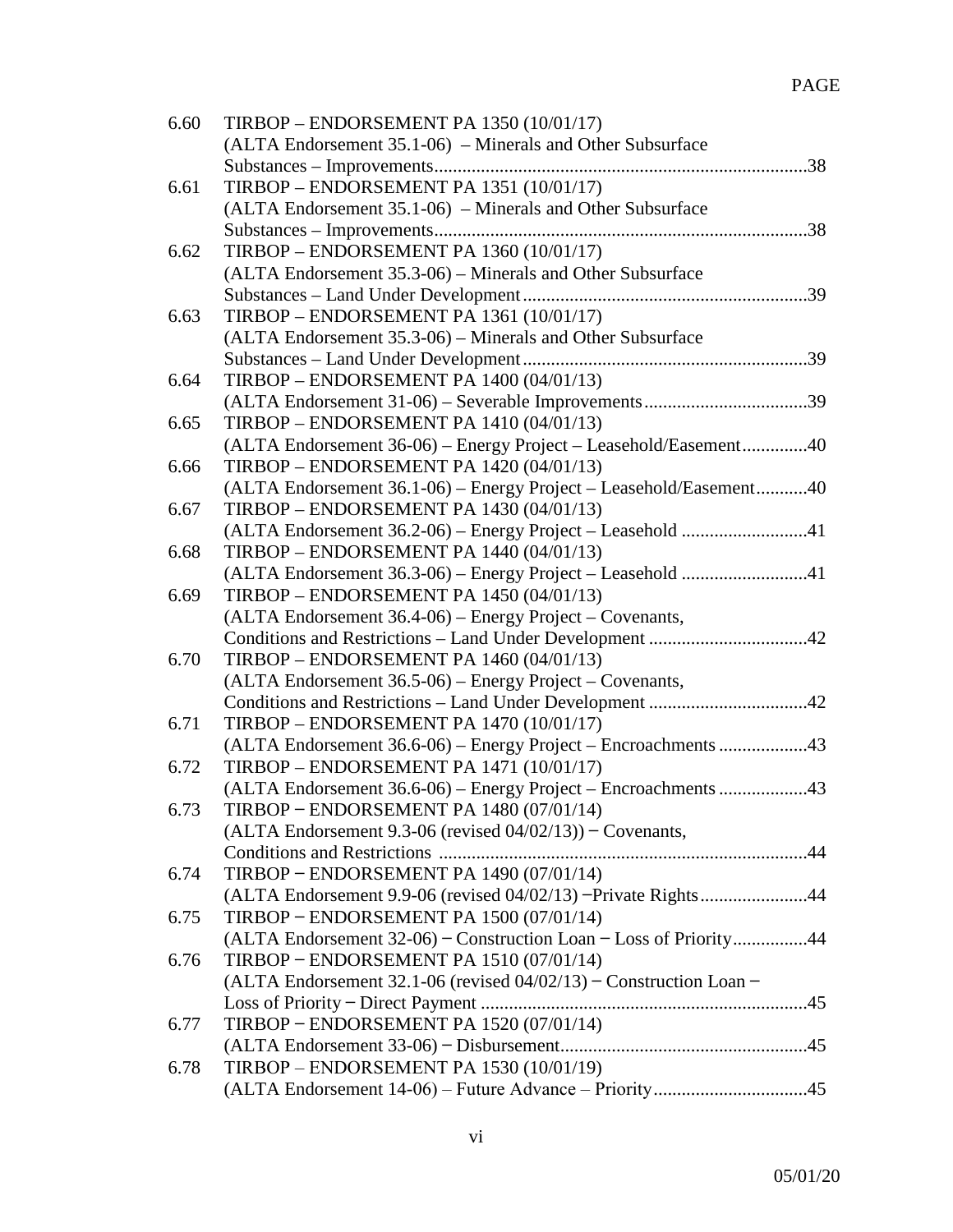| 6.79   | <b>TIRBOP - ENDORSEMENT PA 1540 (10/01/19)</b>                    |
|--------|-------------------------------------------------------------------|
|        | (ALTA Endorsement 14.1-06) - Future Advance - Knowledge46         |
| 6.80   | <b>TIRBOP - ENDORSEMENT PA 1550 (10/01/17)</b>                    |
|        |                                                                   |
| 6.81   | TIRBOP - ENDORSEMENT PA 1551 (10/01/17)                           |
|        |                                                                   |
| 6.82   | <b>TIRBOP - ENDORSEMENT PA 1560 (10/01/17)</b>                    |
|        |                                                                   |
| 6.83   | TIRBOP - ENDORSEMENT PA 1570 (10/01/17)                           |
|        |                                                                   |
| 6.84   | TIRBOP - ENDORSEMENT PA 1580 (10/01/17)                           |
|        | (ALTA Endorsement 40.1-06) - Tax Credit -                         |
|        |                                                                   |
| 6.85   | <b>TIRBOP - ENDORSEMENT PA 1590 (10/01/17)</b>                    |
|        | (ALTA Endorsement 9.10-06) - Restrictions, Encroachments,         |
|        |                                                                   |
| 6.86   | TIRBOP ENDORSEMENT PA 1600 (05/01/16)                             |
|        |                                                                   |
| 6.87   | TIRBOP ENDORSEMENT PA 1610 (05/01/16)                             |
|        |                                                                   |
| 6.87.1 | TIRBOP ENDORSEMENT PA 1611 (10/01/19)                             |
|        | (ALTA Endorsement 23.1-06) – Co-Insurance – Multiple Policies48   |
| 6.88   | TIRBOP ENDORSEMENT PA 1620 (05/01/16)                             |
|        |                                                                   |
| 6.89   | TIRBOP ENDORSEMENT PA 1630 (05/01/16)                             |
|        | (ALTA Endorsement 42-06) - Commercial Lender Group Endorsement 49 |
| 6.90   | TIRBOP ENDORSEMENT PA 1640 (05/01/16)                             |
|        |                                                                   |
| 6.91   | TIRBOP ENDORSEMENT PA 1650 (05/01/16)                             |
|        |                                                                   |
| 6.92   | TIRBOP ENDORSEMENT PA 1660 (10/01/17)                             |
|        |                                                                   |
|        |                                                                   |

7. **RESERVED FOR FUTURE USE**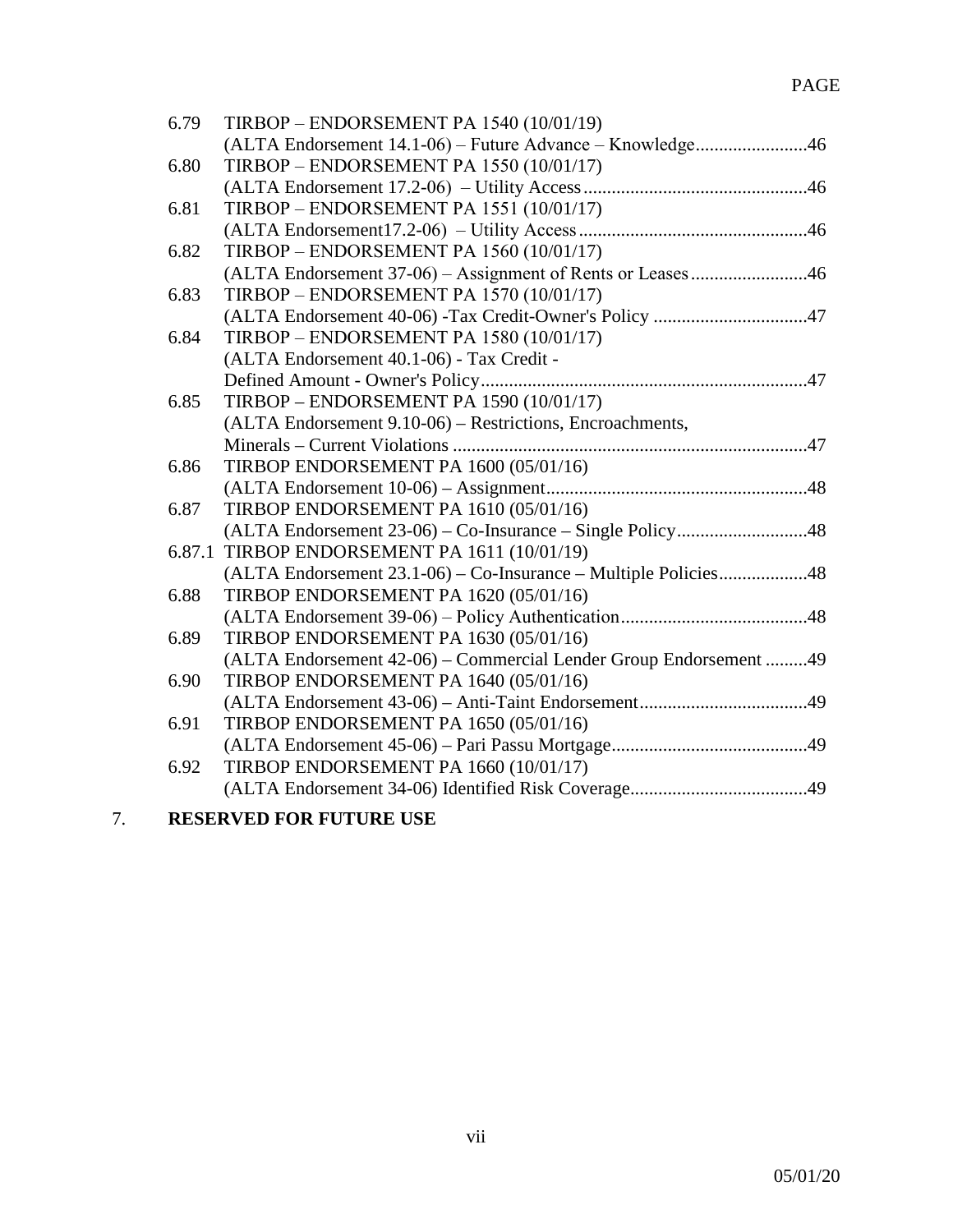# 8. **APPROVED POLICY FORMS**

ALTA Loan Policy of Title Insurance, as modified by TIRBOP (06/17/06) ALTA Owner's Policy of Title Insurance, as modified by TIRBOP (06/17/06) ALTA U.S. Policy (12/03/12) ALTA Short-Form Residential Loan Policy – Current Violations, as modified by TIRBOP (Revised 04/02/15) Sheriff's Distribution Policy (03/01/95) ALTA Homeowners Policy of Title Insurance (For a One-to-Four Family Residence) (Revised 12/02/13) ALTA Expanded Coverage Residential Loan Policy (For a One-to-Four Family Residence) – Current Assessments (Revised 04/02/15) ALTA Short Form Expanded Coverage Residential Loan Policy (For a One-to-Four Family Residence) – Current Assessments (Revised 04/02/15)

## **9. APPROVED ENDORSEMENT FORMS**

TIRBOP – ENDORSEMENT PA 100 (Rev'd 10/01/19)

- TIRBOP ENDORSEMENT PA 300 (Rev'd 10/01/08)
- TIRBOP ENDORSEMENT PA 301 (Rev'd 10/01/08)
- TIRBOP ENDORSEMENT PA 400 (ALTA Endorsement 7-06) (04/01/07)
- TIRBOP ENDORSEMENT PA 500 (ALTA Endorsement 11-06, as modified by TIRBOP) (10/01/17)
- TIRBOP ENDORSEMENT PA 501 (ALTA Endorsement 11-06) (07/01/14)
- TIRBOP ENDORSEMENT PA 710 (ALTA Endorsement 6-06) (04/01/07)
- TIRBOP ENDORSEMENT PA 710-6.2 (ALTA Endorsement 6.2-06) (04/01/07)
- TIRBOP ENDORSEMENT PA 810 (ALTA Endorsement 4.1-06) (08/01/18)
- TIRBOP ENDORSEMENT PA 820 (ALTA Endorsement 5.1-06) (08/01/18)
- TIRBOP ENDORSEMENT PA 900 (ALTA Endorsement 8.1-06) (04/01/07)
- TIRBOP ENDORSEMENT PA 910 (ALTA Endorsement 8.2-06) (08/01/18)
- TIRBOP ENDORSEMENT PA 1015 (Rev'd 04/01/07)
- TIRBOP ENDORSEMENT PA 1020 (Rev'd 04/01/07)
- TIRBOP ENDORSEMENT PA 1030 (ALTA Endorsement 9-06 (revised 04-02-12))  $(10/01/17)$
- TIRBOP ENDORSEMENT PA 1031 (ALTA Endorsement 9.1-06 (revised 04-02-12)) (04/01/13)
- TIRBOP ENDORSEMENT PA 1032 (ALTA Endorsement 9.2-06 (revised 04-02-12))  $(04/01/13)$
- TIRBOP ENDORSEMENT PA 1033 (ALTA Endorsement 9.6-06) (revised 04/02/13)  $(10/01/17)$
- TIRBOP ENDORSEMENT PA 1034 (ALTA Endorsement 9.7-06) (08/01/18)
- TIRBOP ENDORSEMENT PA 1035 (ALTA Endorsement 9.8-06) (04/01/13)
- TIRBOP ENDORSEMENT PA 1070 (Rev'd 04/01/07)
- TIRBOP ENDORSEMENT PA 1080 (Rev'd 10/01/08)
- TIRBOP ENDORSEMENT PA 1100 (08/01/18)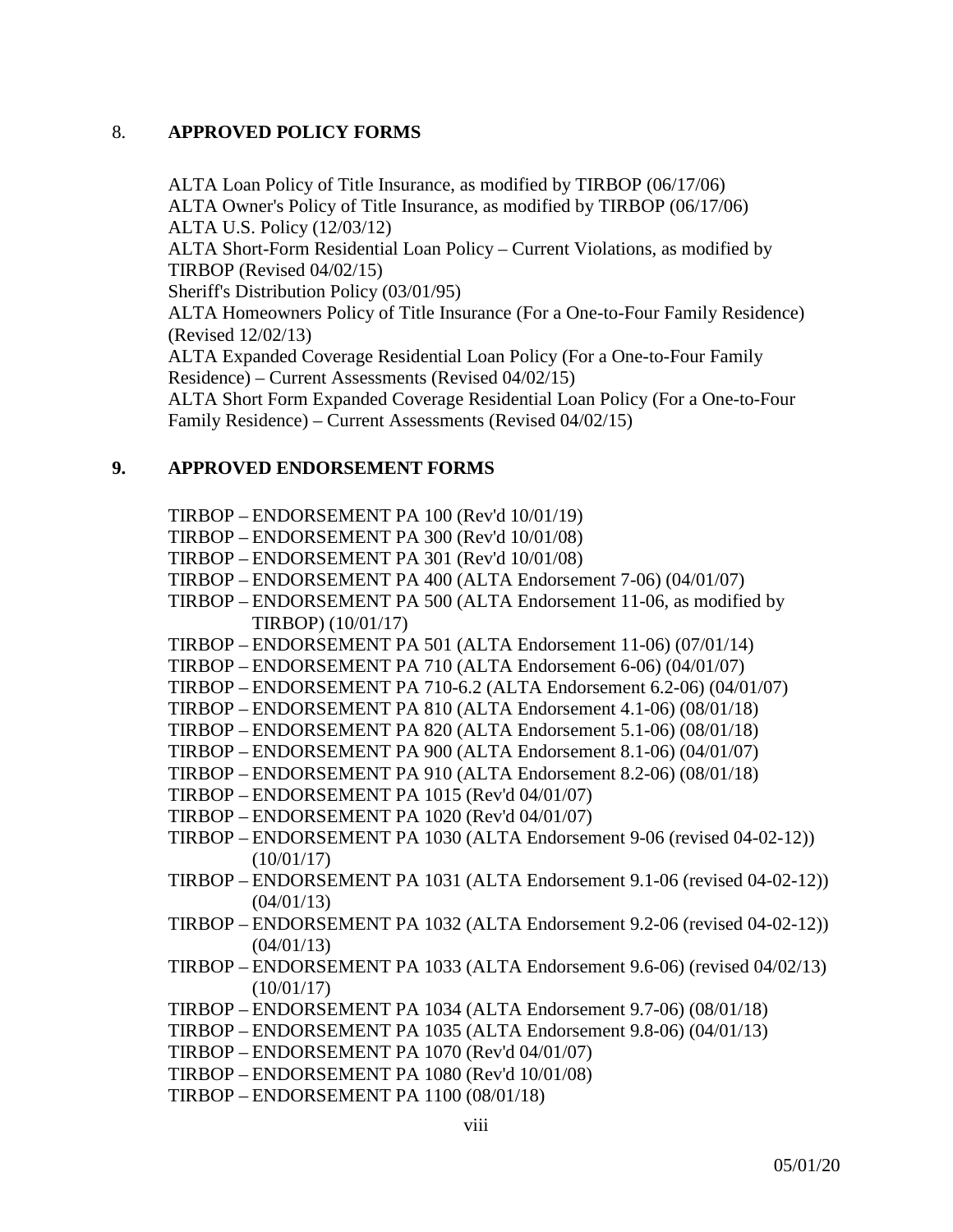TIRBOP – ENDORSEMENT PA 1110 (ALTA Endorsement 20-06) (04/01/13) TIRBOP – ENDORSEMENT PA 1130 (ALTA Endorsement 13-06 (revised 04-02-12))  $(04/01/13)$ TIRBOP – ENDORSEMENT PA 1140 (ALTA Endorsement 13.1-06 (revised 04-02-12))  $(04/01/13)$ TIRBOP – ENDORSEMENT PA 1150 (ALTA Endorsement 14.2-06) (08/01/18) TIRBOP – ENDORSEMENT PA 1160 (ALTA Endorsement 15-06) (10/01/08) TIRBOP – ENDORSEMENT PA 1170 (ALTA Endorsement 15.1-06) (10/01/08) TIRBOP – ENDORSEMENT PA 1180 (ALTA Endorsement 15.2-06) (05/01/16) TIRBOP – ENDORSEMENT PA 1190 (ALTA Endorsement 16-06) (04/01/07) TIRBOP – ENDORSEMENT PA 1200 (ALTA Endorsement 17-06) (04/01/07) TIRBOP – ENDORSEMENT PA 1201 (ALTA Endorsement 17-06) (04/01/07) TIRBOP – ENDORSEMENT PA 1210 (ALTA Endorsement 17.1-06) (04/01/07) TIRBOP – ENDORSEMENT PA 1211 (ALTA Endorsement 17.1-06) (04/01/07) TIRBOP – ENDORSEMENT PA 1220 (ALTA Endorsement 14.3-06) (10/01/08) TIRBOP – ENDORSEMENT PA 1230 (ALTA Endorsement 18-06) (04/01/07) TIRBOP – ENDORSEMENT PA 1240 (ALTA Endorsement 18.1-06) (10/01/17) TIRBOP – ENDORSEMENT PA 1250 (ALTA Endorsement 19-06) (10/01/19) TIRBOP – ENDORSEMENT PA 1251 (ALTA Endorsement 19.1-06) (05/01/16) TIRBOP – ENDORSEMENT PA 1252 (ALTA Endorsement 19.2-06) (10/01/19) TIRBOP – ENDORSEMENT PA 1260 (ALTA Endorsement 12-06, as modified by TIRBOP, (revised 04/02/13)) (07/01/14) TIRBOP – ENDORSEMENT PA 1270 (ALTA Endorsement 25-06) (10/01/19) TIRBOP – ENDORSEMENT PA 1271 (ALTA Endorsement 25-06) (10/01/19) TIRBOP – ENDORSEMENT PA 1280 (ALTA Endorsement 22-06, as modified by TIRBOP) (10/01/17) TIRBOP – ENDORSEMENT PA 1290 (04/01/07) TIRBOP – ENDORSEMENT PA 1310 (ALTA Endorsement 28-06) (03/01/11) TIRBOP – ENDORSEMENT PA 1311 (ALTA Endorsement 28-06) (03/01/11) TIRBOP – ENDORSEMENT PA 1312 (ALTA Endorsement 28.1-06) (04/01/13) TIRBOP – ENDORSEMENT PA 1313 (ALTA Endorsement 28.1-06) (04/01/13) TIRBOP – ENDORSEMENT PA 1314 (ALTA Endorsement 28.3-06) (10/01/17) TIRBOP – ENDORSEMENT PA 1315 (ALTA Endorsement 28.3-06) (10/01/17) TIRBOP – ENDORSEMENT PA 1316 (ALTA Endorsement 28.2-06) (10/01/19) TIRBOP – ENDORSEMENT PA 1317 (ALTA Endorsement 28.2-06) (10/01/19) TIRBOP – ENDORSEMENT PA 1320 (ALTA Endorsement 29-06) (10/01/17) TIRBOP – ENDORSEMENT PA 1330 (ALTA Endorsement 29.1-06) (10/01/17) TIRBOP – ENDORSEMENT PA 1331 (ALTA Endorsement 29.2-06) (10/01/17) TIRBOP – ENDORSEMENT PA 1332 (ALTA Endorsement 29.3-06) (10/01/17) TIRBOP – ENDORSEMENT PA 1340 (ALTA Endorsement 35-06) (10/01/17) TIRBOP – ENDORSEMENT PA 1341 (ALTA Endorsement 35-06) (10/01/17) TIRBOP – ENDORSEMENT PA 1350 (ALTA Endorsement 35.1-06) (10/01/17) TIRBOP – ENDORSEMENT PA 1351 (ALTA Endorsement 35.1-06) (10/01/17) TIRBOP – ENDORSEMENT PA 1360 (ALTA Endorsement 35.3-06) (10/01/17) TIRBOP – ENDORSEMENT PA 1361 (ALTA Endorsement 35.3-06) (10/01/17) TIRBOP – ENDORSEMENT PA 1400 (ALTA Endorsement 31-06) (04/01/13)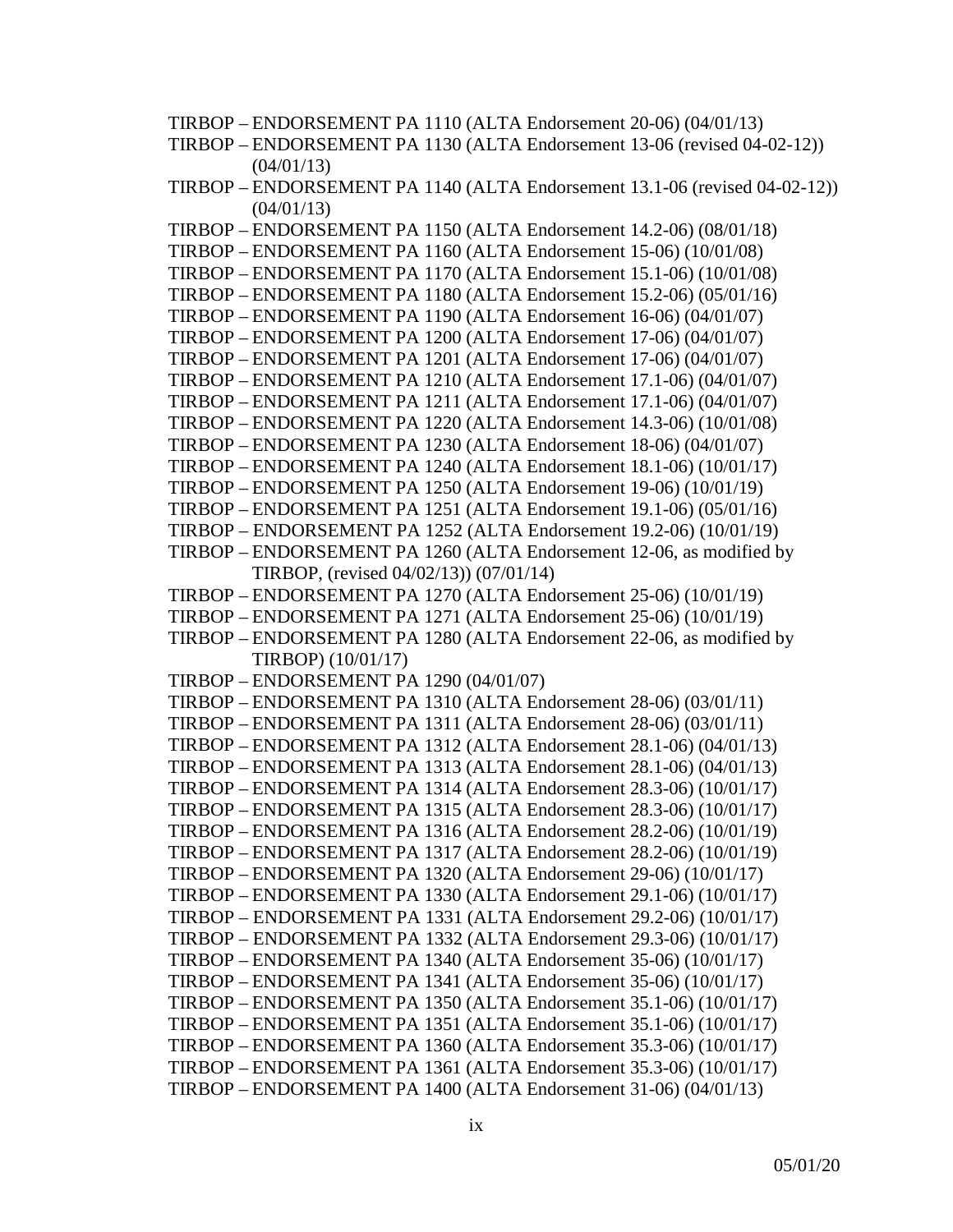TIRBOP – ENDORSEMENT PA 1410 (ALTA Endorsement 36-06) (04/01/13) TIRBOP – ENDORSEMENT PA 1420 (ALTA Endorsement 36.1-06) (04/01/13) TIRBOP – ENDORSEMENT PA 1430 (ALTA Endorsement 36.2-06) (04/01/13) TIRBOP – ENDORSEMENT PA 1440 (ALTA Endorsement 36.3-06) (04/01/13) TIRBOP – ENDORSEMENT PA 1450 (ALTA Endorsement 36.4-06) (04/01/13) TIRBOP – ENDORSEMENT PA 1460 (ALTA Endorsement 36.5-06) (04/01/13) TIRBOP – ENDORSEMENT PA 1470 (ALTA Endorsement 36.6-06) (10/01/17) TIRBOP – ENDORSEMENT PA 1471 (ALTA Endorsement 36.6-06) (10/01/17) TIRBOP – ENDORSEMENT PA 1480 (ALTA Endorsement 9.3-06 (revised 04/02/13))(07/01/14) TIRBOP – ENDORSEMENT PA 1490 (ALTA Endorsement 9.9-06 (revised 04/02/13)  $(07/01/14)$ TIRBOP – ENDORSEMENT PA 1500 (ALTA Endorsement 32-06) (07/01/14) TIRBOP – ENDORSEMENT PA 1510 (ALTA Endorsement 32.1-06 (revised 04/02/13)  $(07/01/14)$ TIRBOP – ENDORSEMENT PA 1520 (ALTA Endorsement 33-06) (07/01/14) TIRBOP – ENDORSEMENT PA 1530 (ALTA Endorsement 14-06) (10/01/19) TIRBOP – ENDORSEMENT PA 1540 (ALTA Endorsement 14.1-06) (10/01/19) TIRBOP – ENDORSEMENT PA 1550 (ALTA Endorsement 17.2-06) (10/01/17) TIRBOP – ENDORSEMENT PA 1551 (ALTA Endorsement 17.2-06) (10/01/17) TIRBOP – ENDORSEMENT PA 1560 (ALTA Endorsement 37-06) (10/01/17) TIRBOP – ENDORSEMENT PA 1570 (ALTA Endorsement 40-06) (10/01/17) TIRBOP – ENDORSEMENT PA 1580 (ALTA Endorsement 40.1-06) (10/01/17) TIRBOP – ENDORSEMENT PA 1590 (ALTA Endorsement 9.10-06) (10/01/17) TIRBOP – ENDORSEMENT PA 1600 (ALTA Endorsement 10-06) (05/01/16) TIRBOP – ENDORSEMENT PA 1610 (ALTA Endorsement 23-06) (05/01/16) TIRBOP – ENDORSEMENT PA 1611 (ALTA Endorsement 23.1-06) (10/01/19) TIRBOP – ENDORSEMENT PA 1620 (ALTA Endorsement 39-06) (05/01/16) TIRBOP – ENDORSEMENT PA 1630 (ALTA Endorsement 42-06) (05/01/16) TIRBOP – ENDORSEMENT PA 1640 (ALTA Endorsement 43-06) (05/01/16) TIRBOP – ENDORSEMENT PA 1650 (ALTA Endorsement 45-06) (05/01/16) TIRBOP - ENDORSEMENT PA 1660 (ALTA Endorsement 34-06) (10/01/17)

#### **10. SUPPLEMENTAL FORMS**

CLOSING PROTECTION LETTER – SINGLE TRANSACTION (ALTA Form – 12/01/18) TIRBOP PA CPL, as modified by TIRBOP (10/01/19)

TIRBOP – 31 PA Code § 126.1 Waiver of Owner's Title Insurance (01/01/02)

RECORD OWNER AND LIEN CERTIFICATE (03/01/95)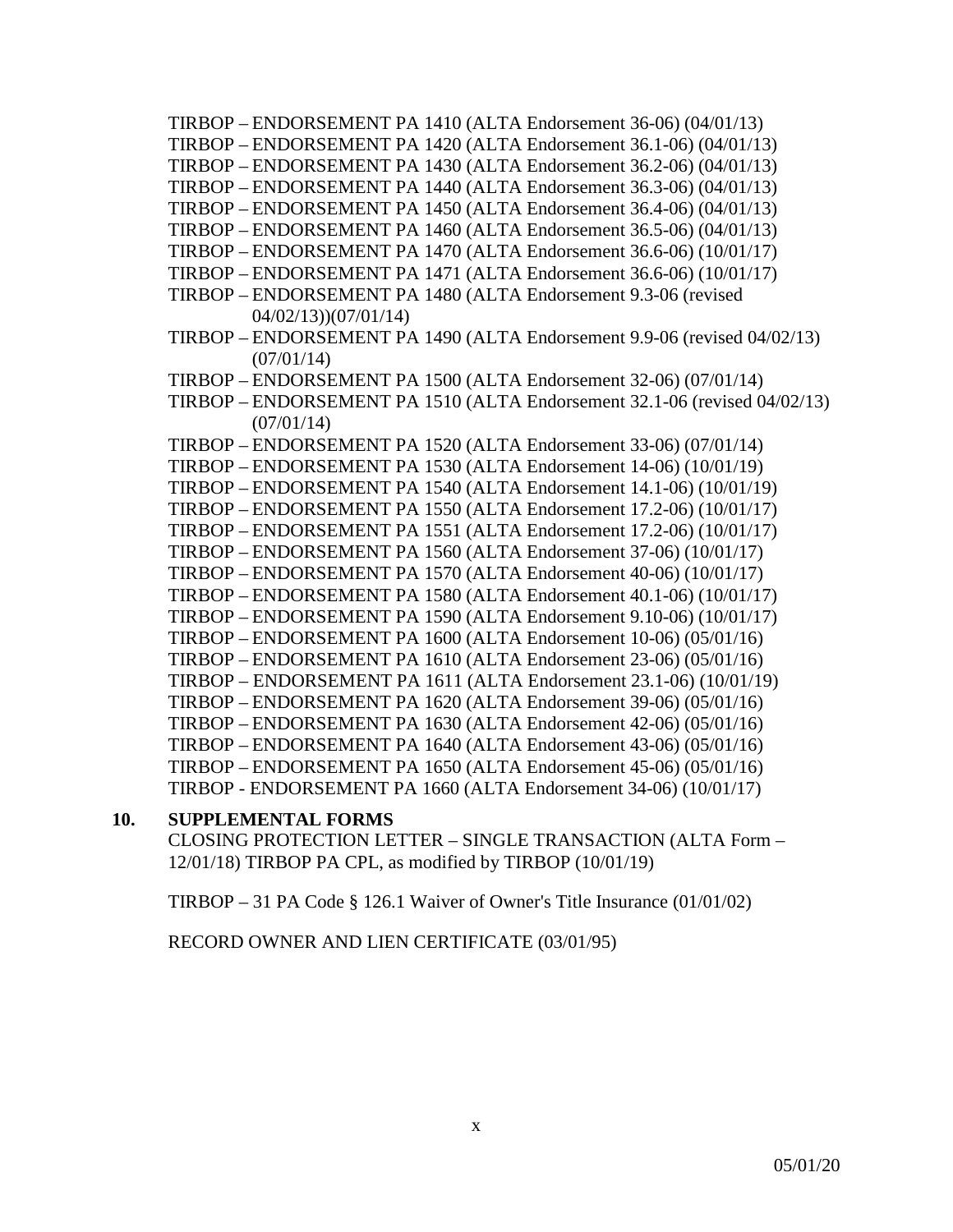## 1. DEFINITIONS

- 1.1 "Insured" is the party to whom coverage is extended by the terms of the policy.
- 1.2 "Insurer" is a title insurance company which is a member or subscriber of the Title Insurance Rating Bureau of Pennsylvania. Unless otherwise indicated, "Insurer" includes all who are expressly authorized to act on behalf of the Insurer, including its employees and Agents.
- 1.3 "Agent" is a person, firm, association, corporation, partnership, cooperative or joint stock company expressly authorized by written contract with an Insurer to solicit risks, collect fees, and prepare Commitments and/or title insurance policies on its behalf and certified by the Insurance Department of the Commonwealth of Pennsylvania ("Department").
- 1.4 "Approved Attorney" is an attorney admitted to practice in Pennsylvania who because of experience and knowledge of real estate law in Pennsylvania is approved by an Insurer and upon whose examination of title and report the Insurer or Agent may issue a policy of title insurance. Such Approved Attorney must take financial responsibility for the search, examination, closing, and the final certification of title to the Insurer or Agent in a real estate transaction. Such Approved Attorney may not also act as an employee of an Insurer, an Agent, or an employee or affiliate of an Agent in a transaction in which he or she acts as an Approved Attorney.
- 1.5 "Commitment", as used herein, is the agreement of an Insurer to issue its policy or policies of title insurance to a proposed Insured, as owner or mortgagee of an estate or interest in the land described therein, all subject to the provisions set forth in the Schedules and Conditions and Stipulations of said Commitment. The Commitment sets forth the requirements including payment of premium and Charges, that must be complied with prior to the issuance of the policy or policies.
- 1.6 "Charge(s)" used herein means "fee" as defined in Section 701 of The Insurance Company Law of 1921 and includes "premium, examination and settlement or closing fee and every other Charge" provided for in this Manual made by an Insurer, Agent or by Approved Attorney.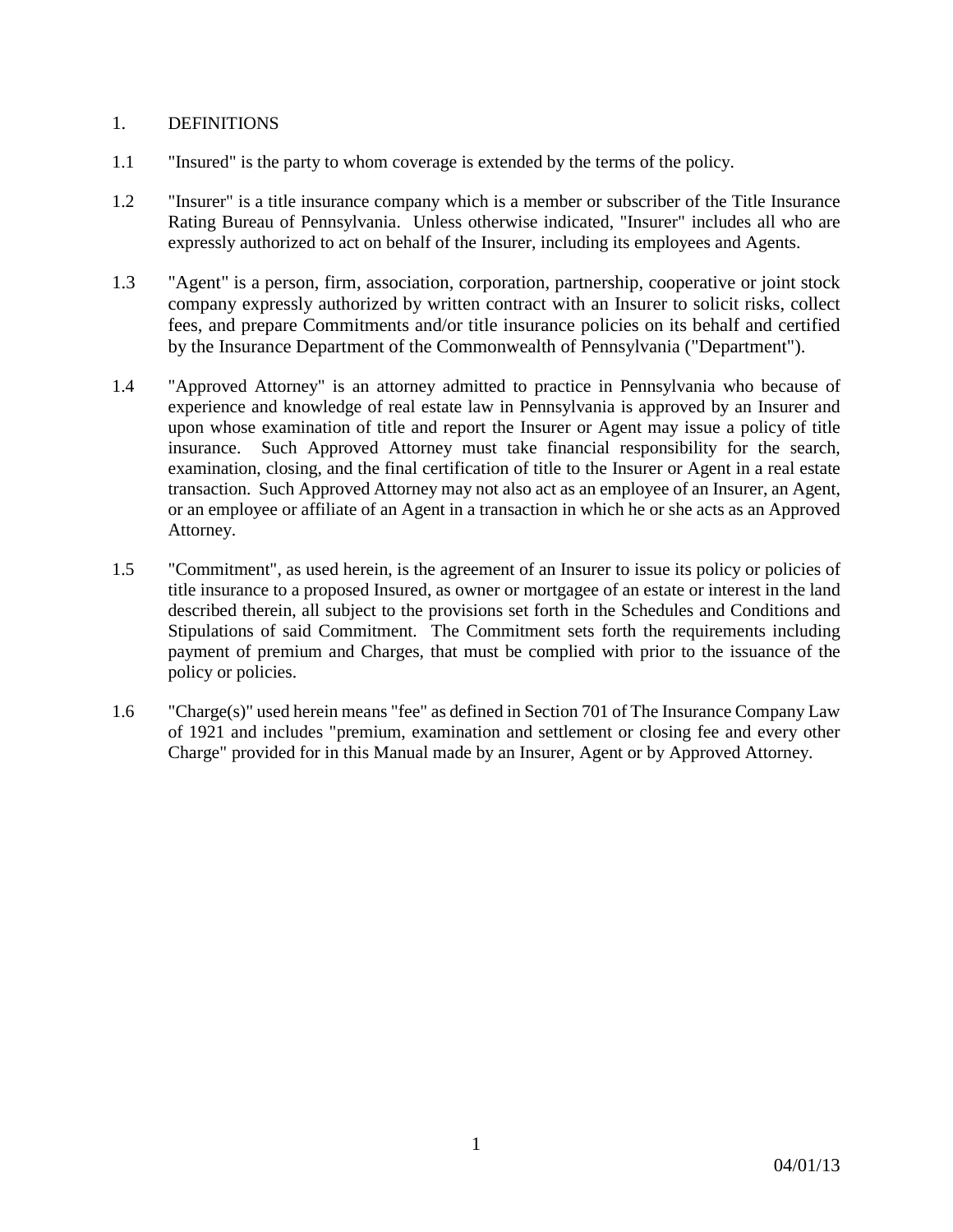## 2. GENERAL RULES

## 2.1 TITLE INSURANCE CHARGE

All Charges for title insurance coverage provided by the approved policies and endorsements must be made as set forth in this Manual.

The Charge(s) set forth in this Manual include transmittal of documents and/or funds by first class U.S. mail, transfer of funds by the issuance of checks, the delivery of documents and checks for recording, and the delivery of documents and checks to the lender, purchaser, creditor and/or other person with an interest in the insured transaction (collectively "Interested Party") by first class U.S. mail and other means chosen by the Insurer or Agent.

The Charge(s) set forth in this Manual do not include the following:

- (a) document preparation, other than the commitment, closing statement and title insurance policy with endorsements;
- (b) government charges for recording documents;
- (c) overnight delivery requested by an Interested Party;
- (d) bank wire transfer of funds requested by an Interested Party; or
- (e) receipt and printing of documents (other than the commitment, closing statement and title insurance policy with endorsements) transmitted electronically by an Interested Party.

#### 2.2 CANCELLATION NOTIFICATION

Insurer, upon notification to its applicant, may decline to search, examine, issue its Commitment or insure any title, or to issue any endorsement to a policy. Insurer may, at any time, in its sole discretion, refuse an application or cancel any unclosed application of the applicant, without liability on the part of Insurer.

#### 2.3 ADDITIONAL WORK CHARGES

Insurer may impose additional Charges in especially difficult title matters. Insurer may impose additional Charges for examination of title which may involve multiple chains of title, land under water, coal, oil, gas or mineral searches, railroad property searches, land in beds of streets, rights-of-way, driveways, foreclosures, tax sales, proceedings under federal bankruptcy or state insolvency related statutes, or which involve other unusual difficulties or unusual expenditures. There shall be a reasonable relationship between the services performed, expenses incurred and the amount charged by the Insurer or Agent.

These Charges will be filed with the Department each quarter by Insurer. Agents are responsible for the filing of this information with Insurer for inclusion in Insurer's quarterly report which will report on Charges collected both by Insurer and by the Agent under this Section of the Manual.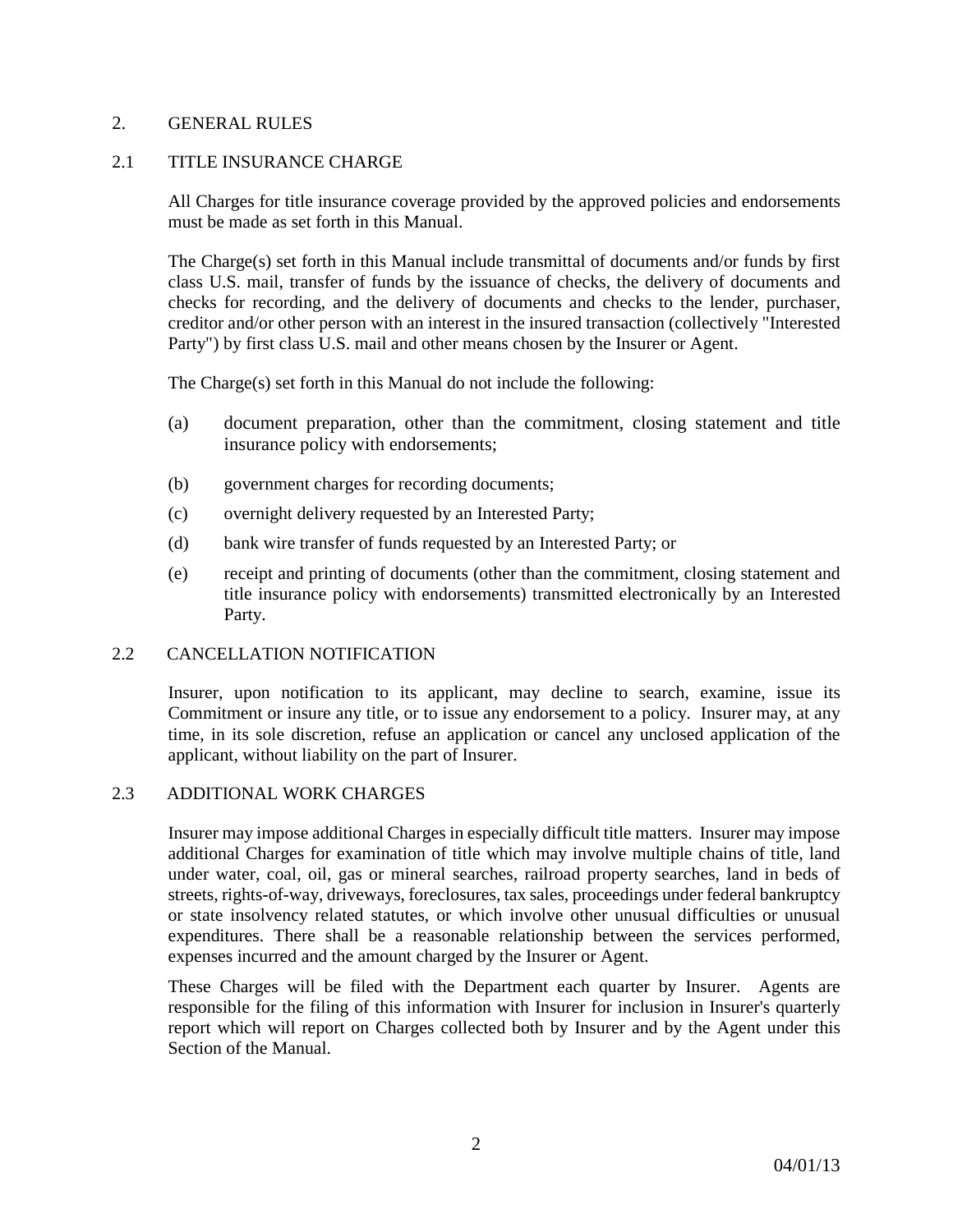## 2.4 CHARGES FOR ADDITIONAL COVERAGES

Nothing herein shall prohibit Insurer from charging an additional special fee for affirmative risk coverage(s) not contained in this Manual. These fees will be filed with the Department each quarter by Insurer. Agents are responsible for the filing of this information with Insurer for inclusion in the Insurer's quarterly report which will report on Charges collected both by Insurer and the Agent under this Section.

## 2.5 DELIVERY OF POLICY-LIABILITY

Insurer may withhold delivery of the policy of title insurance and have no liability until all applicable Charges, set forth in this Manual, have been paid in full and all conditions of the Insurer's Commitment satisfied.

#### 2.6 PAYMENT OF CHARGES

All Charges made pursuant to this Manual must be paid at the time of closing, unless otherwise agreed to by Insurer or as otherwise set forth in this Manual.

## 2.7 PROHIBITION OF USE OF UNAPPROVED FORMS

No policy, endorsement or other coverage may be issued which varies the terms, conditions, stipulations or exclusions of a policy unless first approved by the Department. Approved policies, endorsements and supplemental forms are for use by members and subscribers of TIRBOP as set forth in Sections 8 through 10 of this Manual.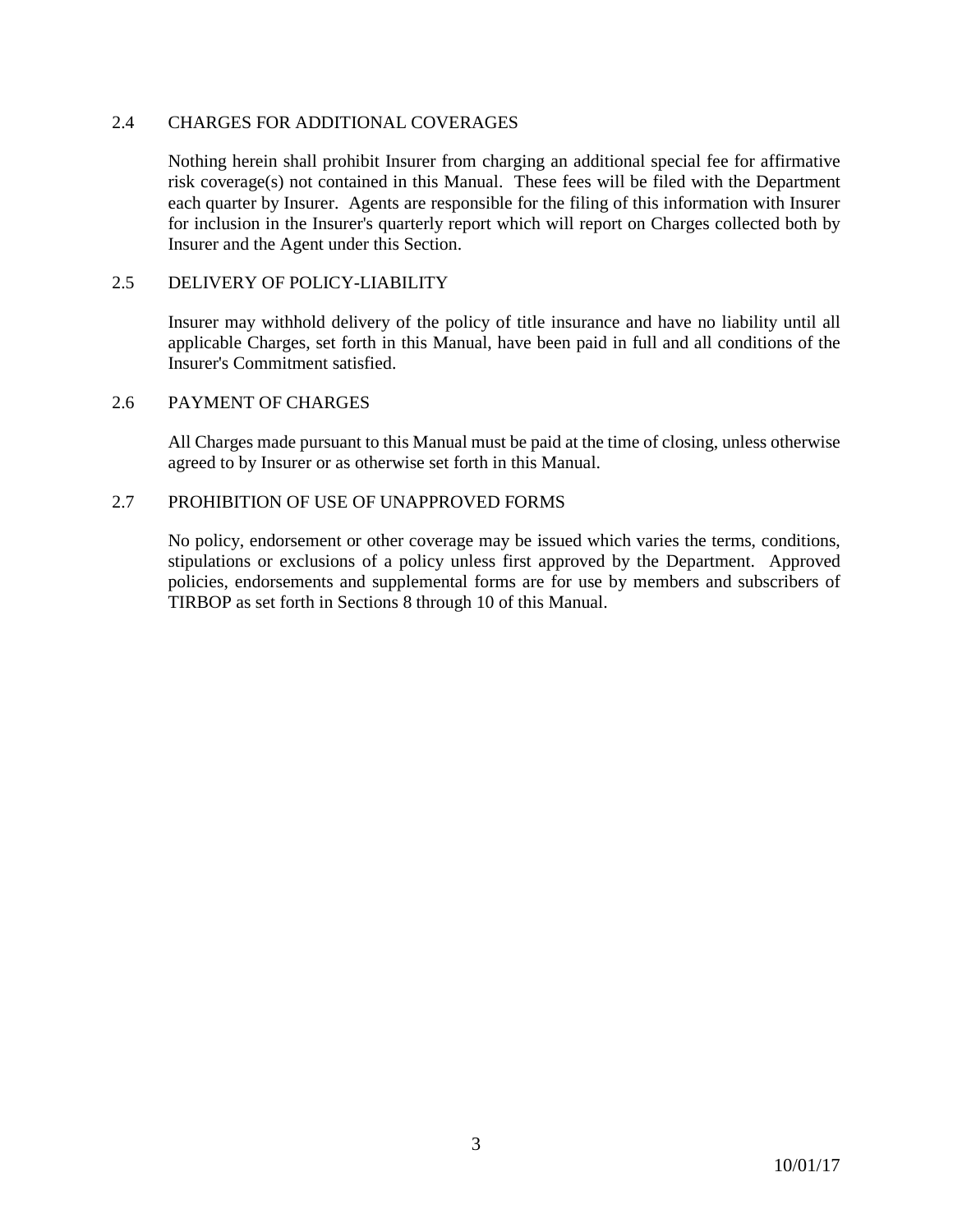## 3. SUPPLEMENTAL CHARGES

## 3.1 CANCELLATION CHARGE

If application is canceled after the Commitment is issued under Company or Agent Procedure, a minimum Charge of \$100.00 is to be made for such cancellation.

#### 3.2 ESCROW SERVICE CHARGE

All escrows and escrow services shall be the subject of a written agreement when the Insurer or its Agent holds funds from a settlement or closing for disbursement at some later date. A minimum service Charge of \$25.00 shall be made for the first 6 months and a minimum Charge of \$25.00 shall be made for each year beyond the initial 6 month period for which the funds are held.

## 3.3 COMMITMENT ISSUED UNDER THE APPROVED ATTORNEY PROCEDURE

When under the Approved Attorney Procedure an Insurer issues a Commitment, the Charge for same shall be a minimum of \$25.00. The Charge may be applied as a credit toward the applicable rate for title insurance.

## 3.4 PASS-THROUGH CHARGES

Search and examination services are included in the Sale Rate and Non-Sale Rate for policies issued under the Company or Agent Procedure. Additional Searches and Certifications may be required in a particular closing. If so, they must comply with the following rules:

- (a) The actual fee charged the appropriate party will not exceed the charge made by the issuing governmental agency for the Searches and Certifications shown below.
	- (1) Real Estate Tax Searches and/or Certifications.
	- (2) Water and Sewer Searches and/or Certifications.
	- (3) Municipal Lien Searches and/or Certifications.
	- (4) Domestic Relations and Support Lien Searches and/or Certifications.
- (b) The actual cost of obtaining certain other Searches and Certifications shown below may be passed on to an Interested Party.
	- (1) Corporate Lien Searches.
	- (2) Corporate Good Standing Certificates.
	- (3) Uniform Commercial Code Searches.
	- (4) Condominium, Cooperative and Planned Community Certifications.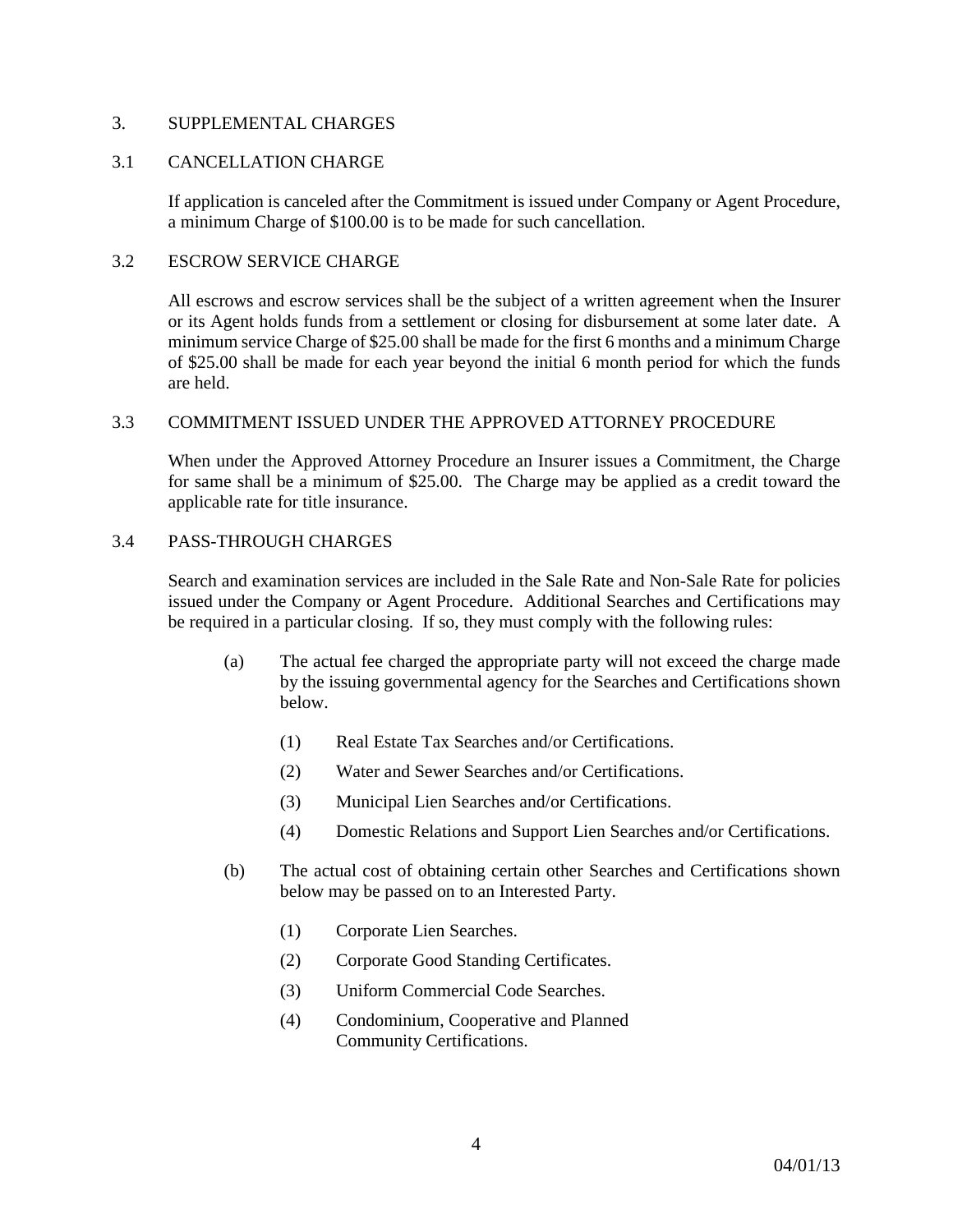## 3.5 CLOSING PROTECTION LETTER – SINGLE TRANSACTION

This letter is limited to a single transaction. It provides (i) a lender secured by a mortgage of an interest in land, (ii) a purchaser of an interest in land, or (iii) a lessee of an interest in land, protection against fraud, theft, dishonesty or misapplication in the handling of funds or documents or the failure to follow written closing instructions by the Agent or Approved Attorney, subject to the conditions and exclusions contained therein. The Charge for the issuance of the letter(s) shall be \$125.00 per transaction, regardless of the number of letters issued for a single transaction. The Charge shall be remitted in its entirety to the Insurer (which for purposes of this Section does not include Agent or Approved Attorney). (See Supplemental Form Closing Protection Letter – Single Transaction (ALTA Form 12/01/18) - TIRBOP PA CPL, as modified by TIRBOP (10/01/19)

#### 3.6 RECORD OWNER AND LIEN CERTIFICATE

The Charge for the certificate, which gives information about the state of title of the record owner for 1-4 family residential property, shall be \$350.00 per chain of title, and the liability thereunder shall be \$2,500.00. The Charge for the certificate, which gives information about the state of title of the record owner for property other than 1-4 family residential, shall be \$750.00 per chain of title, and the liability thereunder shall be \$5,000.00.

Insurer in its discretion may increase the liability limit, applying the Sale Rate for the amount of increased liability. When insurance is requested from the same Insurer upon the same property within six (6) months from the date of the certificate, the Charge for the certificate will be credited against the Charge for the insurance.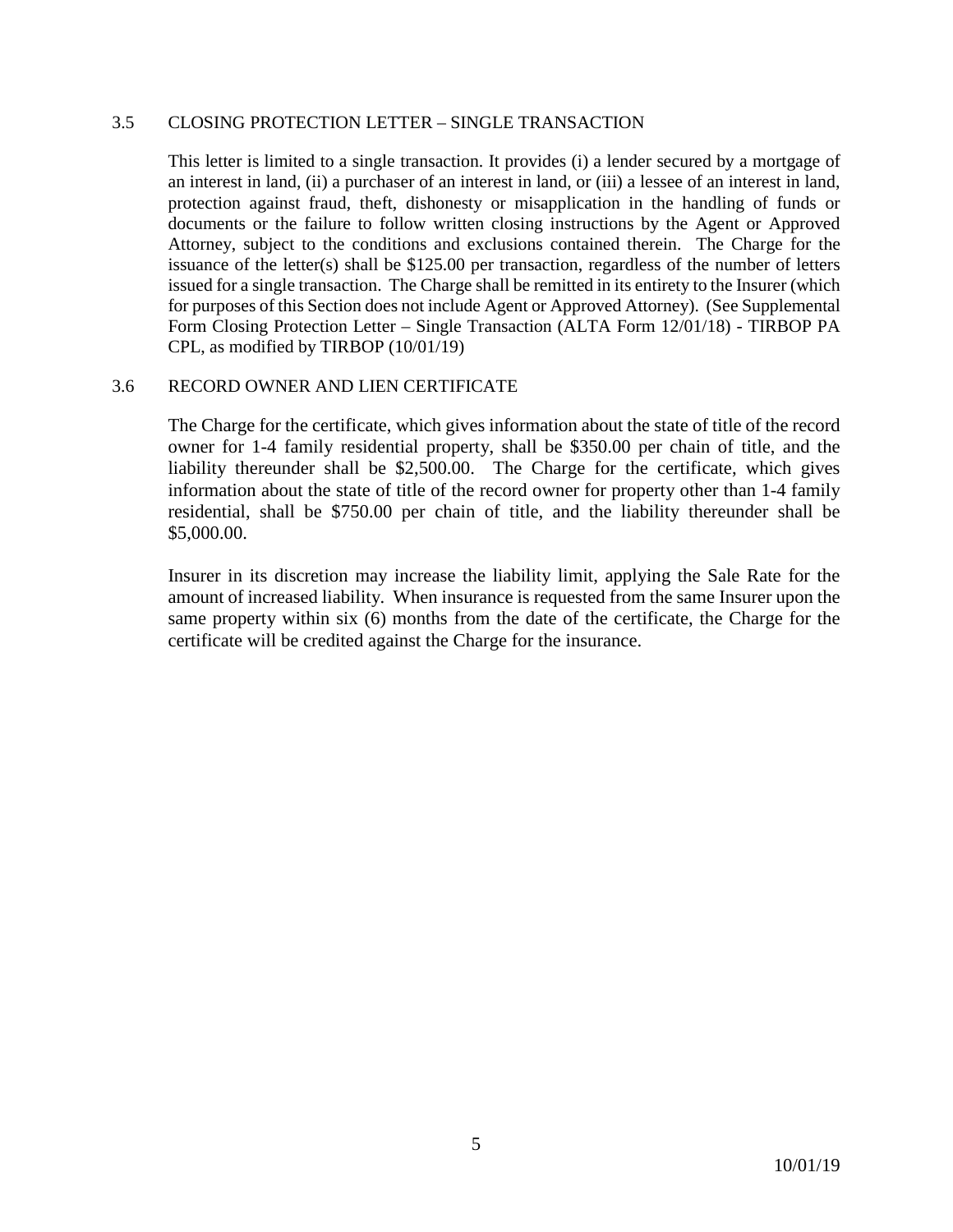## 4. RESERVED FOR FUTURE USE

## 5. POLICIES AND RATES

## 5.1 METHODS OF OPERATION

- A. "Company or Agent Procedure". Under this procedure, the Insurer or Agent examines title and handles settlement and issues a Commitment and/or policy.
- B. "Approved Attorney Procedure". Under this procedure, the Approved Attorney certifies the title to the Insurer or Agent on a preliminary report of title based upon the Approved Attorney's examination of title. "Examination" for the purpose of this section is the process of abstracting or searching or causing an abstract or search to be made of the appropriate public records for those matters affecting title to a specific parcel of land, examining the results thereof, and reporting such results and conclusions to the Insurer or its Agent in a preliminary report of title. The Insurer or its Agent, in reliance upon such report, may issue a Commitment and the Approved Attorney may conduct a settlement or closing based upon such report and Commitment. Subsequently, the title insurance policy shall be issued by the Insurer or Agent based upon the Approved Attorney's final certificate of title. In certain cases an Approved Attorney may submit only a final certificate of title to the Insurer or Agent, and based upon such certificate the Insurer or Agent may issue the title insurance policy.
- C. The charge for the search, examination of title and the settlement by the Approved Attorney is not governed by this Manual.

#### 5.2 APPLICATION OF RATES UNDER THE COMPANY OR AGENT PROCEDURE

#### A. APPLICATION OF SALE RATE

The Sale Rate is set forth in Section 5.50 A. of the Schedule of Rates – Company or Agent Procedure and applies to all owner's policies of title insurance issued under the Company or Agent Procedure described in Section 5.1 above. The Sale Rate is to be applied to calculate the Charge for a loan policy of title insurance only in certain situations (as described in this Section 5.2, paragraphs C, D and E).

#### B. APPLICATION OF NON-SALE RATE

The Non-Sale Rate is set forth in Section 5.50 B. of the Schedule of Rates – Company or Agent Procedure, and with certain exceptions as hereinafter described, applies to loan policies of title insurance issued under the Company or Agent Procedure, described in Section 5.1 above. Paragraphs C, D and E of this Section 5.2 describe those exceptions where the Sale Rate applies in calculating the Charge for a loan policy of title insurance.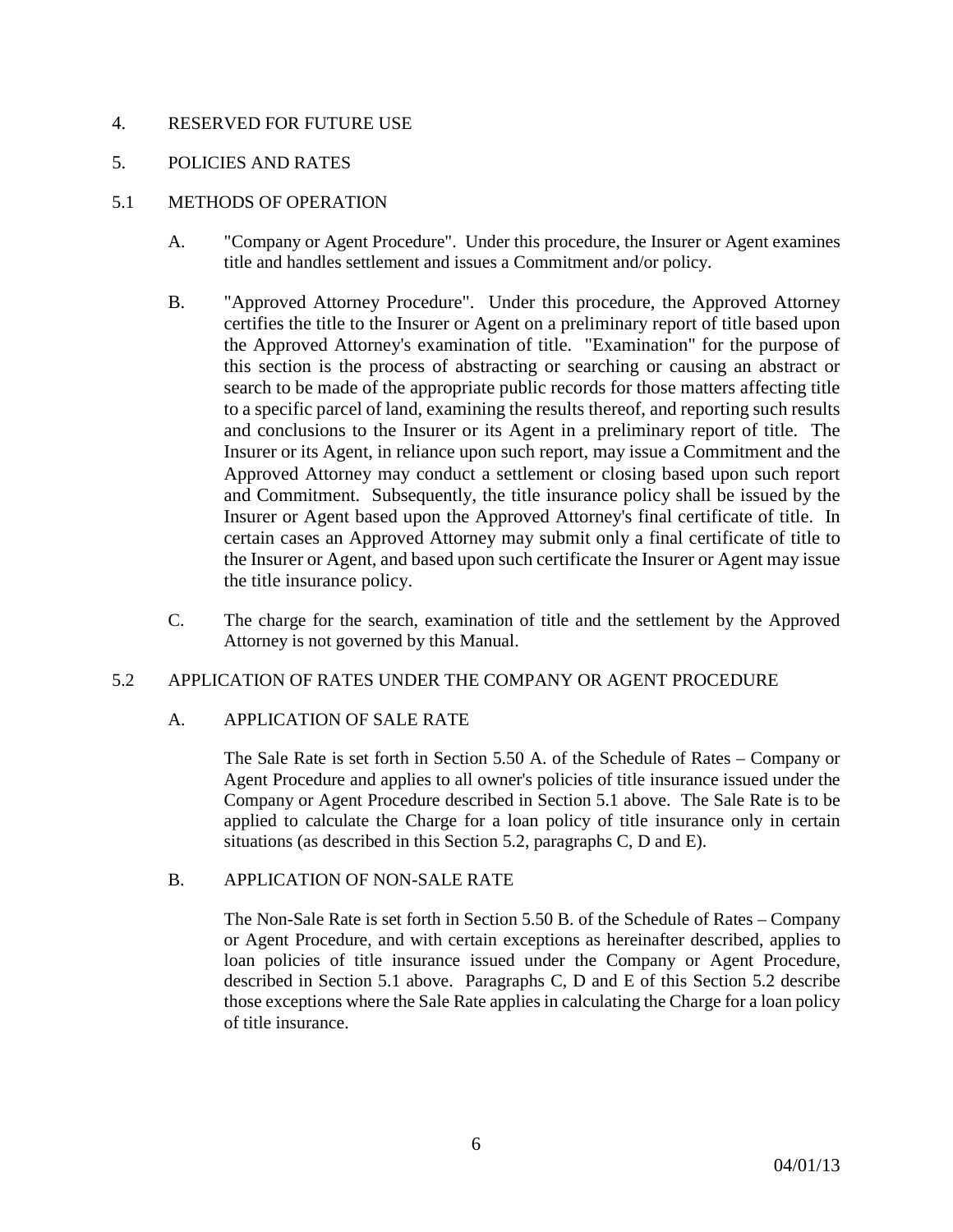## C. SIMULTANEOUS ISSUANCE

Where owner's and loan policies are issued simultaneously on the same property, they shall be treated as a single policy for rate calculation purposes. The Charge, including any endorsements priced as a percentage, shall be based on the Sale Rate and applied to the policy with the highest limits.

## D. WAIVER OF OWNER'S POLICY

In a transaction involving the purchase of all or a part of the real estate securing a mortgage with said mortgage being simultaneously insured, an owner's policy must be issued unless the new owner has waived, in writing, the purchase of an owner's policy in accordance with Title 31, Pa. Code § 126.1. (See Supplemental Form TIRBOP - 31 PA Code § 126.1 Waiver of Owner's Title Insurance (01/01/02))

When owner's insurance has been waived in accordance with this paragraph, the Charge for the loan policy shall be based on the Sale Rate being applied to the amount of insurance for the loan policy.

# E. POSTPONEMENT OF OWNER'S POLICY

When an owner acquires a premises and purchases title insurance and the owner does not grant a mortgage on the premises at the time of the acquisition, at the written request of the Insured Owner, the issuance of an owner's policy may be postponed for a period not to exceed 12 months after the date of recording the deed. If, during the 12 month period, the Insured Owner places a mortgage on the premises, no separate charge other than an additional Charge due for a loan policy in an amount in excess of the owner's policy, if any, shall be charged for the issuance of the owner's and loan policies. However, a work Charge for conducting the loan closing and issuance of an updated title Commitment, if required, may be made which shall not exceed 25% of the Sale Rate for such loan policy. In no event shall the provisions of this Section apply beyond the 12 month period.

## F. MORTGAGE FORECLOSURE OR DEED IN LIEU OF FORECLOSURE

If an insured lender desires to purchase an owner's policy when it acquires title to the land by foreclosure or by deed in lieu of foreclosure, the Charge for the owner's policy shall be based on the Sale Rate and the amount of insurance shall not be less than the fair market value of the property as of the time the owner's policy is issued.

## G. ENDORSEMENT CHARGES – Multiple Policies & Percentage Endorsements

The Charge for an endorsement shall be made each time an endorsement is attached to a policy regardless of the number of policies issued in a particular transaction; provided, however, a Charge for endorsements priced as a percentage shall only be made once in transactions where multiple polices are issued in accordance with 5.4 (D), 5.5 (D) or (E). The Charges for an endorsement priced as a percentage shall be calculated by applying the specified percentage to the rate applicable to the transaction as determined by this Section 5.2. Where a leasehold interest is to be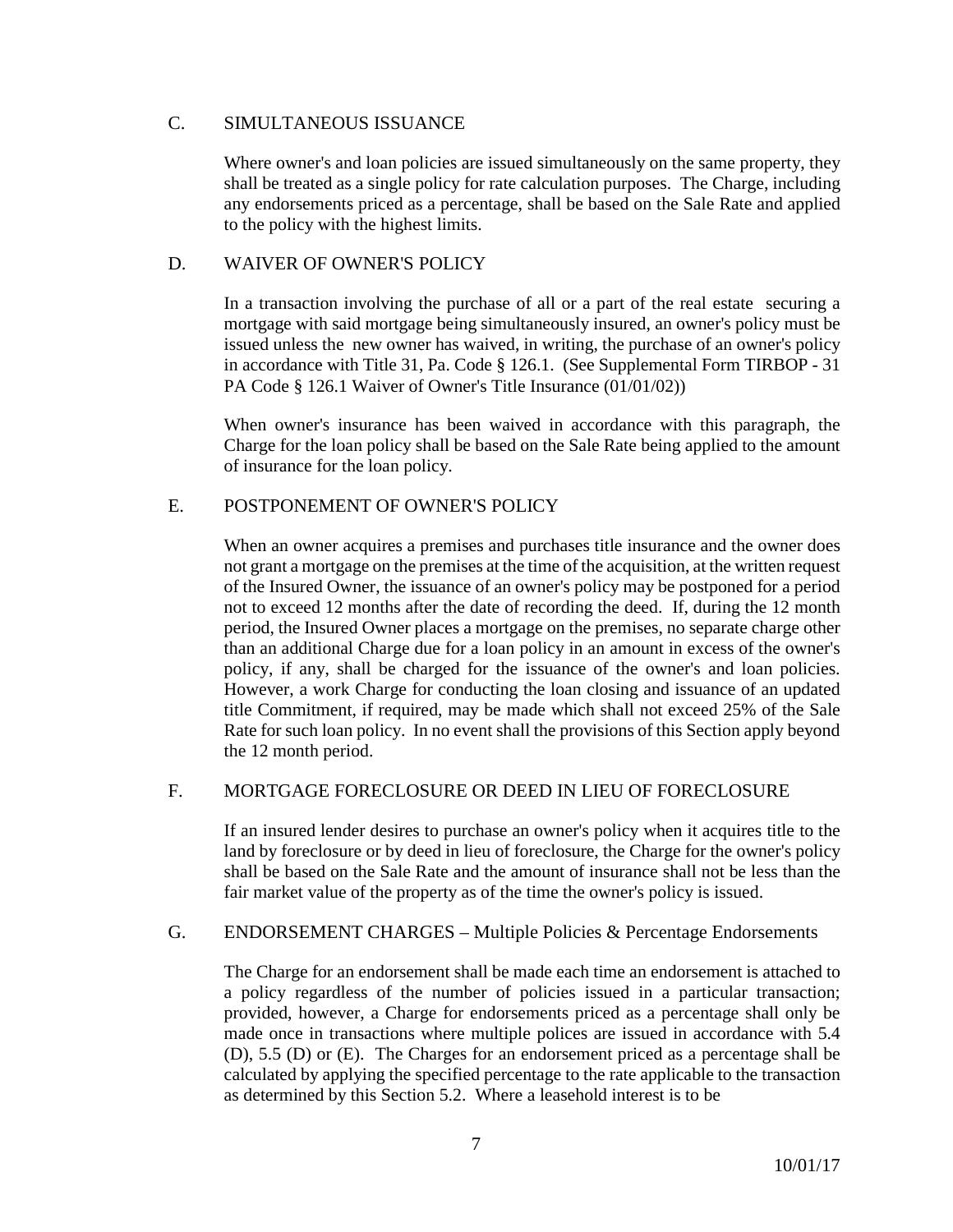insured simultaneously with the interest of an owner and/or mortgagee of the fee simple estate, the Charge for an endorsement priced as a percentage shall be 30% of the Charge for an endorsement priced as a percentage if issued with a policy insuring the interest of an owner and/or a mortgagee.

#### H. ENHANCED COVERAGE RESIDENTIAL POLICIES

Whenever Enhanced Coverage Residential Policies are issued, the Charge for said policies shall be calculated in accordance with Section 5.9.

## 5.3 APPLICATION OF RATES UNDER THE APPROVED ATTORNEY PROCEDURE

## A. APPROVED ATTORNEY RATE

The Approved Attorney Rate, as set forth in Section 5.51 of the Schedule of Rates – Approved Attorney Procedure, applies to all owner's and loan policies issued under the Approved Attorney Procedure.

## B. SIMULTANEOUS ISSUANCE

Where a loan policy and owner's policy are issued simultaneously on the same property, they shall be treated as a single policy. The Charge under the Approved Attorney Procedure shall be based on the policy with the highest limits.

## C. ENDORSEMENT CHARGES – Multiple Policies & Percentage Charges

The Charge for an endorsement shall be made each time an endorsement is attached to a policy regardless of the number of policies issued in a particular transaction; provided, however, a Charge for endorsements priced as a percentage shall only be made once in transactions where multiple polices are issued in accordance with Section 5.4(D), 5.5 (D) or (E). The Charge for an endorsement priced as a percentage shall be calculated by applying the specified percentage to the rate which would have been applicable to the transaction under the Company or Agent Procedure set forth in Section 5.2. Where a leasehold interest is to be insured simultaneously with the interest of an owner and/or mortgagee of the fee simple estate, the Charge for an endorsement priced as a percentage shall be 30% of the Charge for an endorsement priced as a percentage if issued with a policy insuring the interest of an owner and/or a mortgagee.

## D. WAIVER OF OWNER'S POLICY

In a transaction involving the purchase of all or a part of the real estate securing the mortgage with said mortgage being simultaneously insured, an owner's policy must be issued unless the new owner has waived, in writing, the purchase of an owner's policy in accordance with Title 31, Pa. Code § 126.1. (See Supplemental Form TIRBOP - 31 PA Code § 126.1 Waiver of Owner's Title Insurance (01/01/02))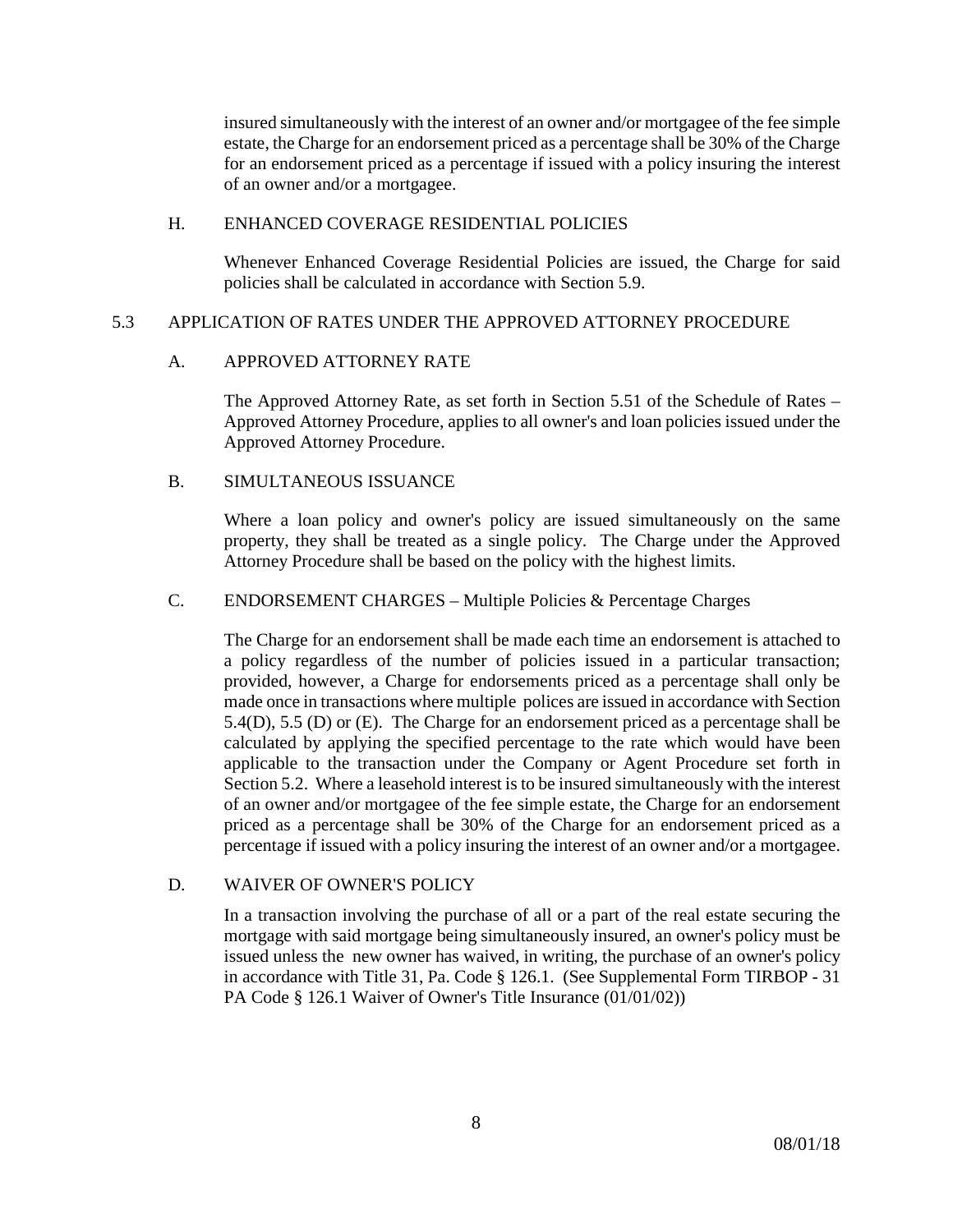When owner's insurance has been waived in accordance with this paragraph, the Charge for the loan policy shall be based on the amount of insurance for the loan policy.

#### E. POSTPONEMENT OF OWNER'S POLICY

When an owner acquires a premises and purchases title insurance and the owner does not grant a mortgage on the premises at the time of the acquisition, at the written request of the Insured Owner, the issuance of an owner's policy may be postponed for a period not to exceed 12 months after the date of recording the deed. If, during the 12 month period, the Insured Owner places a mortgage on the premises, no separate charge other than an additional Charge due for a loan policy in an amount in excess of the owner's policy, if any, shall be charged for the issuance of the owner's and loan policies. In no event shall the provisions of this Section apply beyond the 12 month period.

## F. MORTGAGE FORECLOSURE OR DEED IN LIEU OF FORECLOSURE

If an insured lender desires to purchase an owner's policy when it acquires title to the land by foreclosure or by deed in lieu of foreclosure, the Charge for the owner's policy shall be based on the amount of insurance which shall be not less than the fair market value of the property as of the time the owner's policy is issued.

## G. ENHANCED COVERAGE RESIDENTIAL POLICIES

Whenever Enhanced Coverage Residential Policies are issued, the Charge for said policies shall be calculated in accordance with Section 5.9.

## 5.4 OWNER'S TITLE INSURANCE – DETERMINATION OF AMOUNT OF INSURANCE

- A. An owner's policy issued at the time of the purchase of the property shall be based on the full consideration, including the aggregate unpaid principal sum of any mortgage(s) or other liens, claims, taxes and any other municipal charge not being paid. A policy may be issued in an amount in excess of the full consideration where agreed to by the Insurer and the Insured.
- B. Where an owner desires that an owner's policy be issued after acquisition of title, the rate shall be based upon any amount the owner may request but not less than the present fair market value of the property as of the time the owner's policy is issued.
- C. When an insured lender desires to purchase an owner's policy when it acquires title to the land by foreclosure or by deed in lieu of foreclosure, the Charge shall be based upon the amount of insurance the lender may request but not less than the present fair market value of the property as of the time the owner's policy is issued.
- D. When more than one owner's policy is issued simultaneously, in the same transaction, to insure multiple properties to the same buyer or to multiple buyers owned or controlled by the same person or entity, the Charge for these policies shall be determined by the aggregate liability of the owner's policies to be issued.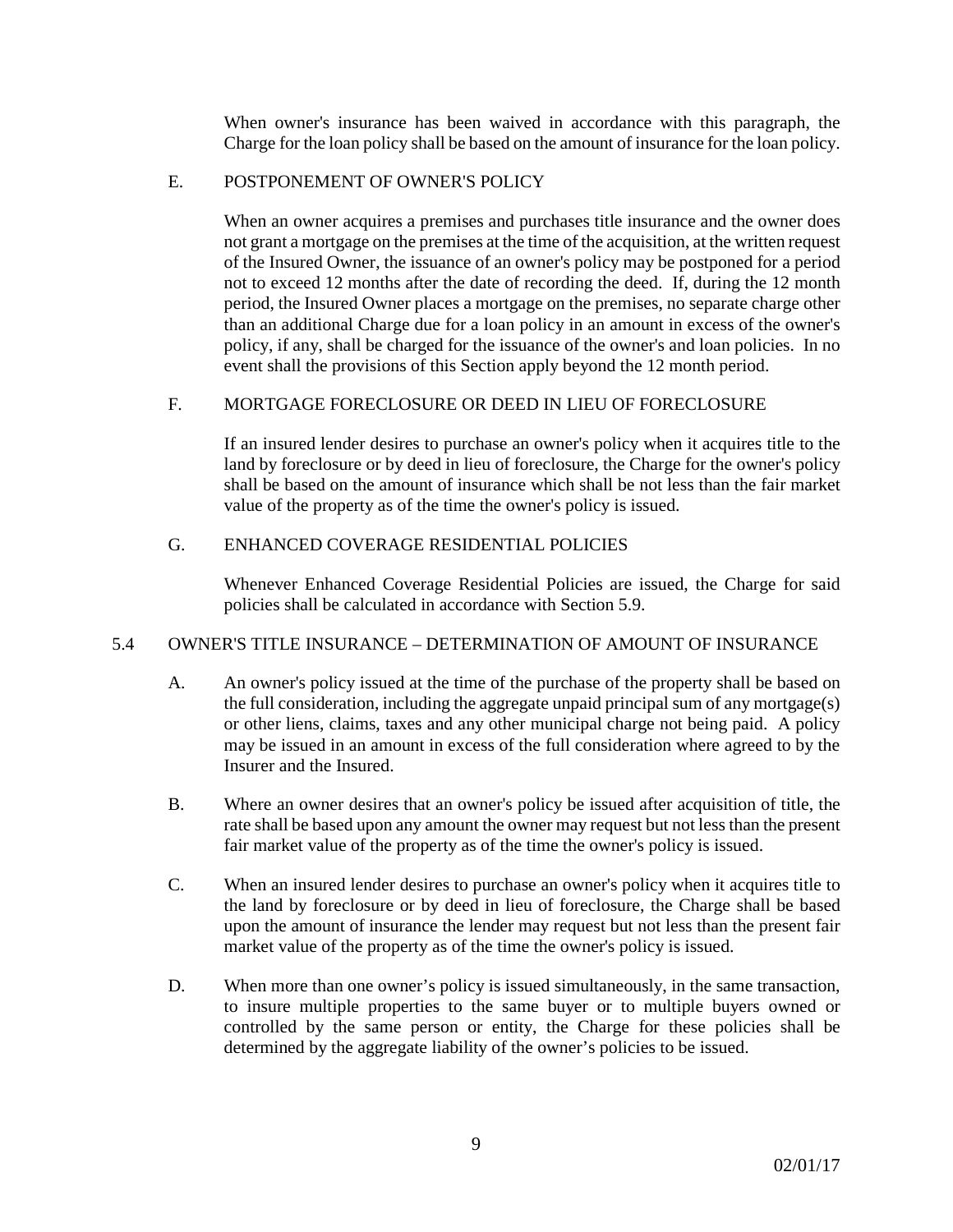## 5.5 MORTGAGE LENDER'S TITLE INSURANCE – DETERMINATION OF AMOUNT OF INSURANCE

- A. A loan policy cannot be issued in an amount less than the full principal debt secured by real property unless it is issued in an amount equal to the fair market value of the real property securing the debt. A policy may be issued in an amount in excess of the debt where agreed to by the Insurer and the Insured.
- B. A loan policy insuring a mortgage on a loan which provides for negative amortization may not be issued in an amount less than the maximum principal amount (including interest which may be added to principal) which may be secured by such mortgage.
- C. When a loan policy insures a mortgage of real property, personal property and personal property affixed to the realty, the Charge shall be based on the amount of the mortgage loan attributable to real property and personal property affixed to the realty as certified by the mortgagee.
- D. When separate loan policies are issued simultaneously, insuring two or more mortgages on the same property, there shall be one Charge for all policies which shall be determined by the aggregate liability of the policies.
- E. When more than one loan policy is issued simultaneously to insure multiple properties securing a single loan, the Charge for these policies shall be aggregated and based upon the amount of the loan.

## 5.6 EXTENSION OR MODIFICATION OF AN INSURED MORTGAGE AND CHARGE FOR TIRBOP - ENDORSEMENT PA 500

- A. Where a mortgage which was previously insured is still in effect, and that mortgage is to be amended by an extension or modification agreement, an endorsement to the existing policy or a new policy may be issued by the same Insurer which covers the extension or modification agreement, after continuation searches have been obtained covering the period from the recording date of the mortgage through the recording date of the extension or modification agreement. The Charge for the issuance of an endorsement to an existing policy or the issuance of a new policy to provide coverage to insure the mortgage as amended by the extension or modification agreement shall be made in accordance with subparagraphs B through D below.
- B. The Charge for a new policy or endorsement to an existing policy issued in conjunction with an extension or modification agreement, that does not increase the unpaid principal balance, shall be calculated on the basis of the unpaid principal balance in accordance with the following rates:

Up to 5 years from the date of the Initial Policy........................50% of Non-Sale Rate Over 5 years to 10 years from the date of the Initial Policy….. 70% of Non-Sale Rate Over 10 years from the date of the Initial Policy.....................100% of Non-Sale Rate "Initial Policy" shall mean the first loan policy of title insurance issued in connection with a loan to be secured by an interest in real estate. Any new policy or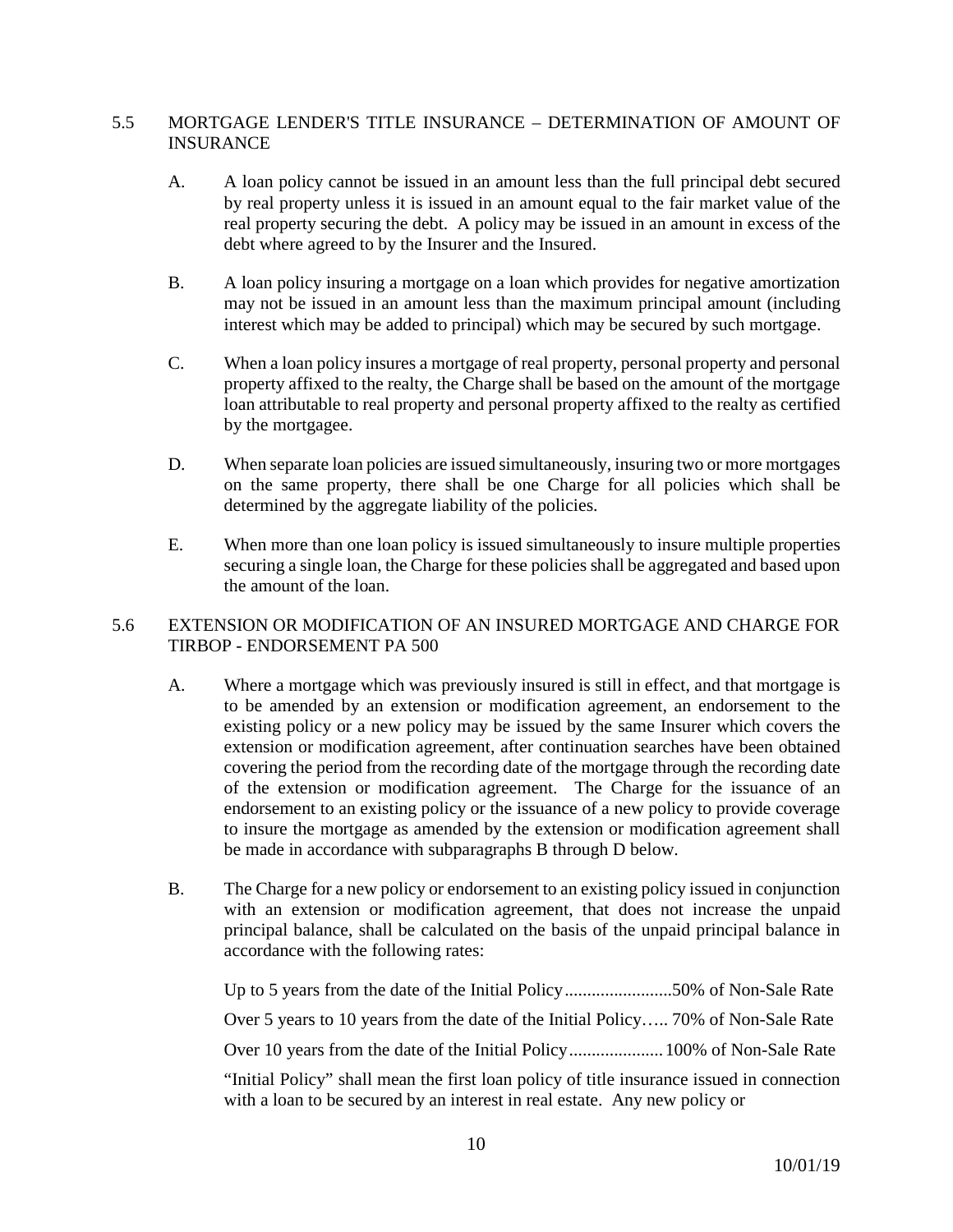endorsement to an existing policy issued in conjunction with an extension or modification agreement pursuant to this Section 5.6 shall not be considered an Initial Policy.

C. When the date of the Initial Policy is less than 10 years ago, the Charge for a new policy or endorsement to an existing policy in conjunction with an extension or modification agreement that increases the unpaid principal balance shall be calculated in two steps. First, the Charge for the new policy or endorsement that relates to the unpaid principal balance of the loan immediately prior to the increase shall be calculated as set forth above in paragraph B. Second, the Charge for the new policy or endorsement which relates to the increase in coverage amount, i.e., the difference between the unpaid balance of the loan immediately prior to its increase and the new coverage amount, shall be 80% of the Non-Sale Rate.

Example: On January 1, 2009, owner modifies his mortgage loan (originally created in the amount of \$100,000 on January 1, 2003) by increasing the amount of the loan to \$150,000. The unpaid balance immediately prior to the modification is \$80,000. The Charge for the new policy or endorsement is calculated as follows: 70% of the Non-Sale Rate for \$80,000 of coverage to which is added the difference between (i) 80% of the Non-Sale Rate on an \$80,000 policy and (ii) 80% of the Non-Sale Rate on a \$150,000 policy.

D. If under a modification agreement, new property(ties) are added, 80% of the Non-Sale Rate shall be charged from dollar one based upon the value of the new property(ties), together with charging the applicable rate under paragraph B of this Section, based upon the unpaid principal balance of the loan. Any increases in the unpaid principal balance of the loan shall be charged the applicable rate under Paragraph C of this Section.

Example No. 1: On January 1, 2009, the owner and lender modify the mortgage loan (mortgage originally created in the amount of \$900,000 on January 1, 2005) by adding new property(ties) to the mortgage as collateral, pursuant to a mortgage modification agreement. The new property(ties) have a fair market value of \$200,000. The current unpaid principal balance of the loan secured by the mortgage is \$700,000. The Charge for the new policy or endorsement to the existing policy is calculated as follows:

| (i)  |                                             |            |
|------|---------------------------------------------|------------|
| (ii) | 50% of Non-Sale Rate on \$700,000\$1,844.63 |            |
|      | Total Charge:                               | \$2,951.23 |

Example No. 2: Same facts as Example #1 above and in addition, new monies are loaned in the amount of \$300,000, thereby increasing the unpaid principal balance of the loan to \$1,000,000. The Charge for the new policy or endorsement to the existing policy is calculated in the same manner as Example No. 1, to which is added \$1,024.80 (being the difference between (i) 80% of the Non-Sale Rate on a \$1,000,000 policy and (ii) 80% of the Non-Sale Rate on a \$700,000 policy); thus making for a total Charge of \$3,976.20.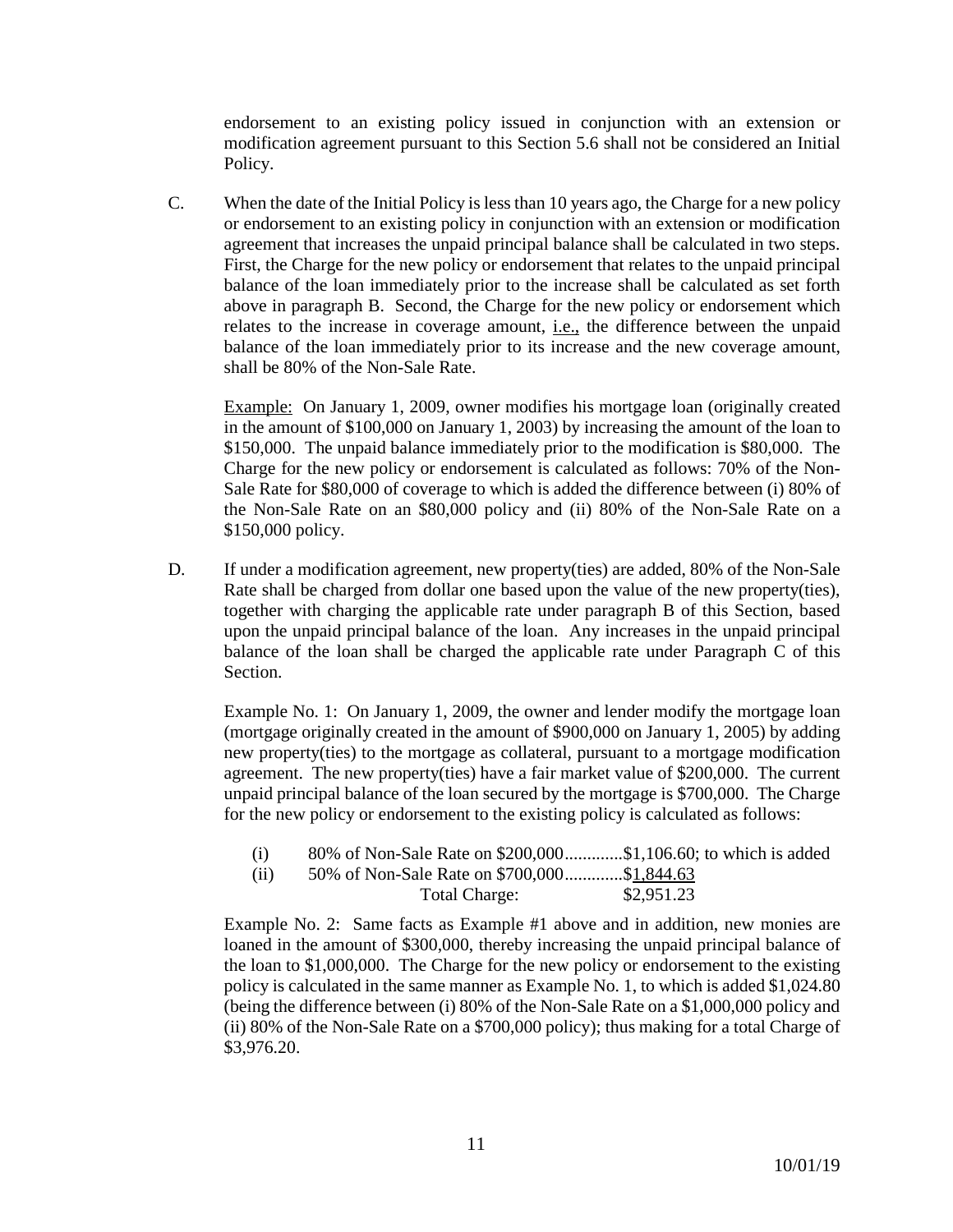E. When a new policy is issued in connection with an extension or modification of a previously insured mortgage loan, the Initial Policy or existing policy, as the case may be, must be returned for cancellation.

## 5.6.1 EXTENSION OR MODIFICATION OF AN INSURED MORTGAGE AND CHARGE FOR TIRBOP - ENDORSEMENT PA 501

- A. Where a mortgage which was previously insured is still in effect, and that mortgage is to be amended by an extension or modification agreement, an endorsement to the existing policy may be issued by the same Insurer which covers the extension or modification agreement, after continuation searches have been obtained. The Charge for the issuance of this endorsement shall be made in accordance with subparagraph C below.
- B. This endorsement is only available within ten (10) years of the date of the Initial Policy. This endorsement is not available if the extension or modification agreement either (a) increases the unpaid principal balance or (b) adds new property(ies).
- C. The Charge for this endorsement shall be 25% of the Non-Sale Rate calculated on the basis of the unpaid principal balance.

## 5.7 ASSIGNMENT OF MORTGAGE

- A. When the mortgage being assigned was not previously insured, the Charge for a policy shall be based on the amount of the unpaid principal balance. There is no additional Charge when the mortgage or the assignment of mortgage is part of a single transaction being insured.
- B. When an assignee desires an endorsement to an existing policy changing the name of the Insured only and does not require a change in the effective date of the policy nor require that the assignment be included as an insured instrument, the Charge shall be \$25.00.
- C. Endorsement PA 1600 shall be issued when an assignee desires an endorsement (i) to insure the effectiveness of a post-policy assignment of the Insured Mortgage to vest title in the assignee to the Insured Mortgage and (ii) to insure that the Insured Mortgage, except as shown of record, has not been modified, released or satisfied. The Charge for this endorsement is \$700.00.
- D. Where the Insurer is being asked to insure an assignment of a previously insured mortgage and the assignment of mortgage is being made within 10 years from the date of the execution of the mortgage, the title must be certified down from the date of the recording of the mortgage, through the date of the recording of the assignment. A new policy or endorsement to the existing policy furnishing coverage up to and including the date of recording of the assignment shall be issued for 60% of the Non-Sale Rate provided that it is being issued by the same Insurer which issued the original policy.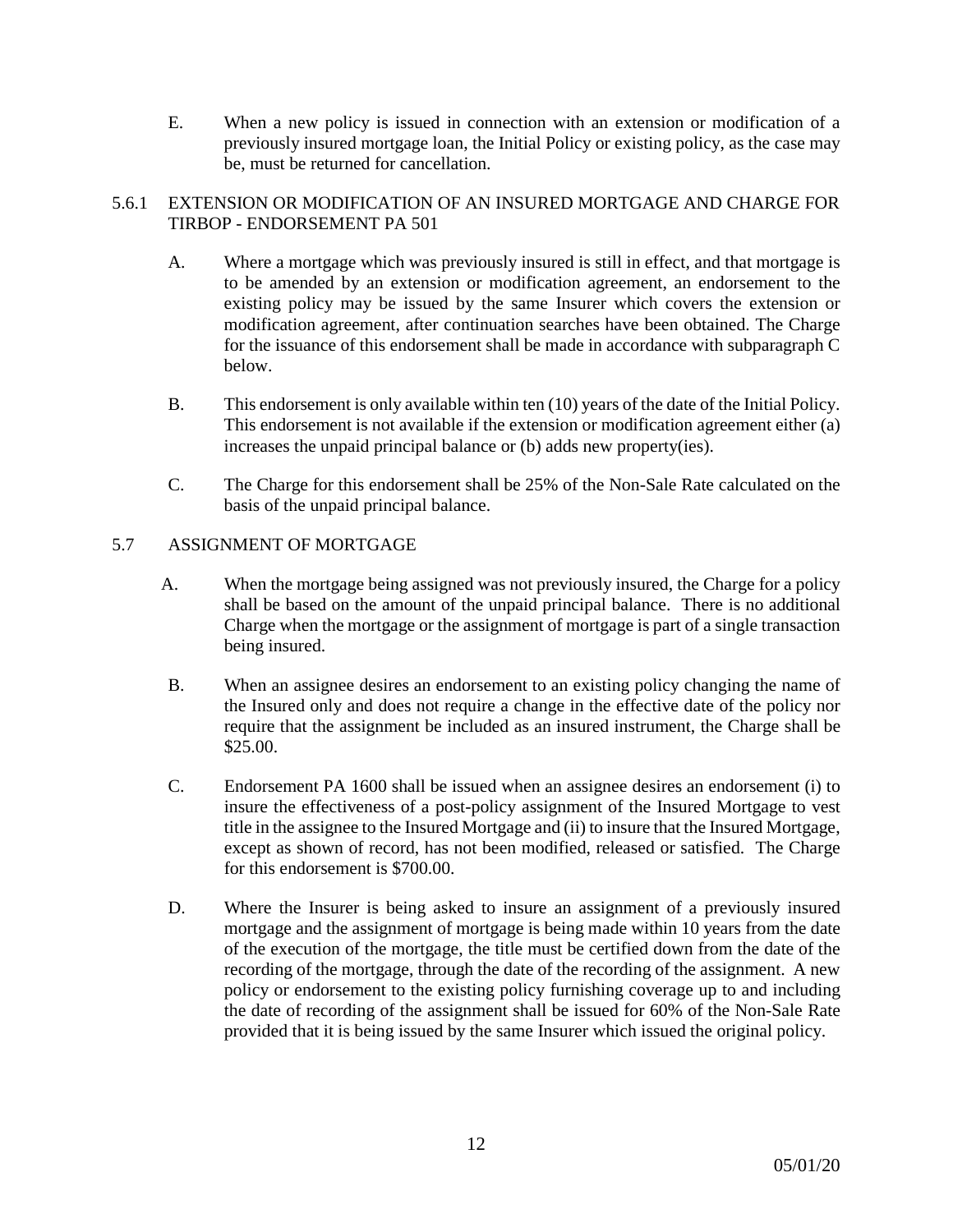#### 5.8 ALTA SHORT FORM RESIDENTIAL LOAN POLICY

- A. This policy insures the lender making a mortgage loan on a 1 to 4 family residence or condominium unit. This policy is an abbreviated short form version of the current ALTA Loan Policy, incorporating all of the terms and provisions of the ALTA Loan Policy, which is designed to be delivered to the lender at closing. This policy contains blanket exceptions to taxes, covenants and restrictions, easements, reservations of minerals or mineral rights, and offers certain affirmative assurances with respect to these exceptions desired by lenders, including certain affirmative assurances with respect to survey matters. This policy also includes an Addendum, which can be used to set forth additional exceptions or to limit the affirmative assurances. This policy is designed so that certain ALTA endorsement forms may be specified, and thus incorporated, by checking appropriate boxes, and making the appropriate endorsement Charge(s) in accordance with this Manual.
- B. The Charge for the ALTA Short Form Residential Loan Policy shall be \$200.00 in addition to the otherwise applicable Charge. When this policy form is used, there can be no separate Charge for TIRBOP Endorsements PA 100 and PA 300.
- C. The Charge for an endorsement to a Short Form Residential Loan Policy priced as a percentage shall be calculated by applying the specified percentage to the rate applicable to the transaction as determined by the Schedule of Rates in Section 5.50. The \$200.00 Charge in Section 5.8 B shall thereafter be added.
- 5.9 ENHANCED COVERAGE RESIDENTIAL POLICIES Application of Rates for both the Company or Agent Procedure and the Approved Attorney Procedure

## A. HOMEOWNER'S POLICY OF TITLE INSURANCE

The ALTA Homeowner's Policy of Title Insurance (For a One-to-Four Family Residence) (hereinafter the "Homeowner's Policy") provides coverage beyond that included in the current ALTA Owner's Policy. The Homeowner's Policy may only be issued to a homeowner who will reside in premises improved by a one-to-four family residence.

The Charge for the Homeowner's Policy is the Charge under the applicable Schedule of Rates in Sections 5.50 and 5.51 for the stated amount of insurance in Schedule A, plus an additional 10% Charge. The additional 10% Charge shall be calculated by applying that percentage to the Sale Rate under Section 5.50 A, notwithstanding that the Charge for the Homeowner's Policy may have been made under Section 5.51.

The Charge for an endorsement to a Homeowner's Policy priced as a percentage shall be calculated after the additional 10% Charge is added.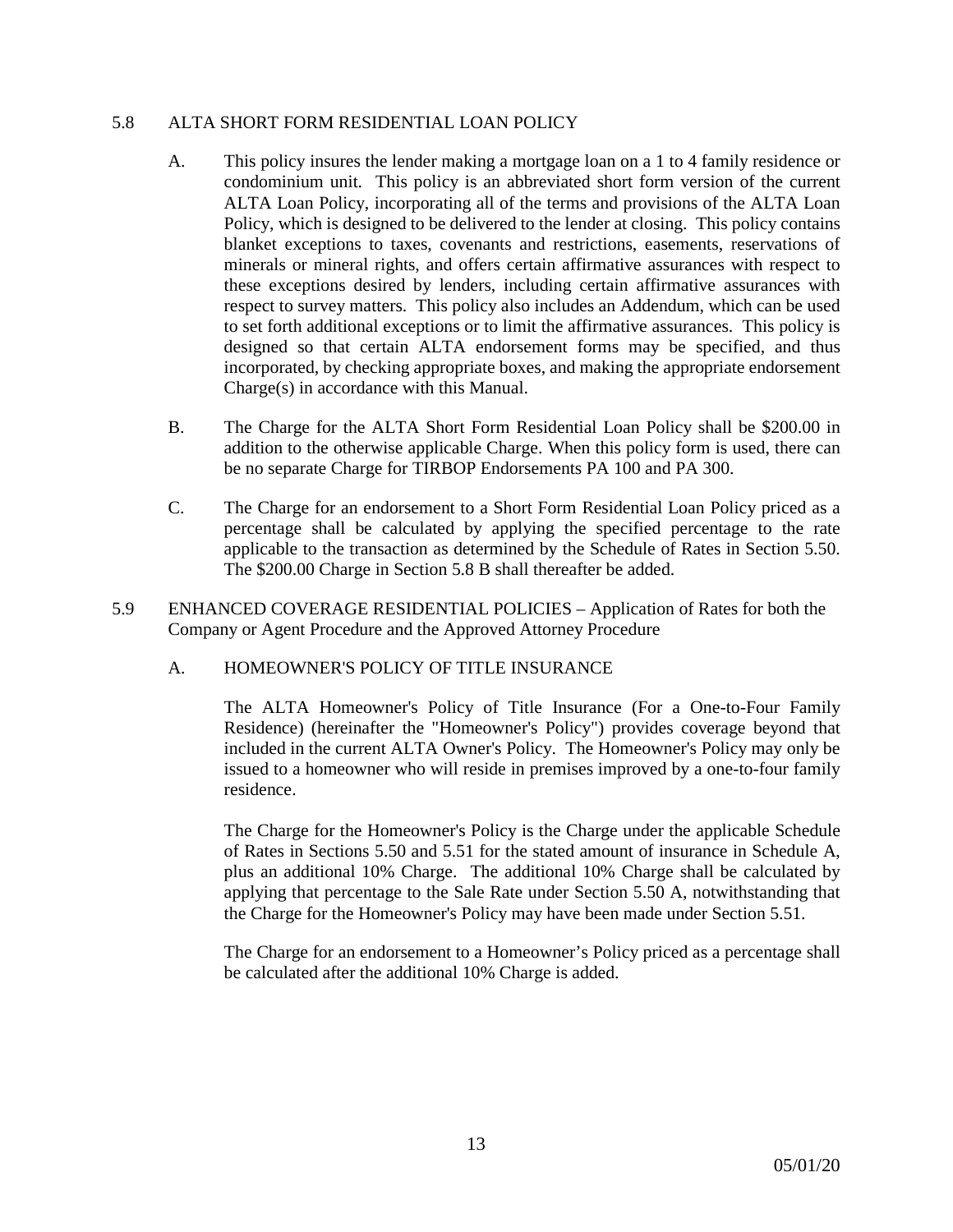#### **Example under Company or Agent Procedure:**

|                    | <b>Amount of Insurance</b>                                                           | Charge | $+10\%$                           | $\text{Change}^*$ |
|--------------------|--------------------------------------------------------------------------------------|--------|-----------------------------------|-------------------|
| Homeowner's Policy | \$200,000                                                                            |        | $$1,595.00 + $159.50 = $1,754.50$ |                   |
|                    | *The Charge for this transaction is \$1,754.50, plus the Charge for any endorsements |        |                                   |                   |
|                    | issued with the Homeowner's Policy.                                                  |        |                                   |                   |

#### **Example under the Approved Attorney Procedure:**

|                    | Amount of Insurance | Charge | $+10\%$                       | $Change*$ |
|--------------------|---------------------|--------|-------------------------------|-----------|
| Homeowner's Policy | \$200,000           |        | $$714.00 + $159.50 = $873.50$ |           |

\*The Charge for this transaction is \$873.50, plus the Charge for any endorsements issued with the Homeowner's Policy.

#### B. EXPANDED COVERAGE RESIDENTIAL LOAN POLICY

The ALTA Expanded Coverage Residential Loan Policy (For a One-to- Four Family Residence) (hereinafter the "Expanded Coverage Residential Loan Policy") is the companion loan policy to the Homeowner's Policy. This policy may only be issued when the homeowner/borrower resides in premises improved by a one-to-four family residence.

The Charge for the Expanded Coverage Residential Loan Policy is the Charge under the applicable Schedule of Rates in Sections 5.50 B and 5.51 for the stated amount of insurance in Schedule A, plus an additional 10% Charge and a flat endorsement fee of \$400. The additional 10% Charge shall be calculated by applying that percentage to the Non-Sale Rate under Section 5.50 B, notwithstanding that the Charge for the Expanded Coverage Residential Loan Policy may have been made under Section 5.51.

For the above flat endorsement fee of \$400, the Expanded Coverage Residential Loan Policy incorporates the following endorsement coverages within its body by reference without the need to issue endorsements: ALTA Form 4.1-06 (Endorsement PA 810), ALTA Form 5.1-06 (Endorsement PA 820), ALTA Form 6-06 (Endorsement PA 710), ALTA Form 6.2-06 (Endorsement PA 710-6.2), ALTA Form 8.1-06 (Endorsement PA 900), and ALTA Form 9.10-06 (Endorsement PA 1590).

When this policy form is used, there can be no separate Charge for the endorsements described above or for Endorsement PA 100 and Endorsement PA 300.

The Charge for an endorsement to an Expanded Coverage Residential Loan Policy priced as a percentage shall be calculated after the additional 10% Charge is added but before the flat endorsement fee of \$400.00 is added.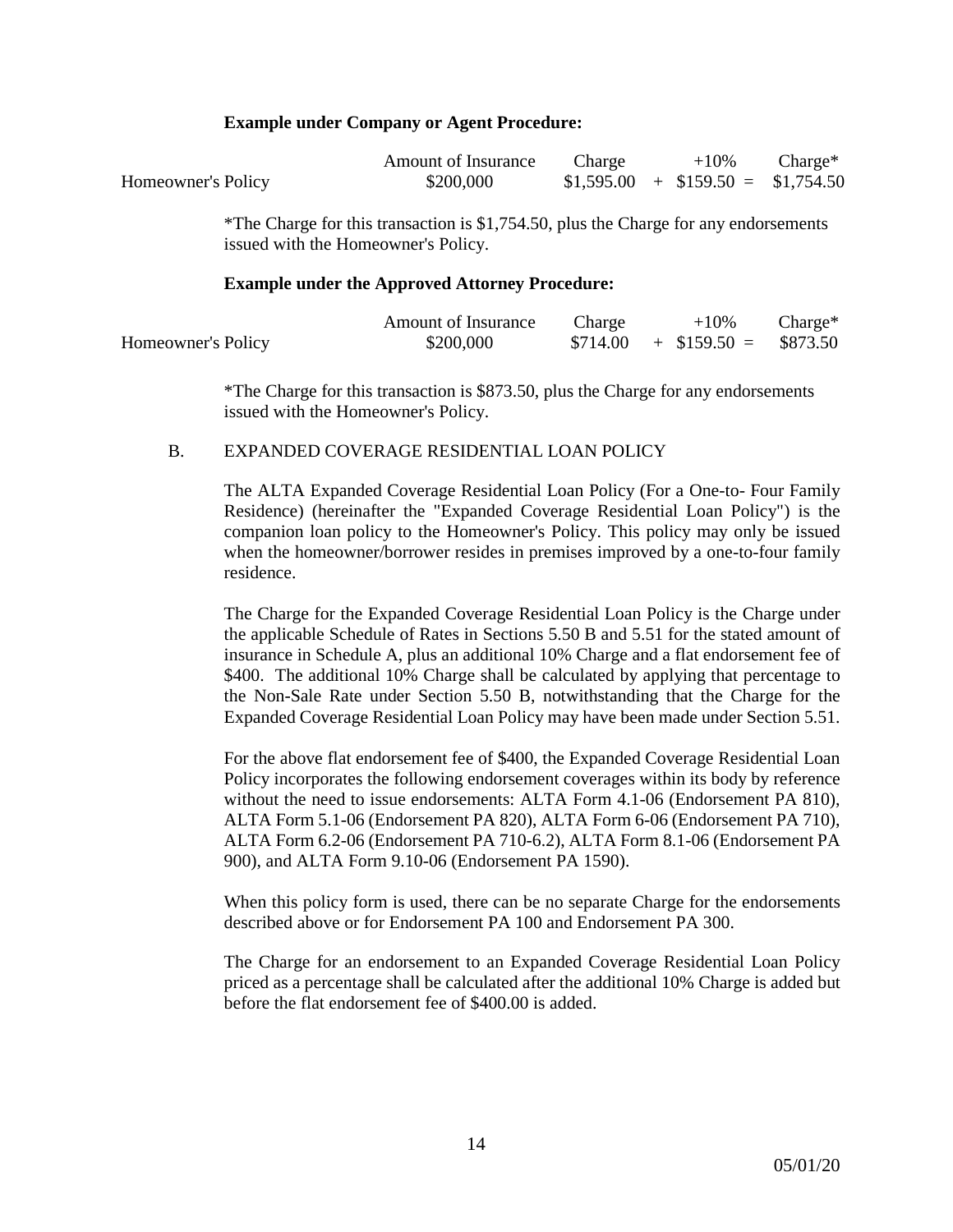#### **Example under Company or Agent Procedure:**

|                                | Amount of |               | $+10\%$ (on Non-Sale)        |              |            |
|--------------------------------|-----------|---------------|------------------------------|--------------|------------|
|                                | Insurance | Charge        | Rate)                        |              | $Change*$  |
| <b>Expanded Coverage</b>       |           |               |                              |              |            |
| <b>Residential Loan Policy</b> | \$200,000 | $$1,383.25$ + | \$138.33                     | $\alpha = 1$ | \$1,521.58 |
|                                |           |               | $+$ \$400.00 endorsement fee |              | 400.00     |
|                                |           |               |                              |              | \$1,921.58 |

\*The Charge for this transaction is \$1,921.58, plus the Charge for any endorsement issued with the Expanded Coverage Residential Loan Policy not already included in the policy as described above.

#### **Example under Approved Attorney Procedure:**

|                                                            | Amount of Insurance | Charge   | $+10\%$ (on Non-Sale Rate)                   | $Change^*$         |
|------------------------------------------------------------|---------------------|----------|----------------------------------------------|--------------------|
| <b>Expanded Coverage</b><br><b>Residential Loan Policy</b> | \$200,000           | \$714.00 | $+$ \$138.33<br>$+$ \$400.00 endorsement fee | \$852.33<br>400.00 |
|                                                            |                     |          |                                              | \$1,252.33         |

\*The Charge for this transaction is \$1,252.33, plus the Charge for any endorsements issued with the Expanded Coverage Residential Loan Policy not already included in the policy as described above.

## C. SIMULTANEOUS ISSUANCE – Enhanced Coverage Residential Policies

When a Homeowner's Policy is being issued, the Expanded Coverage Residential Loan Policy (or Short Form thereof) shall be issued absent contrary instructions from the lender. When the Homeowner's Policy and the Expanded Coverage Residential Loan Policy (or Short Form thereof) (collectively, hereinafter the "Enhanced Coverage Residential Policies") are simultaneously issued on the same property, they shall be treated as a single policy.

The Charge is the Charge under the applicable Schedule of Rates in Section 5.50 A or 5.51 for the policy with the highest limits, plus an additional 10% Charge and a flat endorsement fee of \$400.00. This additional 10% Charge is calculated by applying that percentage to the Sale Rate under Section 5.50 A, notwithstanding that the Charge for the Enhanced Coverage Residential Policies may have been made under Section 5.51.

#### **Example under Company or Agent Procedure:**

|                          | Amount of Insurance | Charge |                              | $+10\%$ (on Sale Rate) | $Change*$  |
|--------------------------|---------------------|--------|------------------------------|------------------------|------------|
| Homeowner's Policy       | \$200,000           |        | $$1,595.00 + $159.50$        | $=$                    | \$1,754.50 |
| <b>Expanded Coverage</b> |                     |        | $+$ \$400.00 endorsement fee |                        | 400.00     |
| Residential Loan Policy  | \$175,000           |        |                              |                        | \$2,154.50 |

\*The Charge for this transaction is \$2,154.50, plus the Charge for any endorsements issued with the Homeowner's Policy or with the Expanded Coverage Residential Loan Policy that are not already included in the policy per Section 5.9 B above.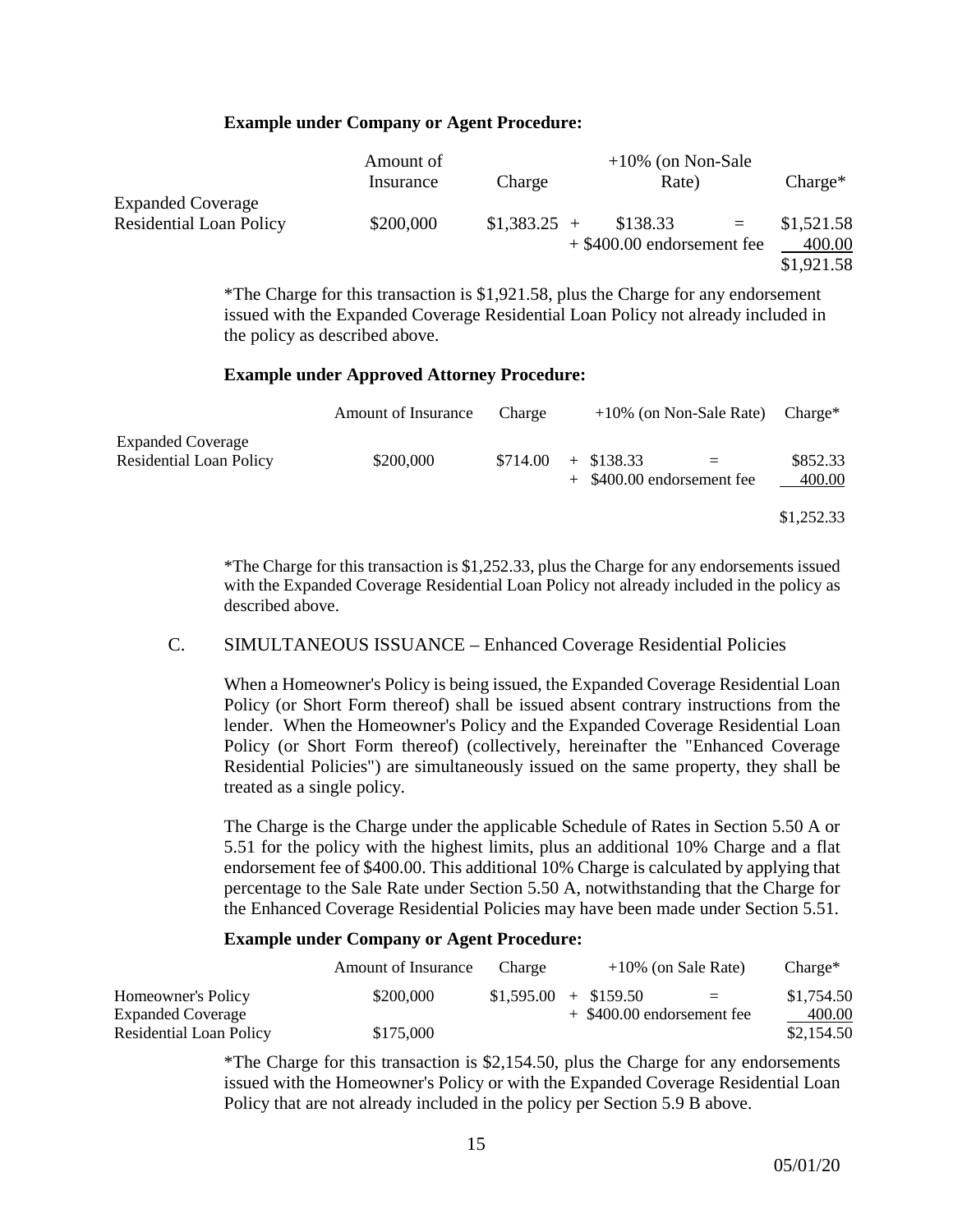#### **Example under Approved Attorney Procedure:**

|                          | Amount of Insurance | Charge              |  | $+10\%$ (on Sale Rate)       | $Change*$  |
|--------------------------|---------------------|---------------------|--|------------------------------|------------|
| Homeowner's Policy       | \$200,000           | $$714.00 + $159.50$ |  | $=$                          | \$873.50   |
| <b>Expanded Coverage</b> |                     |                     |  | $+$ \$400.00 endorsement fee | 400.00     |
| Residential Loan Policy  | \$175,000           |                     |  |                              | \$1,273.50 |

\*The Charge for this transaction is \$1,273.50, plus the Charge for any endorsements issued with the Homeowner's Policy or with the Expanded Coverage Residential Loan Policy that are not already included in the policy(ies) per Section 5.9 B above.

#### D. INTENTIONALLY DELETED

E. SIMULTANEOUS ISSUANCE – Homeowner's Policy Issued with 2006 ALTA Loan Policy

When a Homeowner's Policy is being issued, the Expanded Coverage Residential Loan Policy (or Short Form thereof) shall be issued absent contrary instructions from the lender.

When the Homeowner's Policy and the 2006 ALTA Loan Policy (or Short Form thereof) are simultaneously issued on the same property on the instructions from the lender, they shall be treated as a single policy. The Charge is the Charge under the applicable Schedule of Rates in Section 5.50 A or 5.51 and shall be based on the policy with the highest limits, plus an additional 10% Charge and any endorsement Charges for the 2006 ALTA Loan Policy to be calculated in accordance with Section 5.2. The additional 10% Charge is calculated by applying that percentage to the Sale Rate under Section 5.50 A to the amount of the Homeowner's Policy, notwithstanding that the Charge for the Homeowner's Policy may have been made under Section 5.51.

#### **Example under Company or Agent Procedure:**

|                                             | Amount of Insurance    | Charge | $+10\%$ (on Sale Rate) Charge* |     |            |
|---------------------------------------------|------------------------|--------|--------------------------------|-----|------------|
| Homeowner's Policy<br>2006 ALTA Loan Policy | \$200,000<br>\$175,000 |        | $$1,595.00 + $159.50$          | $=$ | \$1,754.50 |

\*The Charge for this transaction is \$1,754.50, plus the Charge for any endorsements issued with the Homeowner's Policy or with the 2006 ALTA Loan Policy.

#### **Example under Approved Attorney Procedure:**

|                                             | Amount of Insurance    | Charge   | $+10\%$ (on Sale Rate) Charge* |          |
|---------------------------------------------|------------------------|----------|--------------------------------|----------|
| Homeowner's Policy<br>2006 ALTA Loan Policy | \$200,000<br>\$175,000 | \$714.00 | $+$ \$159.50<br>$=$            | \$873.50 |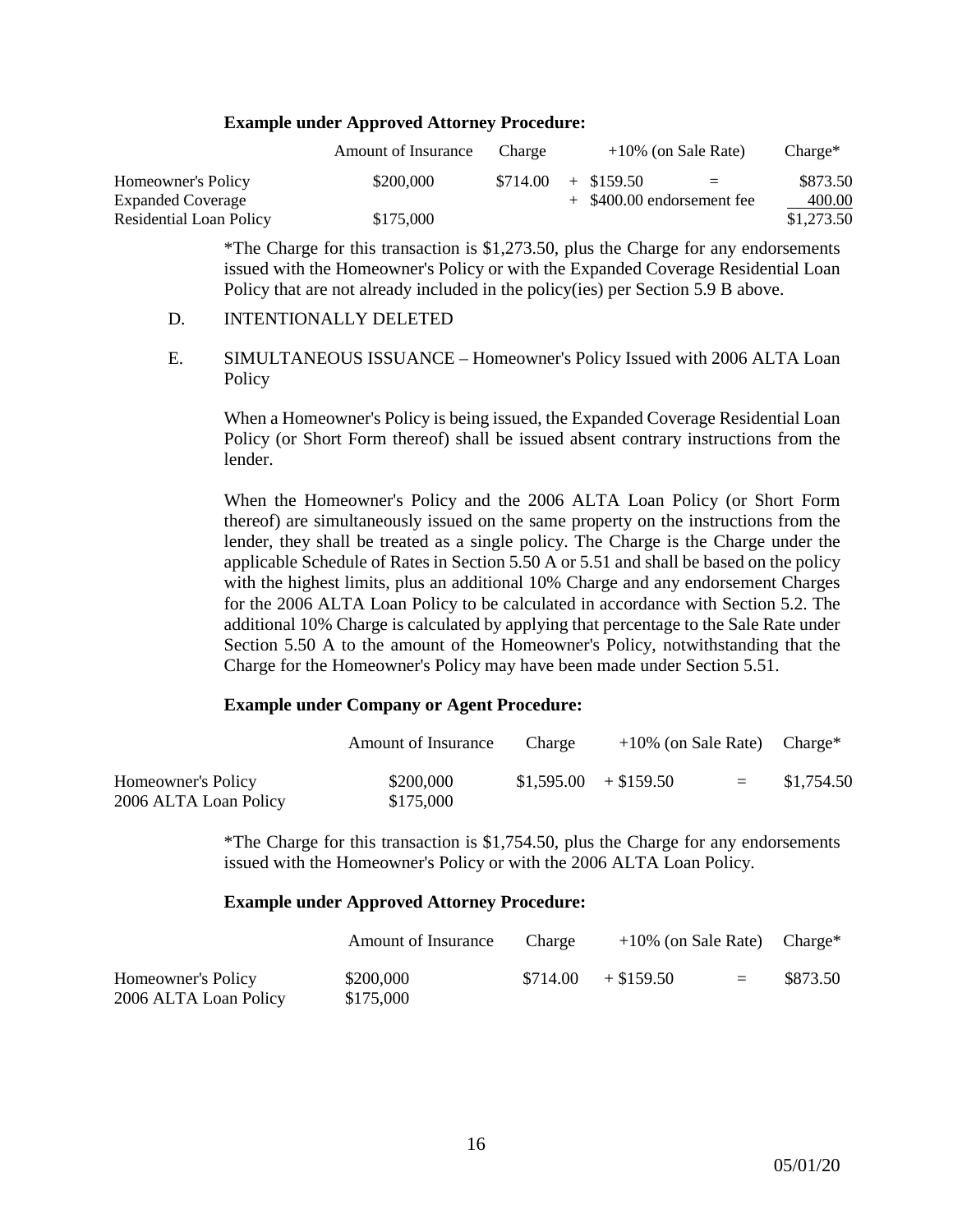\*The Charge for this transaction is \$873.50, plus the Charge for any endorsements issued with the Homeowner's Policy or with the 2006 ALTA Loan Policy.

#### F. WAIVER OF OWNER'S POLICY

In a transaction involving the purchase of all or part of the real estate securing a mortgage with said mortgage, and the lender requires the Expanded Coverage Residential Loan Policy, the Homeowner's Policy shall be issued unless the new owner has waived, in writing, the purchase of an owner's policy in accordance with 31 Pa. Code §126.1. (See Supplemental Form TIRBOP - 31 Pa. Code §126.1 Waiver of Owner's Title Insurance (01/01/02)).

When owner's insurance has been waived in accordance with this Section, the Charge for the loan policy under the Company or Agent Procedure shall be based on the Sale Rate being applied to the amount of insurance for the loan policy. The Charge for the loan policy under the Approved Attorney Procedure shall be based on the Approved Attorney Rate being applied to the amount of insurance for the loan policy.

In addition, under either the Company or Agent Procedure or the Approved Attorney Procedure, whichever is applicable, there shall an additional 10% Charge, calculated by applying that percentage to the Sale Rate under Section 5.50 A, notwithstanding that the Charge for the loan policy may have been calculated under Section 5.51.

#### **Example under Company or Agent Procedure:**

**Facts:** The purchaser has waived, in writing, owner's title insurance as set forth above. The purchase price is \$200,000 and the purchaser is simultaneously creating a mortgage in the amount of \$175,000.

|                          | Amount of Insurance | Charge | $+10\%$ (on Sale Rate) |          | Charge*    |
|--------------------------|---------------------|--------|------------------------|----------|------------|
| <b>Expanded Coverage</b> |                     |        |                        |          |            |
| Residential Loan Policy  | \$175,000           |        | $$1,452.50 + $145.25$  | $\equiv$ | \$1,597.75 |

\*The Charge for this transaction is \$1,597.75, plus the Charge for any endorsements issued with the Expanded Coverage Residential Loan Policy.

#### **Example under the Approved Attorney Procedure**

**Facts:** The purchaser has waived, in writing, owner's title insurance as set forth above. The purchase price is \$200,000 and the purchaser is simultaneously creating a mortgage in the amount of \$175,000.

|                                                            | Amount of Insurance | Charge | $+10\%$ (on Sale Rate) |     | $Change^*$ |
|------------------------------------------------------------|---------------------|--------|------------------------|-----|------------|
| <b>Expanded Coverage</b><br><b>Residential Loan Policy</b> | \$175,000           |        | $$635.75 + $145.25$    | $=$ | \$781.00   |

\*The Charge for this transaction is \$781.00, plus the Charge for any endorsements issued with the Expanded Coverage Residential Loan Policy.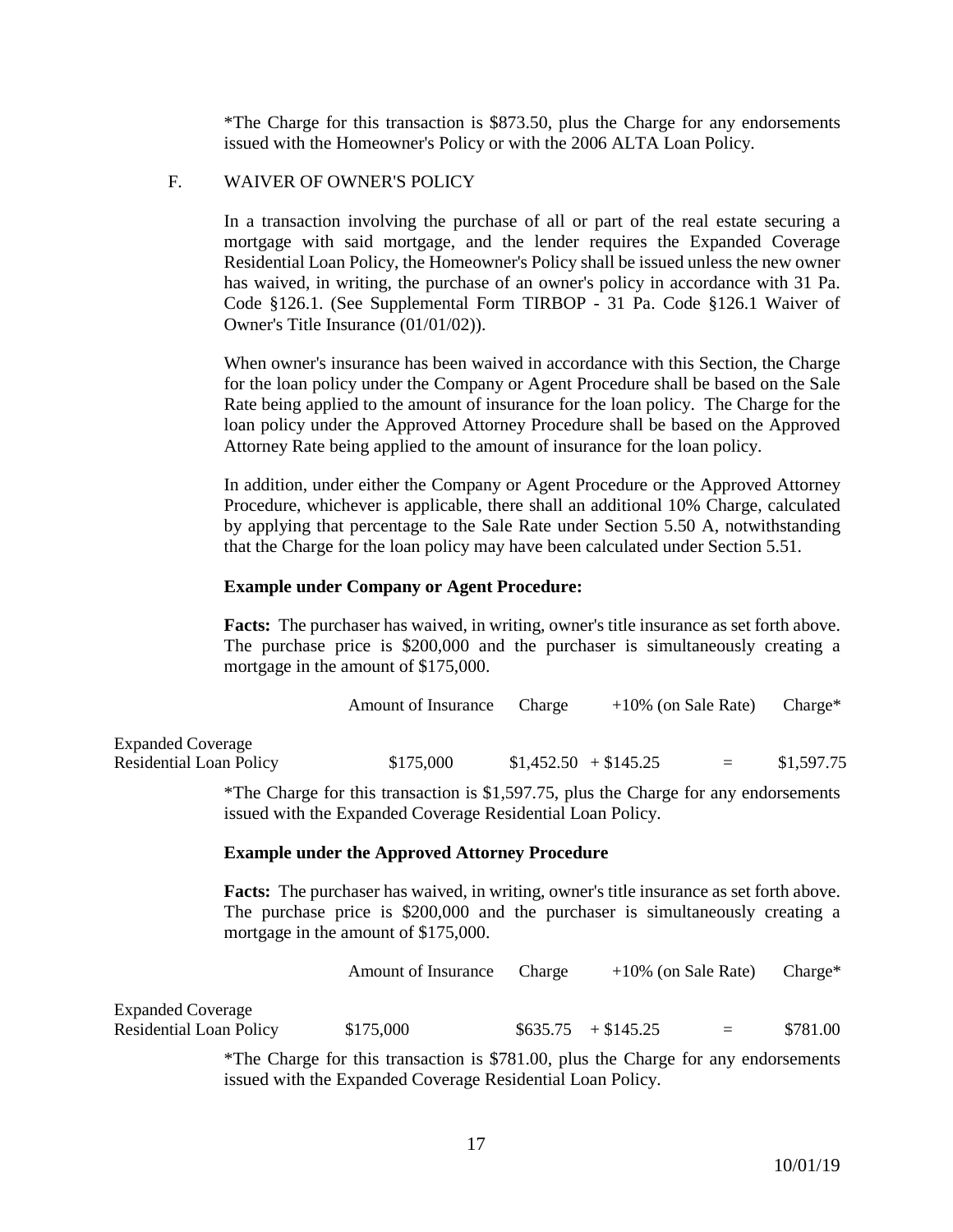#### G. APPROVED ATTORNEY PROCEDURE - Calculation of Additional 10% Charge

Whenever an Expanded Coverage Residential Loan Policy is issued under the Approved Attorney Procedure, the additional 10% charge is calculated in accordance with Sections 5.9 A through F above, notwithstanding the fact that the Charge for the Expanded Coverage Residential Loan Policy is made under the Approved Attorney Procedure.

## H. SHORT FORM EXPANDED COVERAGE RESIDENTIAL LOAN POLICY

The ALTA Short Form Expanded Coverage Residential Loan Policy is an abbreviated short form version of the current Expanded Coverage Residential Loan Policy, incorporating all of the terms and provisions of said policy, which is designed to be delivered to the lender at closing. The Charge for the issuance of this policy shall be the same as the Expanded Coverage Residential Loan Policy as described in this Section.

## 5.10 LEASEHOLD TITLE INSURANCE

- A. Leasehold title insurance is provided by attaching Endorsement PA 1130 to the ALTA Owner's Policy of Title Insurance, as modified by TIRBOP (06/17/06) or by attaching Endorsement PA 1140 to the ALTA Loan Policy of Title Insurance, as modified by TIRBOP (6/17/06). There is no charge for these endorsements.
- B. The Charge for the issuance of an owner's policy with Endorsement PA 1130 attached or the issuance of a loan policy with Endorsement PA 1140 attached shall be the same Charge for the issuance of a policy insuring a fee simple estate under this Manual.
- C. Where an owner's policy and loan policy are issued simultaneously on the same property with Endorsements PA 1130 and PA 1140 respectively attached, they shall be treated as a single policy and the Charge shall be based on the policy with the highest limits.
- D. Where a leasehold interest is to be insured simultaneously with the interest of an owner and/or mortgagee of the fee simple estate, the Charge shall be the applicable rate for owner and/or mortgagee plus 30% of the applicable Charge for the leasehold interest. Where a leasehold interest is to be insured simultaneously with the interest of an owner and/or mortgagee of the fee simple estate, the Charge for an endorsement priced as a percentage shall be 30% of the Charge for an endorsement priced as a percentage if issued with a policy insuring the interest of an owner and/or a mortgagee.

The Charge for any insurance in excess of the face amount of such owner's and/or loan policy shall be determined under the applicable Schedule of Rates in Sections 5.50 and 5.51.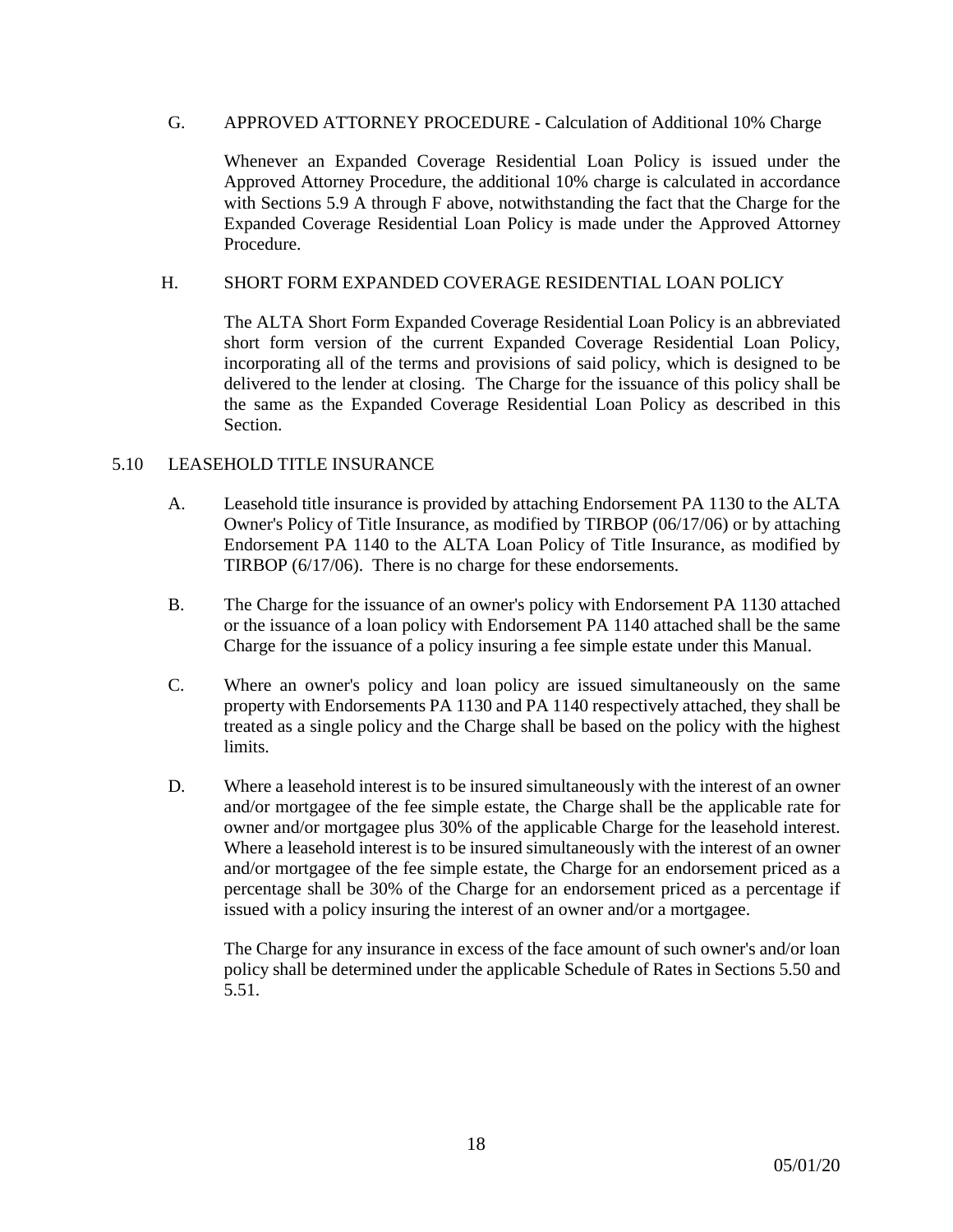## E. DETERMINATION OF AMOUNT

When title insurance is issued for a leasehold estate by the issuance of an owner's policy and/or loan policy with Endorsement PA 1130 and/or Endorsement PA 1140 attached, the amount of insurance shall be equal to:

- (1) the aggregate of the total rentals payable under the lease; or
- (2) the aggregate of the total rents for the 6 years immediately following the settlement or closing of the lease transaction; or
- (3) a reasonable statement of estimated rents on percentage leases; or
- (4) the appraised value at the time of insuring the premises as established by an appraiser acceptable to the Insurer; or
- (5) the land and total projected costs of such proposed improvements in the case of proposed construction; or
- (6) the purchase price of the estate when insuring an assignment of a leasehold estate, including all obligations assumed.

#### 5.11 MECHANICS' LIEN INSURANCE

If, by reason of the visible commencement of erection or construction of an improvement, a statutory lien for labor or material may gain priority over the instrument being insured, an additional Charge for insurance covering unfiled mechanics' and materialmen's liens shall be made as follows:

A. Non Construction Mortgage

When a Loan Policy is to be issued insuring a mortgage, other than a purchase money mortgage or a construction mortgage as provided in Section 5.11B, the additional Charge shall be 20%, calculated in accordance with Section 5.2.

B. Construction Mortgage

When a Loan Policy is to be issued insuring a construction mortgage, the additional Charge shall be 20% calculated in accordance with Section 5.2, unless it is issued with either TIRBOP Endorsement PA 1500 or PA 1510 and with TIRBOP Endorsement PA 1520. In that event, the additional Charge shall be 10% calculated in accordance with Section 5.2 for either TIRBOP Endorsement PA 1500 or 1510 and \$200.00 for TIRBOP Endorsement PA 1520. The Charge for the TIRBOP Endorsement PA 1520 shall be made each time it is issued.

C. Owners Policy

When insurance covering unfiled mechanics' and materialmen's liens is provided in an Owner's Policy, the additional Charge shall be 25% calculated in accordance with Section 5.2.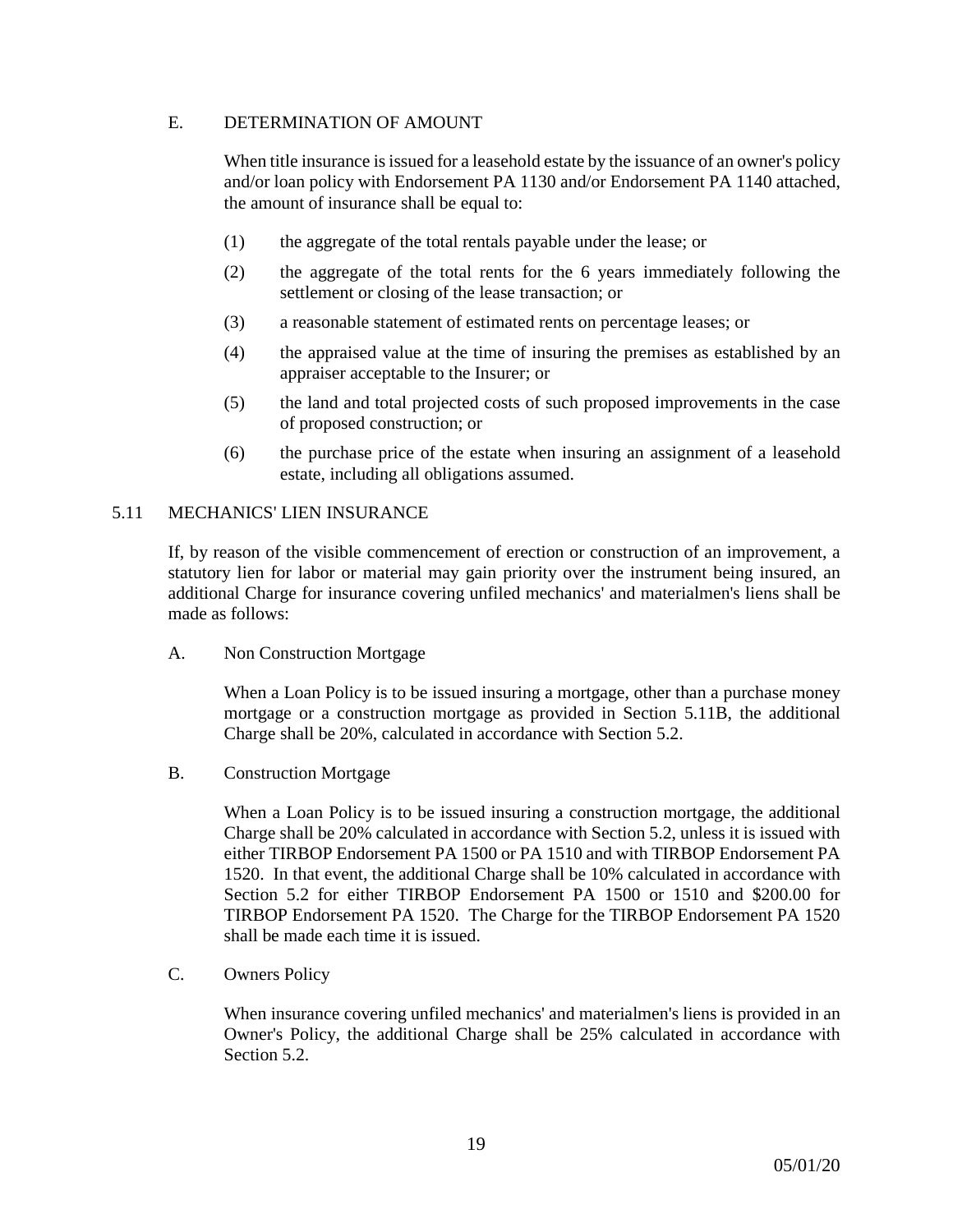### D. Waiver of Additional Charge

The Insurer reserves the right to waive the additional Charge, as set forth in Sections 5.11A or C above, when, in its opinion, based upon the protective devices and procedures used in the transaction, the risk involved does not warrant payment thereof. The additional Charge, when insuring a construction mortgage as set forth in Section 5.11 B above, shall not be waived.

## 5.12 CO-INSURANCE - BASIS FOR CALCULATING CHARGE

In a transaction where the total liability is assumed by two or more Insurers with the liability being divided between the Insurers from the first dollar, the Charge for the liability assumed by each Insurer shall be calculated as though each Insurer was the primary insurer from the first dollar of its liability based upon the amount of liability assumed. Co-Insurance coverage is provided through Endorsement PA 1610.

# [REMAINDER OF PAGE LEFT INTENTIONALLY BLANK]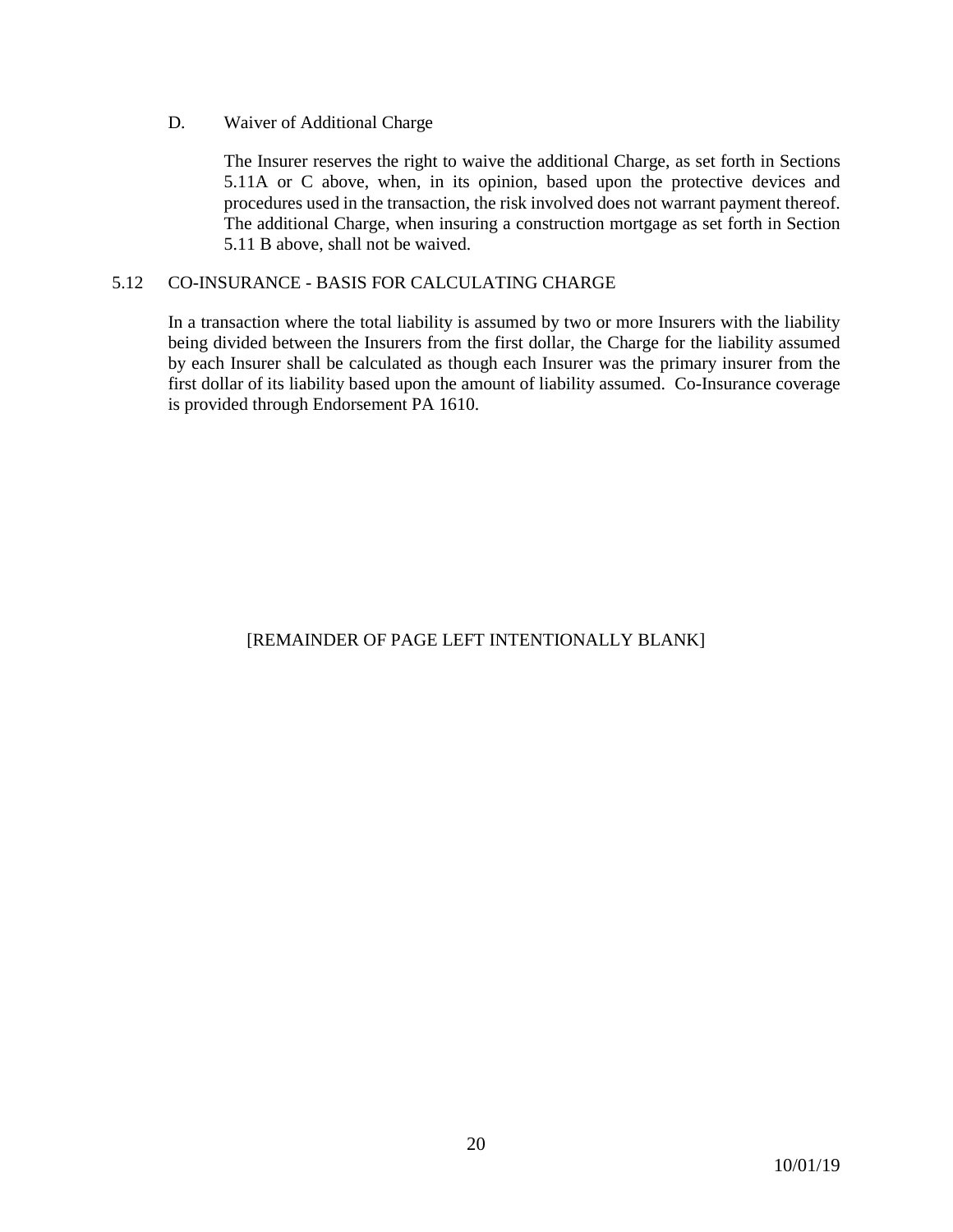# 5.13 SHERIFF'S DISTRIBUTION POLICY

The Charge for Insurance under this Section shall be:

| A.        | Fund Created at a Judicial Sale Other Than a Tax Sale                   |  |  |  |  |
|-----------|-------------------------------------------------------------------------|--|--|--|--|
|           |                                                                         |  |  |  |  |
|           | For amounts over \$2,000:                                               |  |  |  |  |
|           |                                                                         |  |  |  |  |
|           |                                                                         |  |  |  |  |
|           |                                                                         |  |  |  |  |
|           |                                                                         |  |  |  |  |
|           | \$100,001 to \$500,000 inclusive  add \$3.42 per \$1,000                |  |  |  |  |
|           | \$500,001 to \$1,000,000 inclusive  add \$2.85 per \$1,000              |  |  |  |  |
|           | \$1,000,001 to \$2,000,000 inclusive  add \$2.28 per \$1,000            |  |  |  |  |
|           |                                                                         |  |  |  |  |
|           |                                                                         |  |  |  |  |
| <b>B.</b> | Fund created at a tax sale for distribution of the entire fund \$227.00 |  |  |  |  |

# [REMAINDER OF PAGE LEFT INTENTIONALLY BLANK]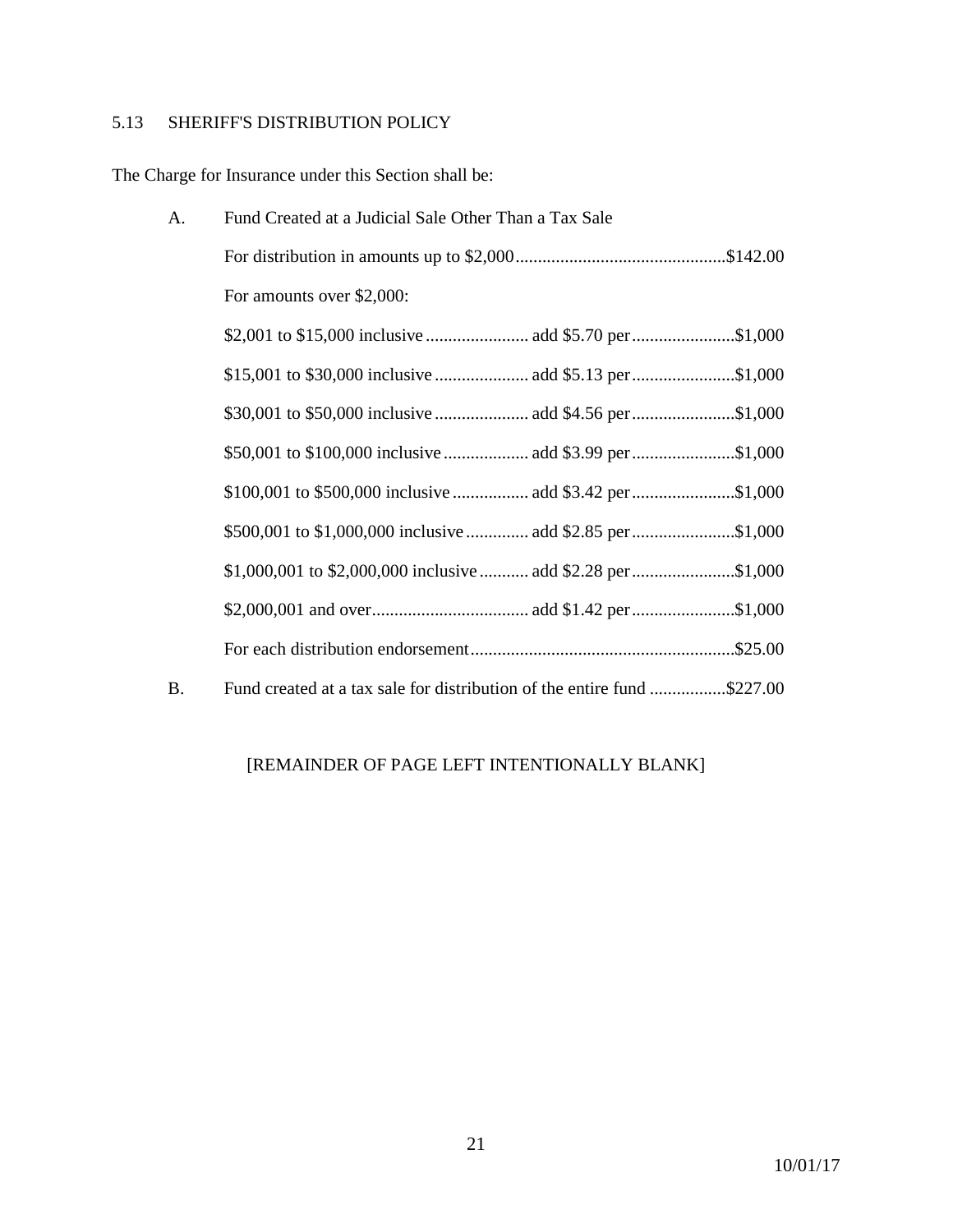# 5.50 SCHEDULE OF RATES - COMPANY OR AGENT PROCEDURE

| The Sale Rate Charge shall be:<br>A.         |                  | The Non-Sale Rate Charge shall be:<br><b>B.</b> |                         |  |  |  |
|----------------------------------------------|------------------|-------------------------------------------------|-------------------------|--|--|--|
| <b>UNIT OF INSURANCE</b>                     |                  | <b>UNIT OF INSURANCE</b>                        |                         |  |  |  |
| <b>OR</b><br><b>FRACTION THEREOF</b>         | <b>SALE RATE</b> | <b>OR</b><br><b>FRACTION THEREOF</b>            | NON-SALE<br><b>RATE</b> |  |  |  |
| \$ 0 to \$30,000                             | \$569.00         | \$ 0 to \$30,000                                | \$512.00                |  |  |  |
| \$30,001 to \$45,000<br>Add per 1,000        | \$7.41           | \$30,001 to \$45,000<br>Add per 1,000           | \$5.98                  |  |  |  |
| \$45,001 to \$100,000<br>Add per 1,000       | \$6.27           | \$45,001 to \$100,000<br>Add per 1,000          | \$5.41                  |  |  |  |
| \$100,001 to \$500,000<br>Add per 1,000      | \$5.70           | \$100,001 to \$500,000<br>Add per 1,000         | \$4.84                  |  |  |  |
| \$500,001 to \$1,000,000<br>Add per 1,000    | \$4.56           | \$500,001 to \$1,000,000<br>Add per 1,000       | \$4.27                  |  |  |  |
| \$1,000,001 to \$2,000,000<br>Add per 1,000  | \$3.42           | \$1,000,001 to \$2,000,000<br>Add per 1,000     | \$3.13                  |  |  |  |
| \$2,000,001 to \$7,000,000<br>Add per 1,000  | \$2.28           | \$2,000,001 to \$7,000,000<br>Add per 1,000     | \$1.99                  |  |  |  |
| \$7,000,001 to \$30,000,000<br>Add per 1,000 | \$1.71           | \$7,000,001 to \$30,000,000<br>Add per 1,000    | \$1.71                  |  |  |  |
| \$30,000,000 and above<br>Add per 1,000      | \$1.42           | \$30,000,000 and above<br>Add per 1,000         | \$1.42                  |  |  |  |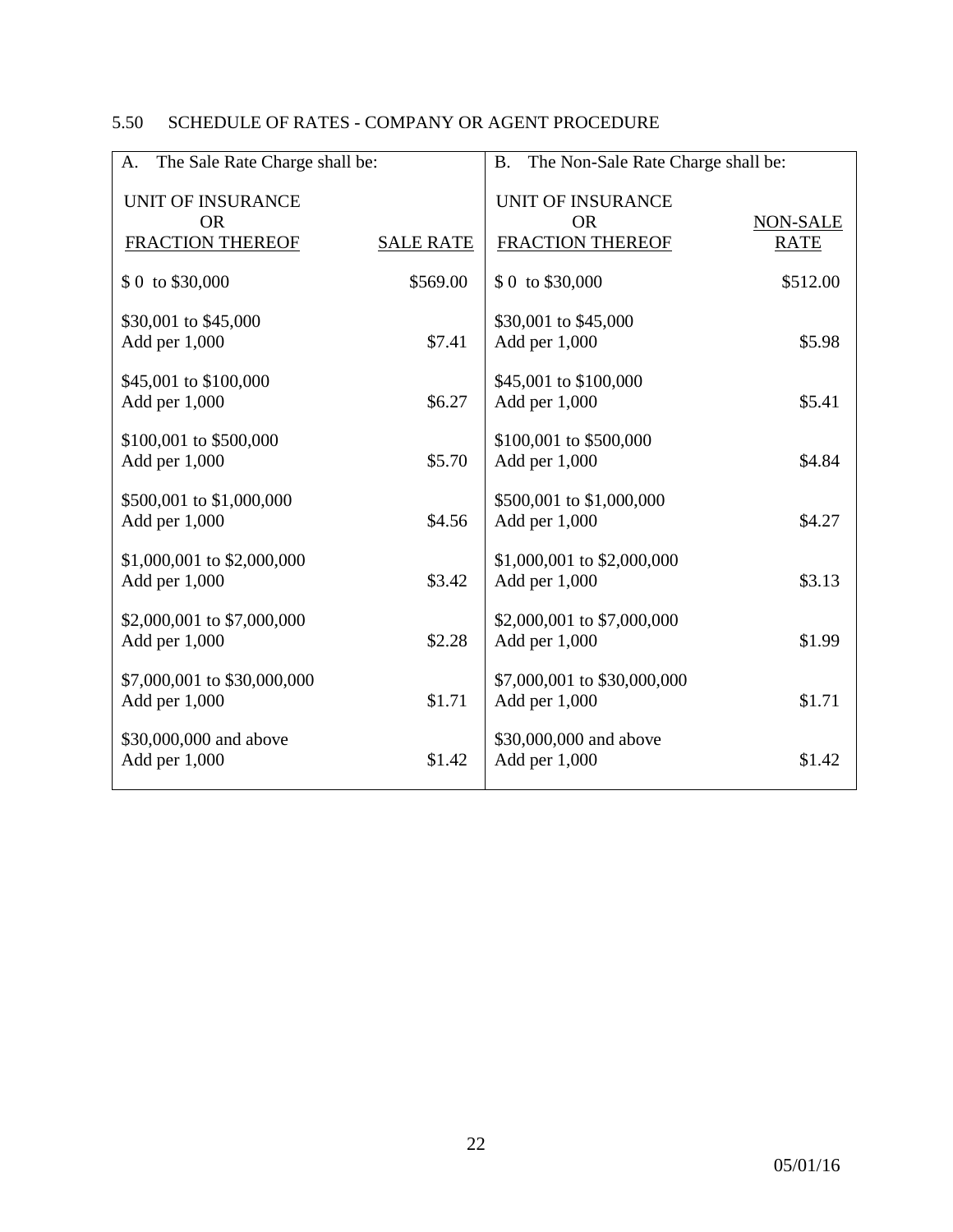#### 5.51 SCHEDULE OF RATES – APPROVED ATTORNEY PROCEDURE

The Approved Attorney Rate Charge shall be:

UNIT OF INSURANCE OR FRACTION THEREOF \$ 0 to \$30,000.....................................................................................................\$142.00 \$30,001 to \$100,000........................................add \$3.70 per \$1,000 or fraction thereof \$100,001 to \$500,000......................................add \$3.13 per \$1,000 or fraction thereof \$500,001 to \$1,000,000...................................add \$2.85 per \$1,000 or fraction thereof \$1,000,001 to \$2,000,000................................add \$2.56 per \$1,000 or fraction thereof \$2,000,001 to \$7,000,000................................add \$2.28 per \$1,000 or fraction thereof \$7,000,001 and above......................................add \$1.71 per \$1,000 or fraction thereof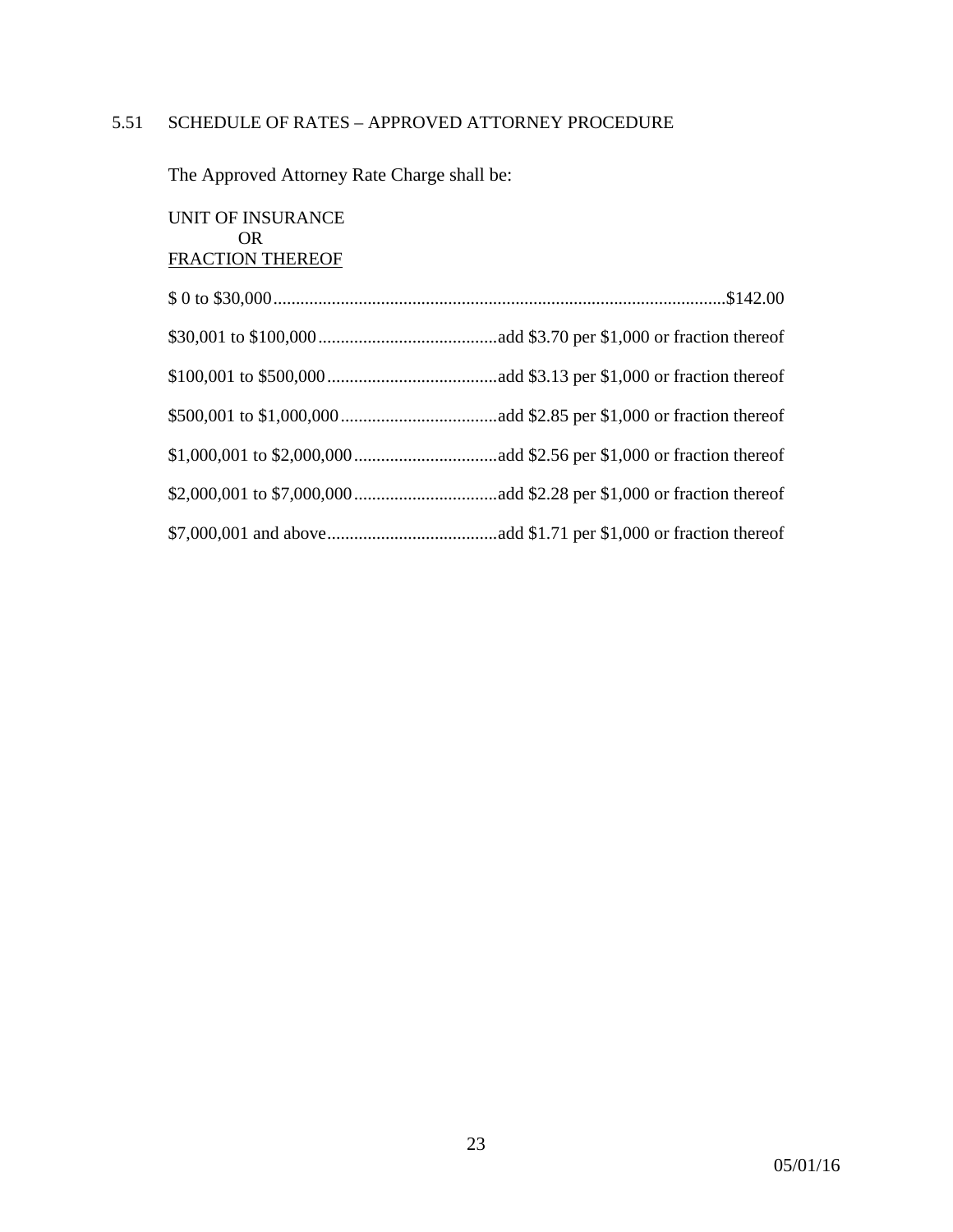## 6. ENDORSEMENTS AND RATES

## 6.1 TIRBOP – ENDORSEMENT PA 100 – COVENANTS, CONDITIONS AND RESTRICTIONS (Revised 10/01/19)

#### Loan Policy Only

This endorsement insures against loss or damage by reason of a violation of an enforceable Covenant set forth in Schedule B of the Policy or that a future violation thereof will not cause a forfeiture or reversion of Title. The Charge for this endorsement is \$100.00.

- 6.2 RESERVED FOR FUTURE USE
- 6.3 RESERVED FOR FUTURE USE
- 6.4 RESERVED FOR FUTURE USE
- 6.5 RESERVED FOR FUTURE USE

#### 6.6 TIRBOP - ENDORSEMENT PA 300 - SURVEY EXCEPTION (Revised 10/01/08)

#### Loan Policy Only

This endorsement has the effect of insuring without exception for matters discoverable by survey (except as might be specifically noted) and will further insure against loss or damage by reason of encroachment (other than by party walls), whether by the building on the mortgaged premises encroaching upon adjacent property, or by any building on adjacent property encroaching on the mortgaged premises. The Charge for this endorsement is \$100.00.

#### 6.7 TIRBOP – ENDORSEMENT PA 301 – SURVEY EXCEPTION (Revised 10/01/08)

#### Owner's Policy Only

This endorsement offers the same coverage to an owner or lessee as TIRBOP Endorsement PA 300 offers to a mortgagee. The Charge for this endorsement is 20%, calculated in accordance with Section 5.2, with a minimum Charge of \$150.00.

6.8 TIRBOP – ENDORSEMENT PA 400 – (ALTA Endorsement 7-06) – MANUFACTURED HOUSING UNIT (04/01/07)

#### Owner's Policy and/or Loan Policy

This endorsement amends the definition of "land" in the policy to include a manufactured housing unit located on the land on the date of the policy. The Charge for this endorsement is \$100.00.

## 6.9 TIRBOP – ENDORSEMENT PA 500 – (ALTA Endorsement 11-06 as modified by TIRBOP) – MORTGAGE MODIFICATION (10/01/17)

#### Loan Policy Only

This endorsement insures against loss sustained by reason of the invalidity or unenforceability of the Insured Mortgage as a result of a post-policy modification of the Insured Mortgage. It changes the Date of Policy. The Charge for this endorsement is set forth in Section 5.6 of this Manual.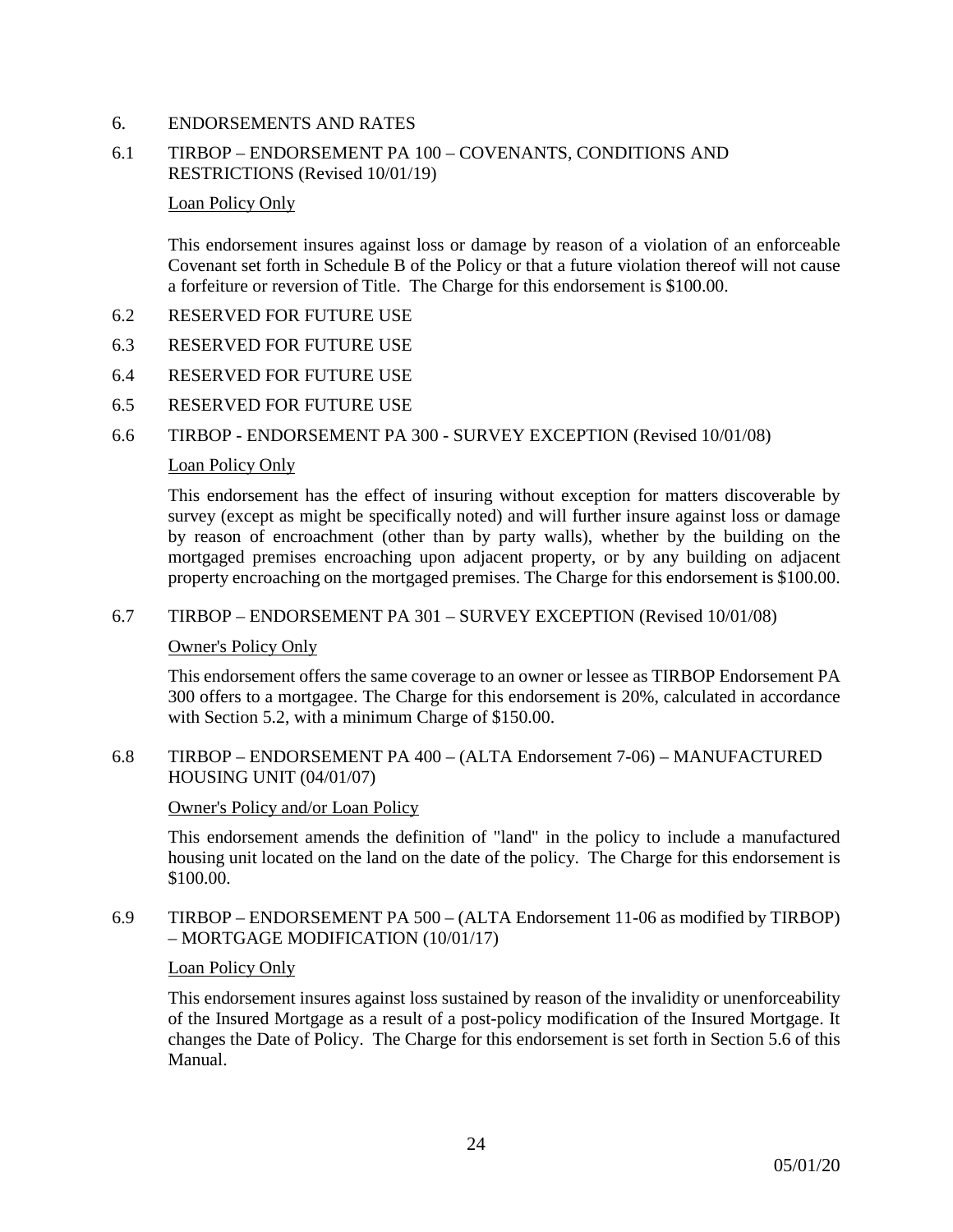### 6.10 TIRBOP – ENDORSEMENT PA 501 – (ALTA Endorsement 11-06) – MORTGAGE MODIFICATION (07/01/14)

#### Loan Policy Only

This endorsement insures against loss sustained by reason of the invalidity or unenforceability of the Insured Mortgage as a result of a post-policy modification of the Insured Mortgage. It also insures against loss or damage resulting from the failure of the priority of the Insured Mortgage over defects, liens or encumbrances occurring after the effective date of the policy and before the date of endorsement, except as to any specified exceptions. This endorsement is not available if the extension or modification agreement (a) increases the unpaid principal balance or (b) adds new property(ies). This endorsement does not change the Date of Policy and is only available within ten (10) years from the date of the Insured Mortgage. Use of this endorsement is prohibited in conjunction with the issuance of a policy insuring 1-4 family residential property. The Charge for this endorsement is set forth in Section 5.6.1 of this Manual.

#### 6.11 TIRBOP – ENDORSEMENT PA 710 (ALTA Endorsement 6-06) – VARIABLE RATE (04/01/07)

## Loan Policy Only

Where required by a mortgagee, an Insurer may provide coverage under this endorsement to insure the priority of the lien of a mortgage that can by its terms be renegotiated as to its rate of interest. This coverage insures the priority of the lien through any number of renegotiated interest terms. The Charge for this endorsement is \$100.00.

## 6.12 TIRBOP – ENDORSEMENT PA 710-6.2 (ALTA Endorsement 6.2-06) – VARIABLE RATE, NEGATIVE AMORTIZATION (04/01/07)

#### Loan Policy Only

Where required by a mortgagee, an Insurer may provide coverage under this endorsement to insure the priority of the lien of a mortgage that can by its terms be renegotiated as to its rate of interest. This coverage insures the priority of the lien through any number of renegotiated interest terms, including negative amortization. The Charge for this endorsement is \$100.00.

6.13 TIRBOP – ENDORSEMENT PA 810 (ALTA Endorsement 4.1-06) – CONDOMINIUM – CURRENT ASSESSMENTS (08/01/18)

#### Owner's and/or Loan Policy

This endorsement affords multiple forms of coverage with respect to the Condominium Regime and Documentation, when affixed to a policy in which the insured land is a condominium unit together with its percentage interest in the common elements. The Charge for this endorsement is \$100.00.

#### 6.14 TIRBOP – ENDORSEMENT PA 820 (ALTA Endorsement 5.1-06) – PLANNED UNIT DEVELOPMENT – CURRENT ASSESSMENTS (08/01/18)

#### Owner's and/or Loan Policy

This endorsement affords multiple forms of coverage with respect to the Planned Unit Development Regime and Documentation, when affixed to a policy in which the insured land is a Planned Unit Development. The Charge for this endorsement is \$100.00.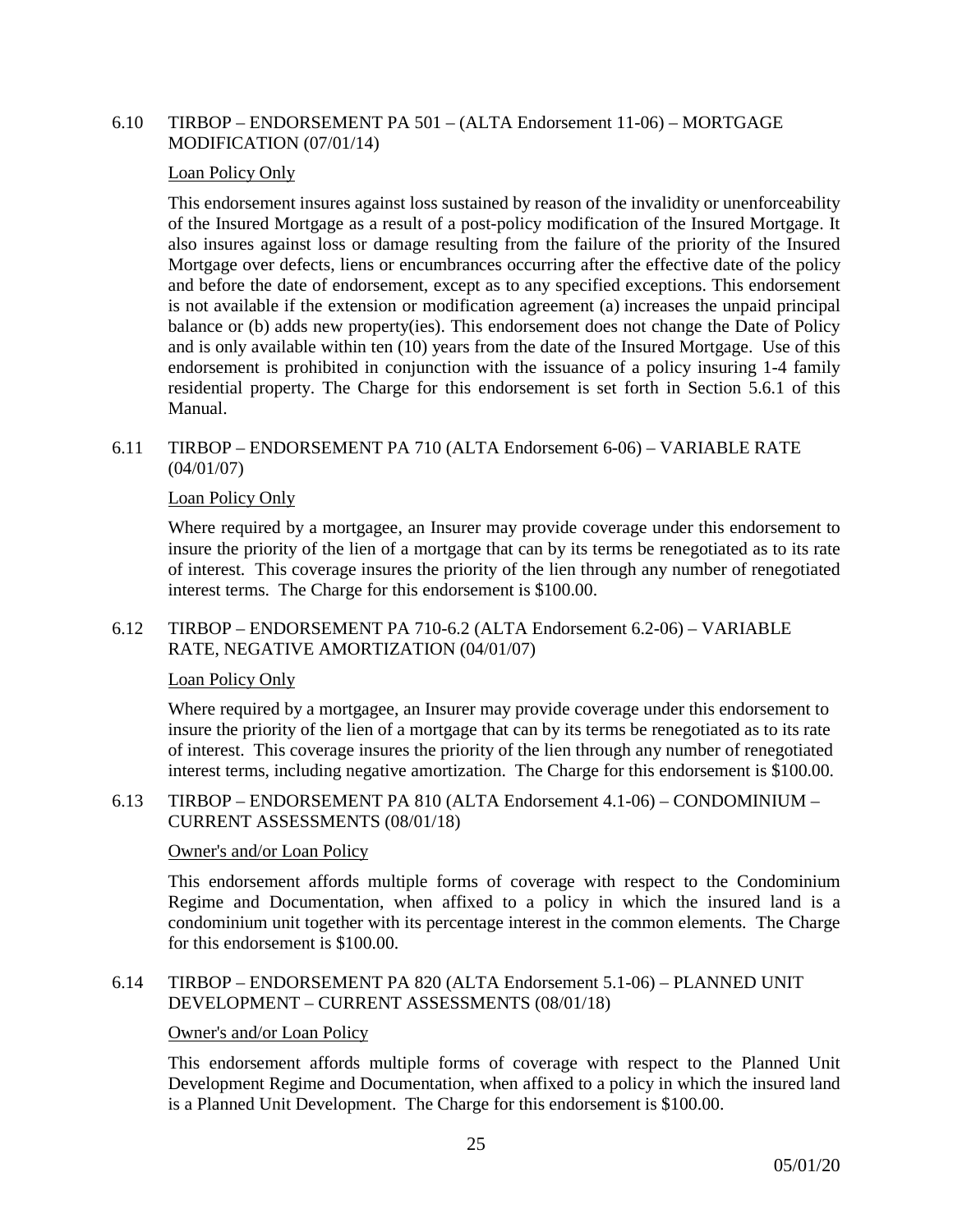## 6.15 TIRBOP – ENDORSEMENT PA 900 (ALTA Endorsement 8.1-06) – ENVIRONMENTAL PROTECTION LIEN (04/01/07)

#### Loan Policy Only (Primarily Residential Property)

This endorsement provides coverage to a lender by insuring the lien priority of the Insured Mortgage over those environmental protection liens recorded in the Public Records except with respect to environmental protection liens provided for by certain statutes identified in the endorsement. The Charge for this endorsement is \$100.00.

## 6.16 TIRBOP – ENDORSEMENT PA 910 – (ALTA Endorsement 8.2-06) COMMERCIAL ENVIRONMENTAL PROTECTION LIEN (08/01/18)

#### Owner's and/or Loan Policy (Non-Residential Property)

This endorsement provides coverage over those environmental protection liens recorded in the Public Records. The Charge for this endorsement is \$200.00. Use of this endorsement is prohibited in conjunction with the issuance of an owner's or loan policy insuring 1-4 family residential property.

#### 6.17 RESERVED FOR FUTURE USE

#### 6.18 RESERVED FOR FUTURE USE

6.19 TIRBOP – ENDORSEMENT PA 1015 – OPEN END MORTGAGE/CONSTRUCTION (Revised 04/01/07)

#### Loan Policy Only

This endorsement provides limited insurance for construction loan advances made pursuant to a mortgage that qualifies as an "Open End Mortgage" by statute. Such advances must be made to pay toward or to provide funds to the mortgagor to pay toward all or part of the costs of completing any erection, construction, alteration, or repair of any part of the mortgaged premises which is the statutory requirement and made at all times during which the mortgagor of the insured mortgage is still the owner of the estate or interest covered by the policy. The endorsement insures the lien priority of such advances. The Charge for this endorsement is 10%, calculated in accordance with Section 5.2, with a minimum Charge of \$100.00.

#### 6.20 TIRBOP – ENDORSEMENT PA 1020 – FNMA BALLOON (Revised 04/01/07)

#### Loan Policy Only

This endorsement insures a lender against the invalidity or unenforceability or loss of priority of the insured mortgage resulting from provisions which provide for a conditional right to refinance and a change in the rate of interest as set forth in the mortgage. The Charge for this endorsement is \$100.00.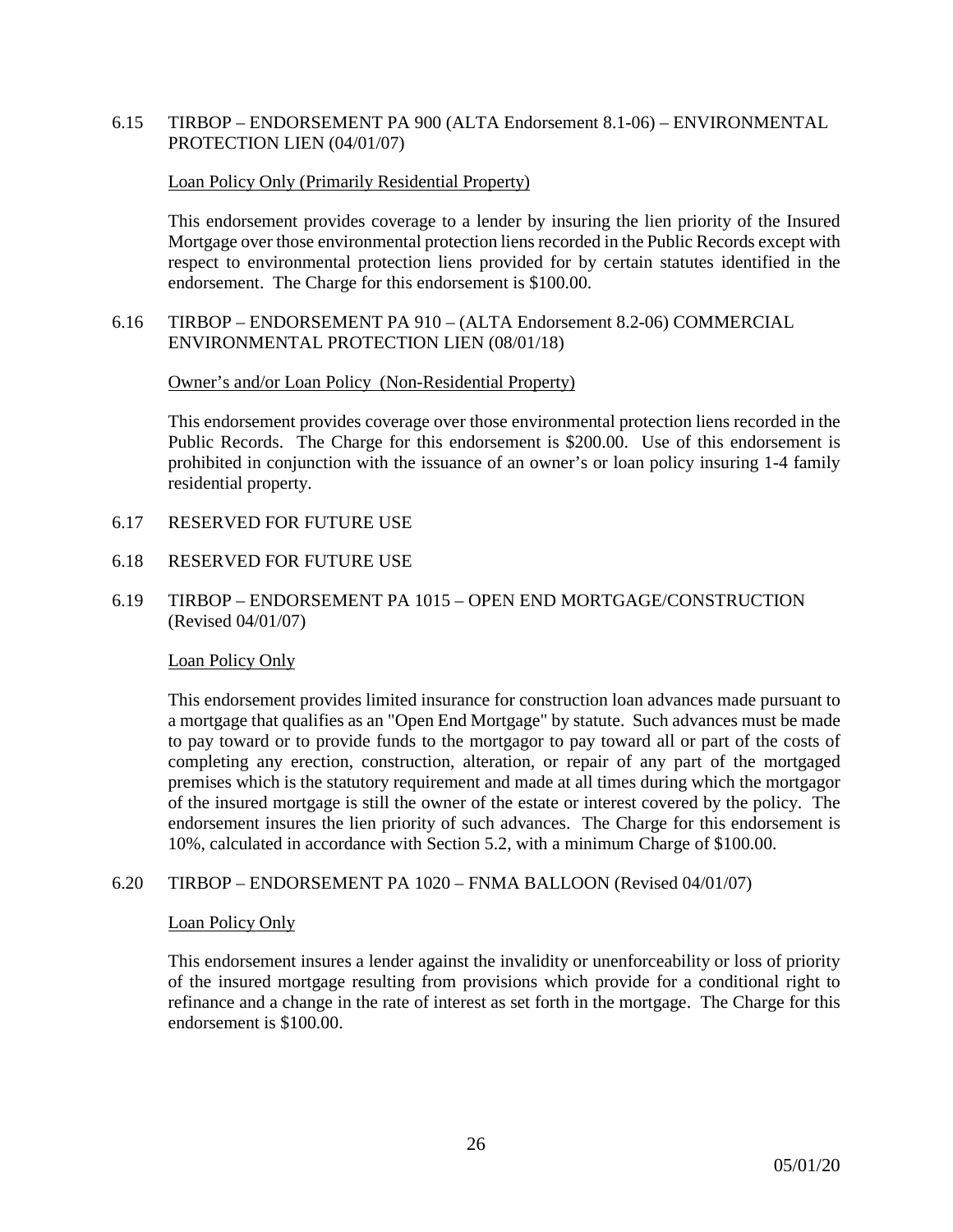## 6.21 TIRBOP – ENDORSEMENT PA 1030 (ALTA Endorsement 9-06 (Revised 04-02-12)) – RESTRICTIONS, ENCROACHMENTS, MINERALS (10/01/17)

## Loan Policy Only

This endorsement insures against loss or damage by reason of a violation of a Covenant that divests, subordinates or extinguishes the lien of the Insured Mortgage or that results in the invalidity, unenforceability or lack of priority of the lien of the Insured Mortgage; violation of an enforceable Covenant by an Improvement on the Land; enforced removal of an Improvement as a result of a violation of a building setback line shown on a recorded subdivision plan, notice of a violation recorded in the Public Records of an enforceable Covenant relating to environmental protection; encroachment of an Improvement; damage to an Improvement that encroaches upon an easement area or that results from the exercise of an easement and insurance against damage to an Improvement resulting from the right to use the surface of the Land for the extraction or development of minerals or any other subsurface substances. The Charge for this endorsement is 10%, calculated in accordance with Section 5.2, with a minimum Charge of \$150.00.

## 6.22 TIRBOP – ENDORSEMENT PA 1031 (ALTA Endorsement 9.1-06 (Revised 04-02-12)) – COVENANTS, CONDITIONS AND RESTRICTIONS – UNIMPROVED LAND (04/01/13)

## Owner's Policy Only

This endorsement insures against loss or damage by reason of a violation on the Land of an enforceable Covenant and of a notice of a violation recorded in the Public Records of an enforceable Covenant relating to environmental protection describing any part of the Land. The Charge for the endorsement is 10%, calculated in accordance with Section 5.2, unless it is issued with TIRBOP Endorsement PA 301 in which case it will be priced at 5%, calculated in accordance with Section 5.2, with a minimum Charge of \$150.00.

## 6.23 TIRBOP – ENDORSEMENT PA 1032 – (ALTA Endorsement 9.2-06 (Revised 04-02-12)) – COVENANTS, CONDITIONS AND RESTRICTIONS – IMPROVED LAND (04/01/13)

## Owner's Policy Only

This endorsement insures against loss or damage by reason of a violation on the Land of an enforceable Covenant, enforced removal of an Improvement as a result of a violation of a building setback line shown on a recorded subdivision plan and notice of a violation recorded in the Public Records of an enforceable Covenant relating to environmental protection describing any part of the Land. The Charge for the endorsement is 10%, calculated in accordance with Section 5.2, unless it is issued with TIRBOP Endorsement PA 301 in which case it will be priced at 5%, calculated in accordance with Section 5.2, with a minimum Charge of \$150.00.

6.24 TIRBOP – ENDORSEMENT PA 1033 (ALTA Endorsement 9.6-06) – PRIVATE RIGHTS (Revised 04/2/13) (10/01/17)

#### Loan Policy Only

This endorsement insures against loss or damage due to the enforcement of a Private Right contained in a Covenant that (a) results in the invalidity, unenforceability, or lack of priority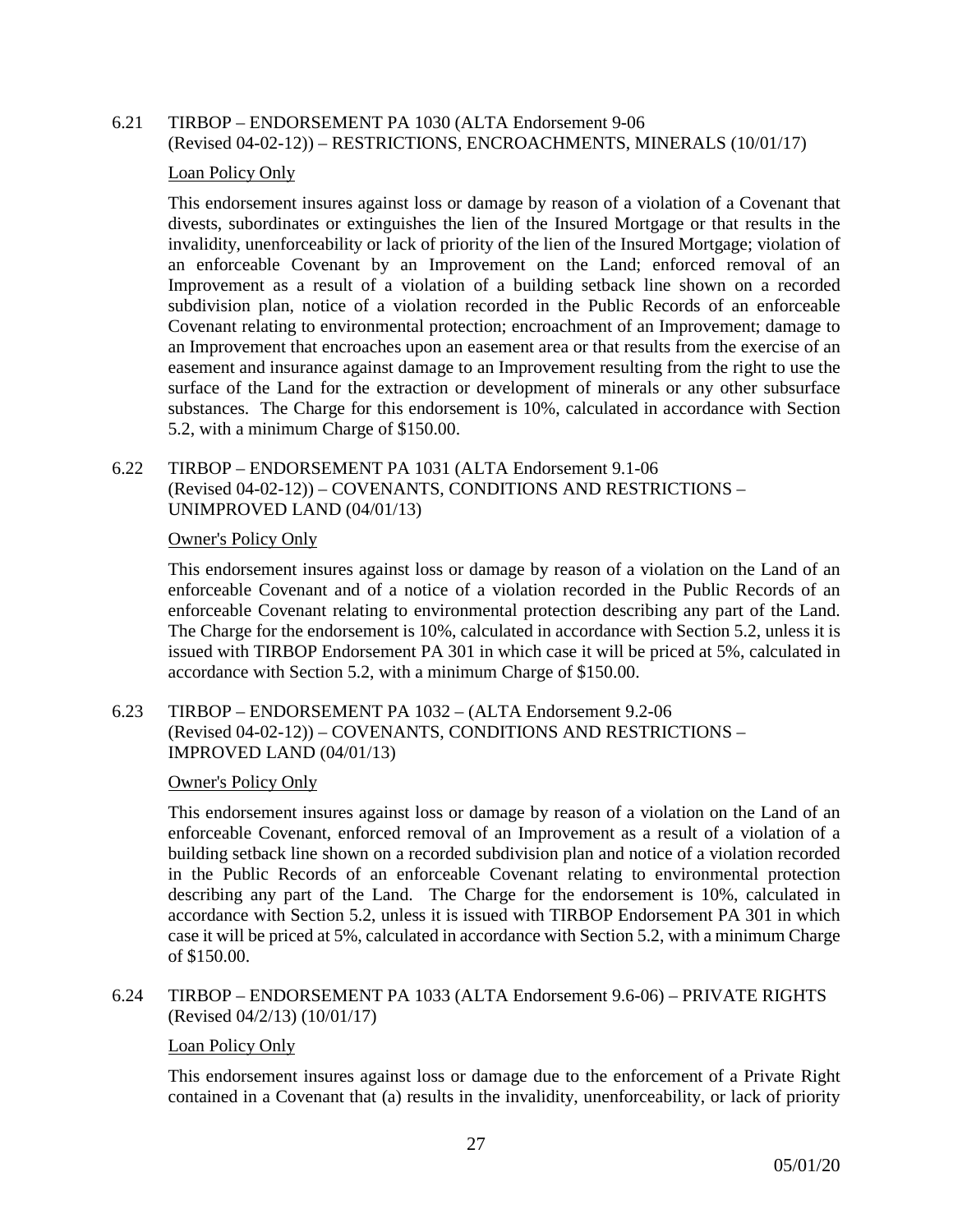of the lien of the Insured Mortgage, or (b) causes a loss of the Insured's Title acquired in satisfaction or partial satisfaction of the indebtedness. Private Right is defined as (i) a private charge or assessment; (ii) an option to purchase; (iii) a right of first refusal; or (iv) a right of prior approval of a future purchaser or occupant. This endorsement permits a specific Private Right to be excluded from coverage. The Charge for this endorsement is \$700.00. Use of this endorsement is prohibited in conjunction with the issuance of a loan policy insuring 1-4 family residential property.

## 6.25 TIRBOP – ENDORSEMENT PA 1034 (ALTA Endorsement 9.7-06) – RESTRICTIONS, ENCROACHMENTS, MINERALS – LAND UNDER DEVELOPMENT (08/01/18)

## Loan Policy Only

This endorsement insures against loss or damage by reason of a violation of a Covenant that divests, subordinates or extinguishes the lien of the Insured Mortgage or that results in the invalidity, unenforceability or lack of priority of the lien of the Insured Mortgage; violation of an enforceable Covenant by an Improvement or a Future Improvement; enforced removal of an Improvement or a Future Improvement as a result of a violation of a building setback line shown on a recorded subdivision plan, notice of a violation recorded in the Public Records of an enforceable Covenant relating to environmental protection; encroachment of an Improvement or a Future Improvement; damage to an Improvement or a Future Improvement that encroaches upon an easement area or that results from the exercise of an easement and insurance against damage to an Improvement or a Future Improvement resulting from the right to use the surface of the Land for the extraction or development of minerals or any other subsurface substances. The Charge for this endorsement is 15%, calculated in accordance with Section 5.2, with a minimum Charge of \$150.00.

## 6.26 TIRBOP – ENDORSEMENT PA 1035 (ALTA Endorsement 9.8-06) – COVENANTS, CONDITIONS AND RESTRICTIONS – LAND UNDER DEVELOPMENT (04/01/13)

## Owner's Policy Only

This endorsement insures against loss or damage by reason of a violation of an enforceable Covenant by an Improvement or a Future Improvement, enforced removal of an Improvement or a Future Improvement as a result of a violation of a building setback line shown on a recorded subdivision plan and a notice of a violation recorded in the Public Records of an enforceable Covenant relating to environmental protection describing any part of the Land. The Charge for the endorsement is 15%, calculated in accordance with Section 5.2, unless it is issued with TIRBOP Endorsement PA 301 in which case it will be priced at 10%, calculated in accordance with Section 5.2, with a minimum Charge of \$150.00.

## 6.27 TIRBOP – ENDORSEMENT PA 1070 – GENERAL ENDORSEMENT (Revised 04/01/07)

This endorsement is to be used only for purposes of correcting and/or amending previously issued policies or for granting coverage not otherwise covered by the other endorsements set forth in this Manual.

This endorsement may not be used to provide the following coverages: Truth-in-Lending; Zoning; Creditors Rights; Doing Business; Usury; Tie-In Interstate; or Subdivision.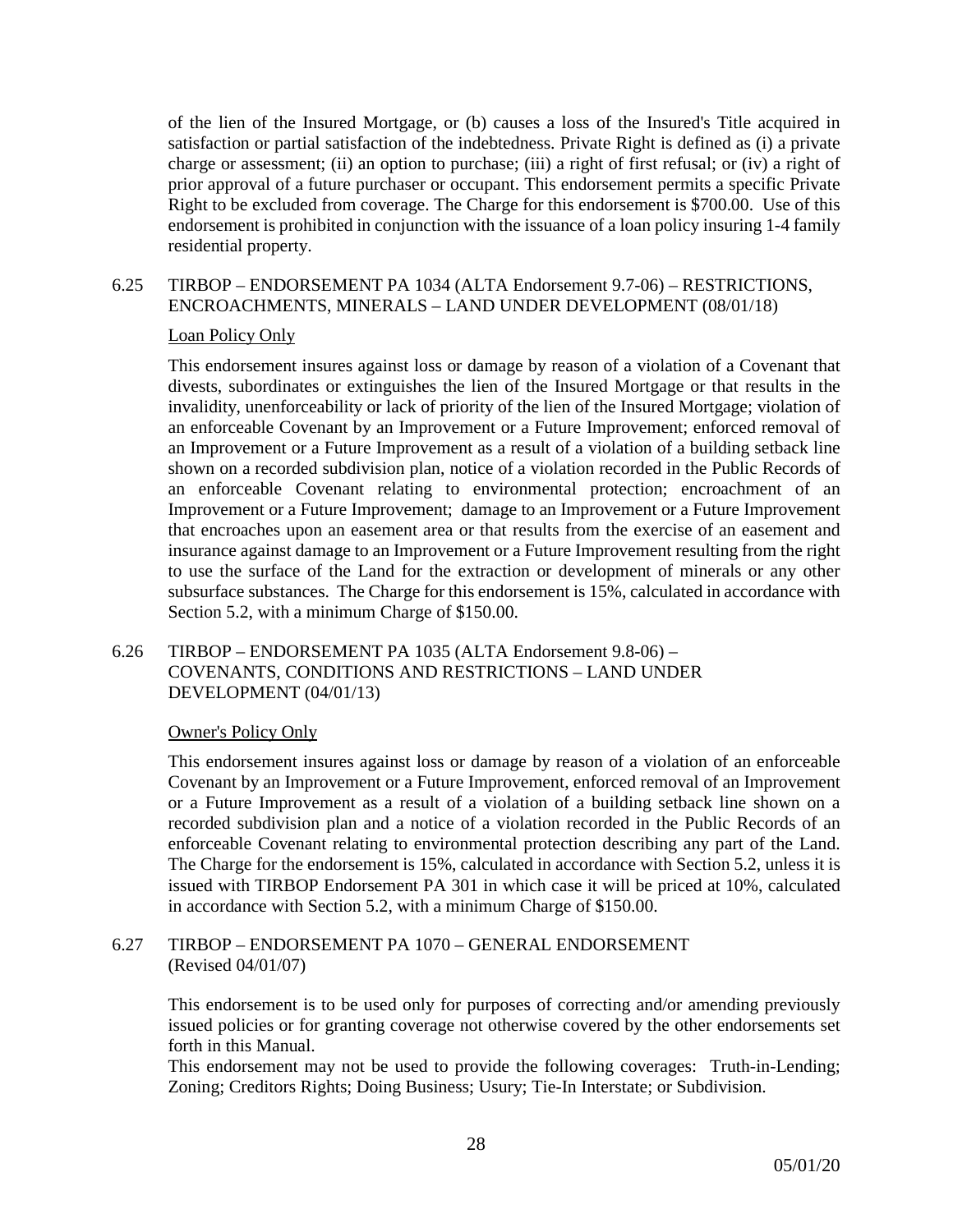### 6.28 TIRBOP – ENDORSEMENT PA 1080 – ABBREVIATED FORM ENDORSEMENT(S) (Revised 10/01/08)

#### Loan Policy Only

This endorsement incorporates by reference nine (9) other endorsements, and one (1) optional additional endorsement, contained in this Manual. The sequence for listing these endorsements is at the discretion of the Insurer. Each of the referenced endorsements, as requested by the lender, can be checked in the appropriate block. The Charge for each endorsement so checked shall be made in accordance with this Manual. There is no other Charge to be made for the use of this endorsement.

#### 6.29 TIRBOP – ENDORSEMENT PA 1100 – WAIVER OF ARBITRATION (08/01/18)

#### Owner's and/or Loan Policy

This endorsement amends the ALTA Owner's or Loan Policy by deleting the CONDITIONS paragraph entitled ARBITRATION. The Charge for this endorsement is \$200.00.

6.30 TIRBOP – ENDORSEMENT PA 1110 (ALTA Endorsement 20-06) – FIRST LOSS – MULTIPLE PARCEL TRANSACTIONS (04/01/13)

#### Loan Policy Only

This endorsement provides, under certain conditions, that the amount which the insurer shall be liable to pay under the policy shall be determined without requiring maturity of the indebtedness by acceleration or otherwise. The Charge for this endorsement is 10%, calculated in accordance with Section 5.2, with a minimum Charge of \$500.00.

#### 6.31 RESERVED FOR FUTURE USE

6.32 TIRBOP – ENDORSEMENT PA 1130 – (ALTA Endorsement 13-06) (Revised 04-02-12) LEASEHOLD OWNER'S (04/01/13)

#### Owner's Policy Only

This endorsement may only be issued at the time of the issuance of the ALTA Owner's Policy. The endorsement sets forth how the leasehold estate is valued for purposes of a loss under the policy and the items covered by the issuance of the endorsement. The Charge for this endorsement, together with the ALTA Owner's Policy, is set forth in Section 5.10.

6.33 TIRBOP – ENDORSEMENT PA 1140 – (ALTA Endorsement 13.1-06) (Revised 04-02-12) LEASEHOLD LOAN (04/01/13)

#### Loan Policy Only

This endorsement may only be issued at the time of the issuance of the ALTA Loan Policy. The endorsement sets forth how the leasehold estate is valued for purposes of a loss under the policy and the items covered by the issuance of the endorsement. The Charge for this endorsement, together with the ALTA Loan Policy, is set forth in Section 5.10.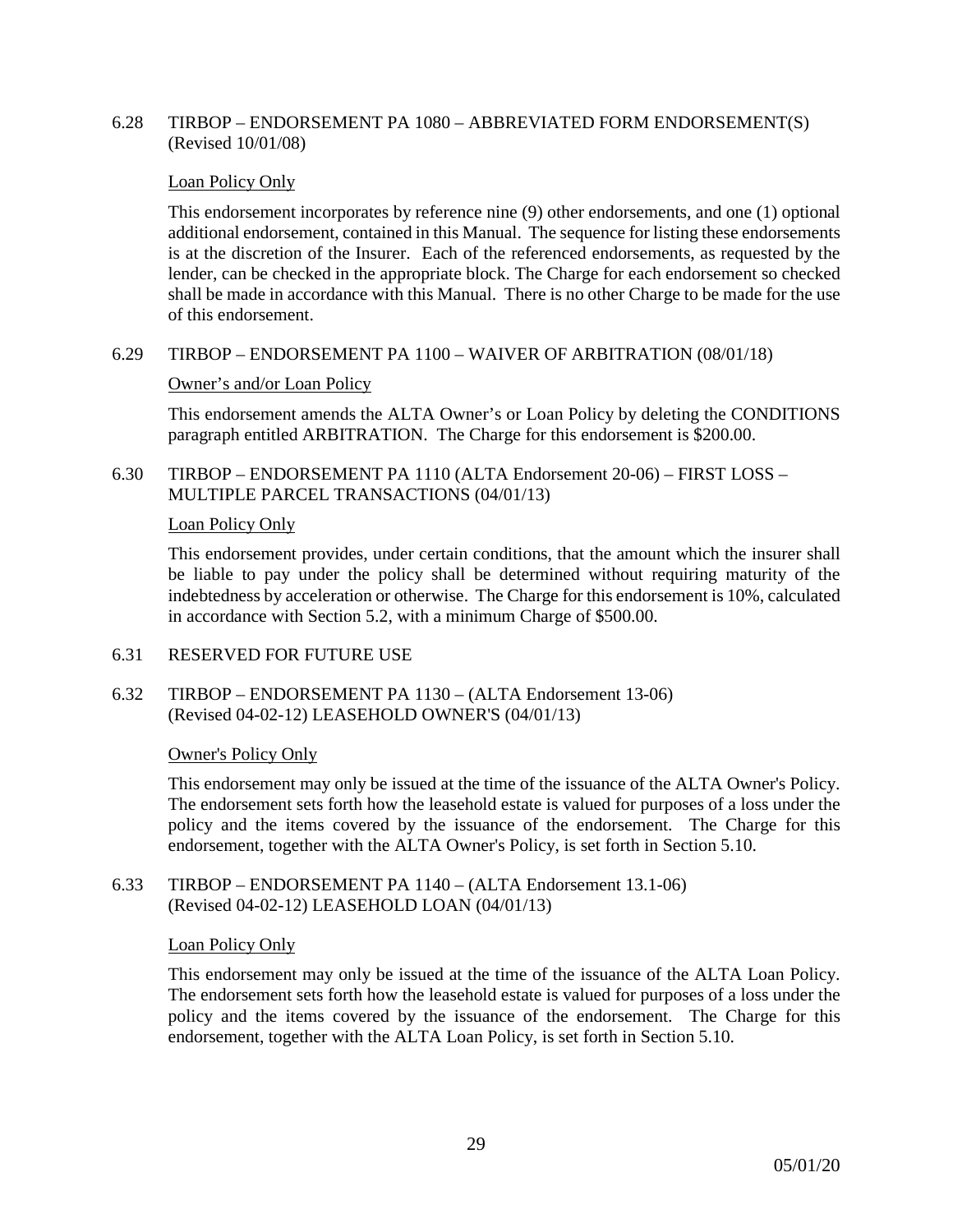## 6.34 TIRBOP – ENDORSEMENT PA 1150 – (ALTA Endorsement 14.2-06) FUTURE ADVANCE – LETTER OF CREDIT (08/01/18)

#### Loan Policy Only

This endorsement provides limited insurance for loan advances made pursuant to a letter of credit, surety agreement or reimbursement agreement. The Charge for this endorsement is 10%, calculated in accordance with Section 5.2. Use of this endorsement is prohibited in conjunction with the issuance of a loan policy insuring 1-4 family residential property.

## 6.35 TIRBOP – ENDORSEMENT 1160 (ALTA Endorsement 15-06) NONIMPUTATION – FULL EQUITY TRANSFER (10/01/08)

#### Owner's Policy Only

This endorsement insures that the Insurer will not deny liability to certain incoming parties (in a full equity transfer) as a result of the Insured having knowledge imputed to it in partnership, corporate, or limited liability company transactions. This endorsement may only be issued with a simultaneously issued owner's policy. The Charge for this endorsement is 20%, calculated in accordance with Section 5.2. Use of this endorsement is prohibited in conjunction with the issuance of an owner's policy insuring 1-4 family residential property.

6.36 TIRBOP – ENDORSEMENT 1170 – (ALTA Endorsement 15.1-06) NONIMPUTATION – ADDITIONAL INSURED (10/01/08)

#### Owner's Policy Only

This endorsement insures that the Insurer will not deny liability to certain incoming parties (additional insureds) as a result of the Insured having knowledge imputed to it in partnership, corporate, or limited liability company transactions. This endorsement may be issued subsequent to the issuance of the owner's policy. The Charge for this endorsement is 20%, calculated in accordance with Section 5.2. Use of this endorsement is prohibited in conjunction with the issuance of an owner's policy insuring 1-4 family residential property.

6.37 TIRBOP – ENDORSEMENT 1180 – (ALTA Endorsement 15.2-06) NONIMPUTATION – PARTIAL EQUITY TRANSFER (05/01/16)

#### Owner's Policy Only

This endorsement insures that the Insurer will not deny liability to certain incoming parties (in a partial equity transfer) as a result of the Insured having knowledge imputed to it in partnership, corporate, or limited liability company transactions. This endorsement may only be issued with a simultaneously issued owner's policy. The Charge for this endorsement is 20%, calculated in accordance with Section 5.2. Use of this endorsement is prohibited in conjunction with the issuance of an owner's policy insuring 1-4 family residential property.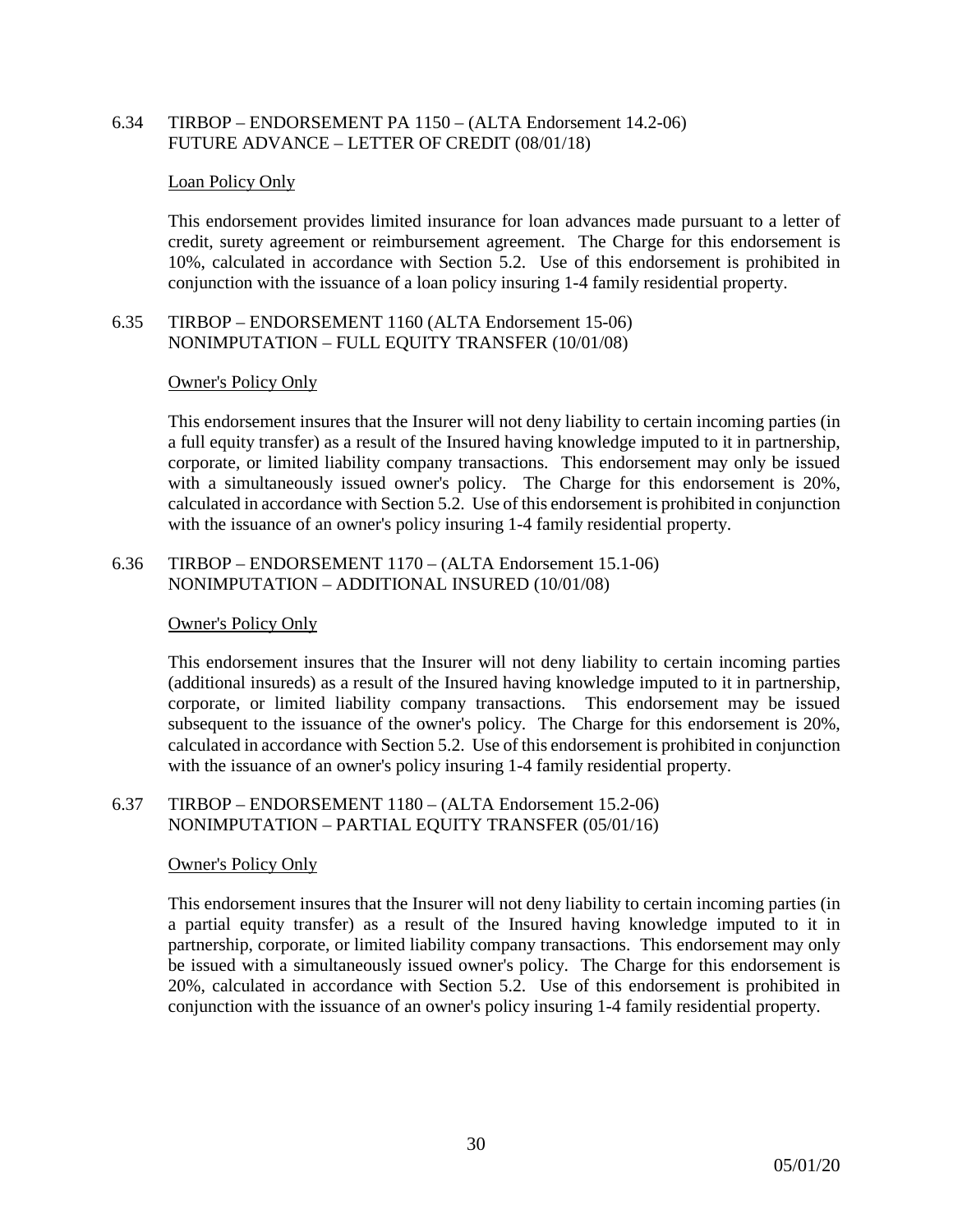6.38 TIRBOP – ENDORSEMENT 1190 – (ALTA Endorsement 16-06) MEZZANINE FINANCING (04/01/07)

#### Owner's Policy Only

This endorsement provides certain coverages to a mezzanine lender under an owner's policy. The Charge for this endorsement is 20%, calculated in accordance with Section 5.2. Use of this endorsement is prohibited in conjunction with the issuance of an owner's policy insuring 1-4 family residential property.

6.39 TIRBOP – ENDORSEMENT 1200 – (ALTA Endorsement 17-06) ACCESS AND ENTRY (04/01/07)

#### Loan Policy Only

This endorsement provides coverage to a lender with regard to vehicular and pedestrian access to the insured property. The Charge for this endorsement is \$200.00. Use of this endorsement is prohibited in conjunction with the issuance of a loan policy insuring 1-4 family residential property.

6.40 TIRBOP – ENDORSEMENT 1201 – (ALTA Endorsement 17-06) ACCESS AND ENTRY (04/01/07)

#### Owner's Policy Only

This endorsement provides coverage to an owner with regard to vehicular and pedestrian access to the insured property. The Charge for this endorsement is 10%, calculated in accordance with Section 5.2. Use of this endorsement is prohibited in conjunction with the issuance of an owner's policy insuring 1-4 family residential property.

6.41 TIRBOP – ENDORSEMENT PA 1210 – (ALTA Endorsement 17.1-06) INDIRECT ACCESS AND ENTRY (04/01/07)

#### Loan Policy Only

This endorsement provides coverage to a lender with regard to vehicular and pedestrian access indirectly to the insured property. The Charge for this endorsement is \$450.00. Use of this endorsement is prohibited in conjunction with the issuance of a loan policy insuring 1-4 family residential property.

6.42 TIRBOP – ENDORSEMENT PA 1211 – (ALTA Endorsement 17.1-06) INDIRECT ACCESS AND ENTRY (04/01/07)

#### Owner's Policy Only

This endorsement provides coverage to an owner with regard to vehicular and pedestrian access indirectly to the insured property. The Charge for this endorsement is 10%, calculated in accordance with Section 5.2. Use of this endorsement is prohibited in conjunction with the issuance of an owner's policy insuring 1-4 family residential property.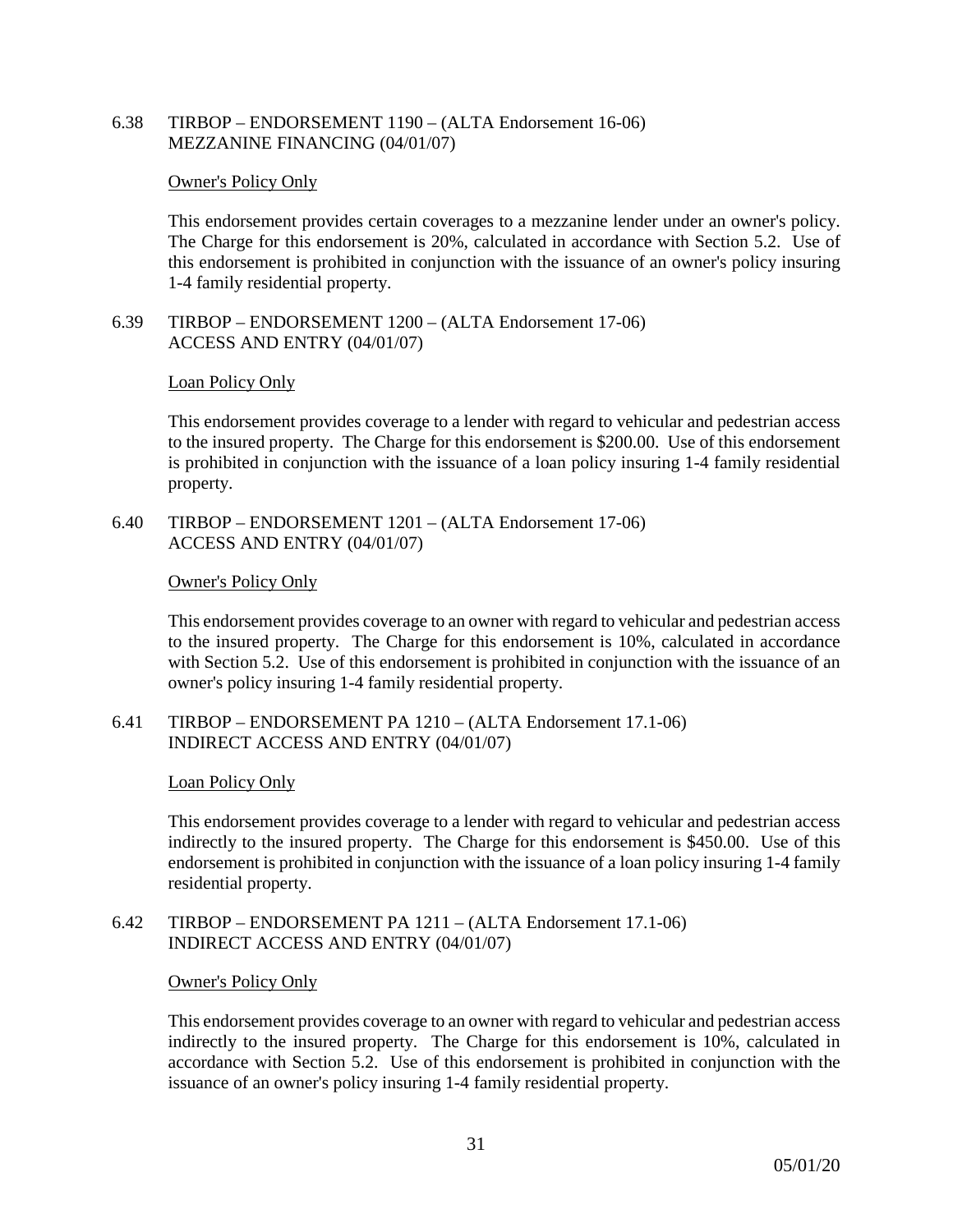6.43 TIRBOP – ENDORSEMENT PA 1220 – (ALTA Endorsement 14.3-06) FUTURE ADVANCE - REVERSE MORTGAGE (10/01/08)

#### Loan Policy Only

This endorsement provides coverage to a lender in conjunction with a reverse annuity mortgage. The Charge for this endorsement is \$100.00.

6.44 TIRBOP – ENDORSEMENT PA 1230 – (ALTA Endorsement 18-06) SINGLE TAX PARCEL (04/01/07)

#### Owner's and/or Loan Policy

This endorsement provides coverage with regard to assessment as a single tax parcel. The Charge for this endorsement is \$200.00. Use of this endorsement is prohibited in conjunction with the issuance of owner's and/or loan policies insuring 1-4 family residential property.

6.45 TIRBOP – ENDORSEMENT PA 1240 – (ALTA Endorsement 18.1-06) – MULTIPLE TAX PARCELS - EASEMENTS (10/01/17)

#### Owner's and/or Loan Policy

This endorsement provides coverage with regard to assessment as multiple tax parcels. The Charge for this endorsement is \$200.00. Use of this endorsement is prohibited in conjunction with the issuance of owner's and/or loan policies insuring 1-4 family residential property.

6.46 TIRBOP – ENDORSEMENT PA 1250 – (ALTA Endorsement 19-06) – CONTIGUITY-MULTIPLE PARCELS (10/01/19)

#### Owner's and/or Loan Policy

This endorsement provides coverage with regard to contiguity of the insured premises. The Charge for this endorsement is \$200.00. Use of this endorsement is prohibited in conjunction with the issuance of owner's and/or loan policies insuring 1-4 family residential property.

6.46.1 TIRBOP – ENDORSEMENT PA 1251 – (ALTA Endorsement 19.1-06) – CONTIGUITY-SINGLE PARCEL (05/01/16)

#### Owner's and/or Loan Policy

This endorsement insures against loss or damage in the event that the insured Land is not contiguous to other identified land not insured under the policy. The Charge for this endorsement is \$700.00. Use of this endorsement is prohibited in conjunction with the issuance of owner's and/or loan policies insuring 1-4 family residential property.

#### 6.46.2 TIRBOP – ENDORSEMENT PA 1252 – (ALTA Endorsement 19.2-06) – CONTIGUITY-SPECIFIED PARCELS (10/01/19)

#### Owner's and/or Loan Policy

This endorsement provides coverage with regard to contiguity of specified parcels within the insured premises. The Charge for this endorsement is \$200.00. Use of this endorsement is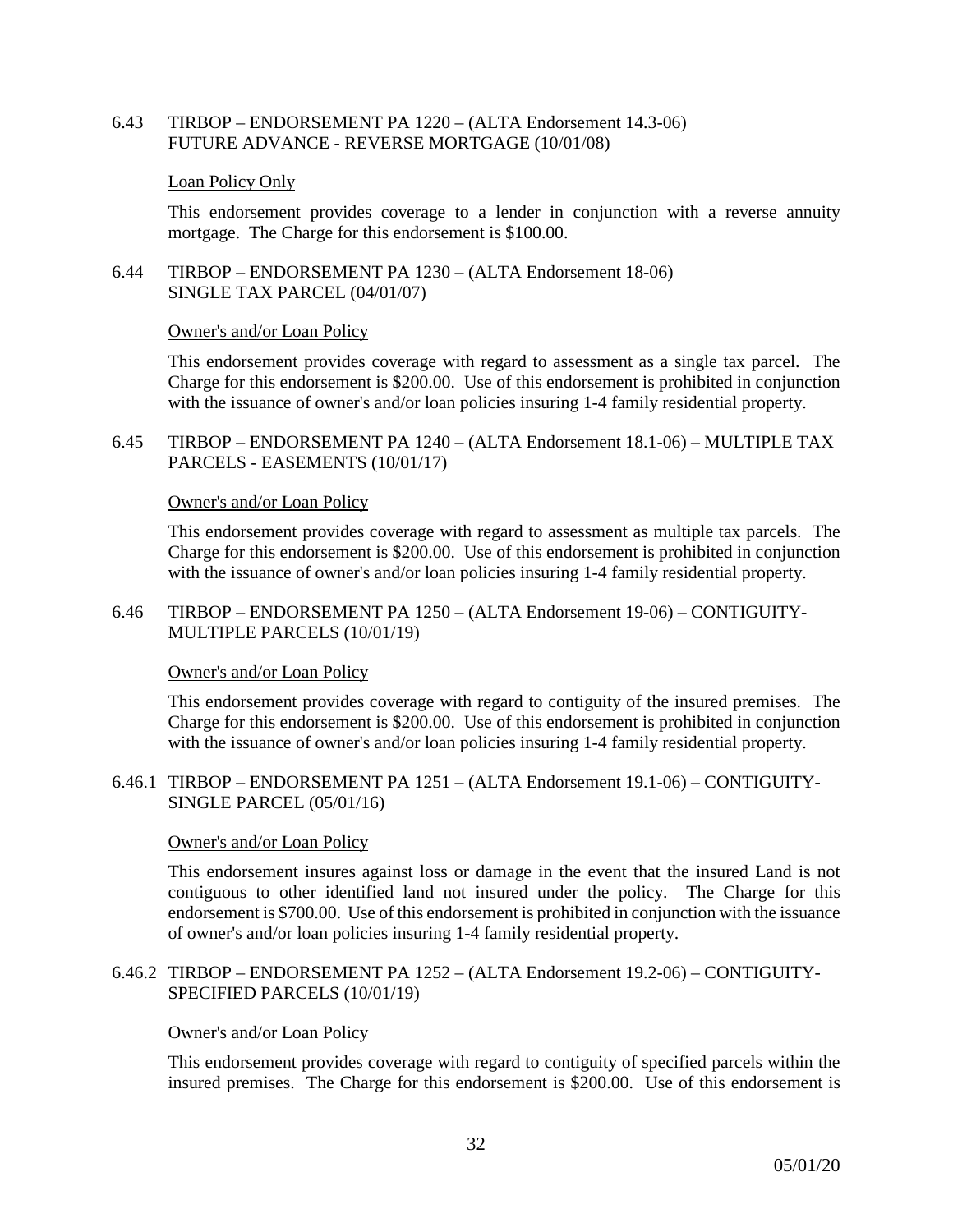prohibited in conjunction with the issuance of owner's and/or loan policies insuring 1-4 family residential property.

6.47 TIRBOP – ENDORSEMENT PA 1260 (ALTA Endorsement 12-06, as modified by TIRBOP, (revised 04/2/13)) – AGGREGATION/TIE-IN/INTRASTATE ONLY (07/01/14)

## Loan Policy Only

This endorsement aggregates the coverage of two or more policies insuring premises in Pennsylvania. Certain Conditions of the policy are amended by this endorsement. The Charge for this endorsement is \$200.00. Use of this endorsement shall also be prohibited to aggregate the liability of any policies issued for Pennsylvania properties with properties situate outside the Commonwealth of Pennsylvania. Use of this endorsement is prohibited in conjunction with the issuance of a loan policy insuring 1-4 family residential property.

## 6.48 TIRBOP – ENDORSEMENT PA 1270 – (ALTA Endorsement 25-06) - SAME AS SURVEY (10/01/19)

## Loan Policy Only

This endorsement insures that the land described in the policy is the same as depicted on the survey referenced in the endorsement. The Charge for this endorsement is \$200.00. Use of this endorsement is prohibited in conjunction with the issuance of a loan policy insuring 1-4 family residential property.

#### 6.49 TIRBOP – ENDORSEMENT PA 1271 – (ALTA Endorsement 25-06) - SAME AS SURVEY (10/01/19)

#### Owner's Policy Only

This endorsement insures that the land described in the policy is the same as depicted on the survey referenced in the endorsement. The Charge for this endorsement is 20%, calculated in accordance with Section 5.2, with a minimum charge of \$200.00, unless it is issued with TIRBOP Endorsement PA 301, in which case it will be priced as \$200.00. Use of this endorsement is prohibited in conjunction with the issuance of an owner's policy insuring 1-4 family residential property.

## 6.50 TIRBOP – ENDORSEMENT PA 1280 (ALTA Endorsement 22-06, as modified by TIRBOP) – LOCATION (10/01/17)

## Owner's and/or Loan Policy

This endorsement provides coverage with regard to the physical improvements of the Land. The Charge for this endorsement is \$200.00. Use of this endorsement is prohibited in conjunction with the issuance of an owner's or loan policy insuring 1-4 family residential property, and shall only be issued for Land that has been improved.

6.51 TIRBOP – ENDORSEMENT PA 1290 – MORTGAGE RELEASE (04/01/07)

#### Loan Policy Only

This endorsement provides assurances, in conjunction with the release of a portion of the mortgaged lands from the lien of the insured mortgage, as to the validity and priority of the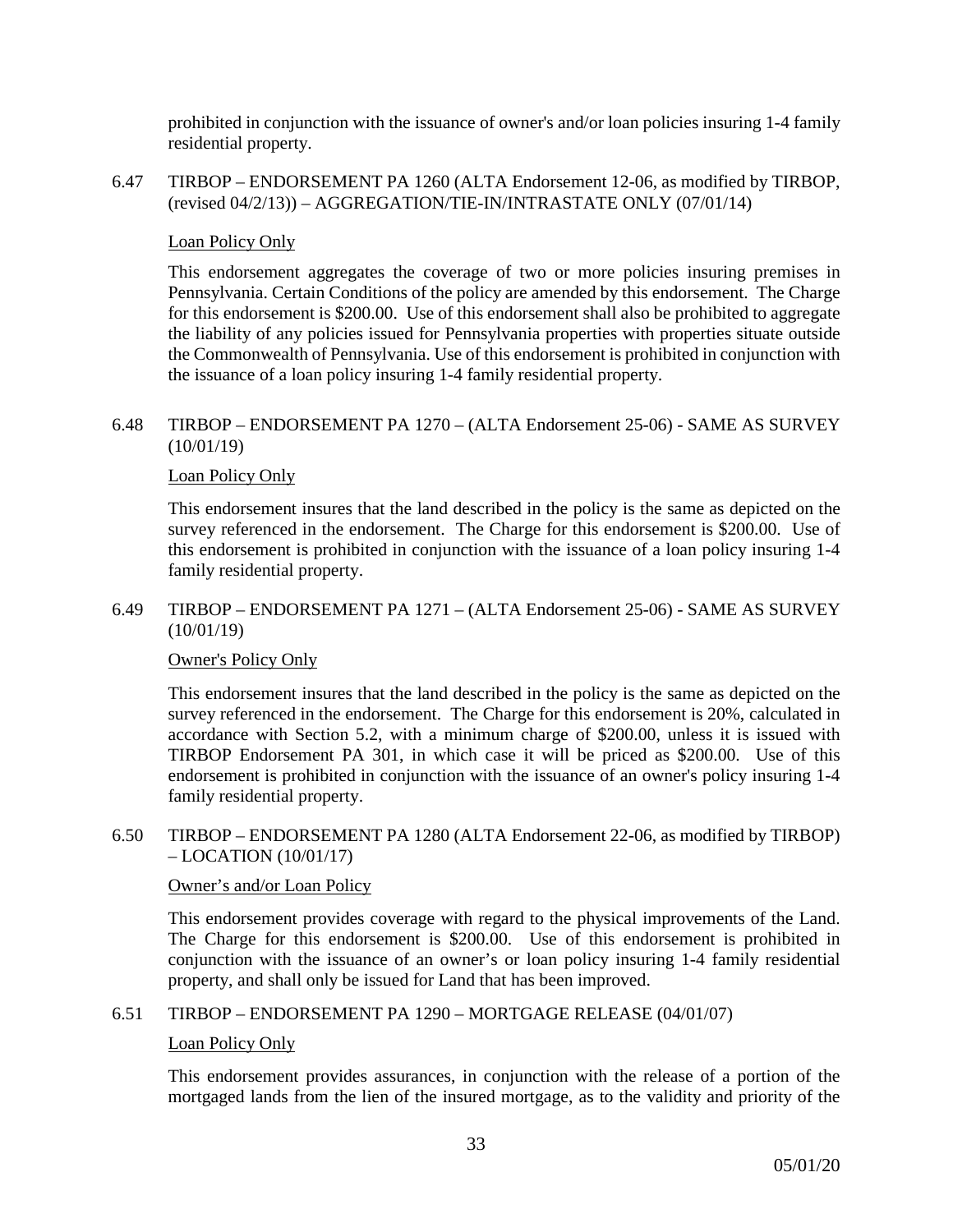lien of the insured mortgage on the remaining portion of the mortgaged lands not released. The Charge for this endorsement is \$450.00. Use of this endorsement is prohibited in conjunction with the issuance of a loan policy insuring 1-4 family residential property, and shall only be issued for land that has been improved.

## 6.52 TIRBOP – ENDORSEMENT PA 1310 – (ALTA Endorsement 28-06) EASEMENT – DAMAGE OR ENFORCED REMOVAL (03/01/11)

## Loan Policy Only

This endorsement insures against loss or damage sustained by reason of damage to an existing building located on the land from the exercise of the granted or reserved rights of use or maintenance of an easement excepted in Schedule B of the policy. The Charge for this endorsement is 10%, calculated in accordance with Section 5.2. Use of this endorsement is prohibited in conjunction with the issuance of a loan policy insuring 1-4 family residential property.

#### 6.53 TIRBOP – ENDORSEMENT PA 1311 – (ALTA Endorsement 28-06) EASEMENT – DAMAGE OR ENFORCED REMOVAL (03/01/11)

## Owner's Policy Only

This endorsement insures against loss or damage sustained by reason of damage to an existing building located on the land as a result of the exercise of the right of use or maintenance of an easement excepted in Schedule B of the policy. The Charge for this endorsement is 20%, calculated in accordance with Section 5.2. Use of this endorsement is prohibited in conjunction with the issuance of an owner's policy insuring 1-4 family residential property.

## 6.54 TIRBOP – ENDORSEMENT PA 1312 – (ALTA Endorsement 28.1-06) ENCROACHMENTS – BOUNDARIES AND EASEMENTS (04/01/13)

#### Loan Policy Only

This endorsement insures against loss or damage by reason of an encroachment of any Improvement located on the Land onto adjoining land or onto that portion of the Land subject to an easement; an encroachment of any improvement located on adjoining land onto the Land; enforced removal of any Improvement located on the Land in the event that the easement owner, in the exercise of the easement, compels removal or relocation of the encroaching Improvement; or enforced removal of any improvement located on the Land that encroaches onto adjoining land. The Charge for the endorsement is 10%, calculated in accordance with Section 5.2, unless it is issued with TIRBOP Endorsement PA 1030 or PA 1034 in which case the Charge will be \$700.00. Use of this endorsement is prohibited in conjunction with the issuance of a loan policy insuring 1-4 family residential property.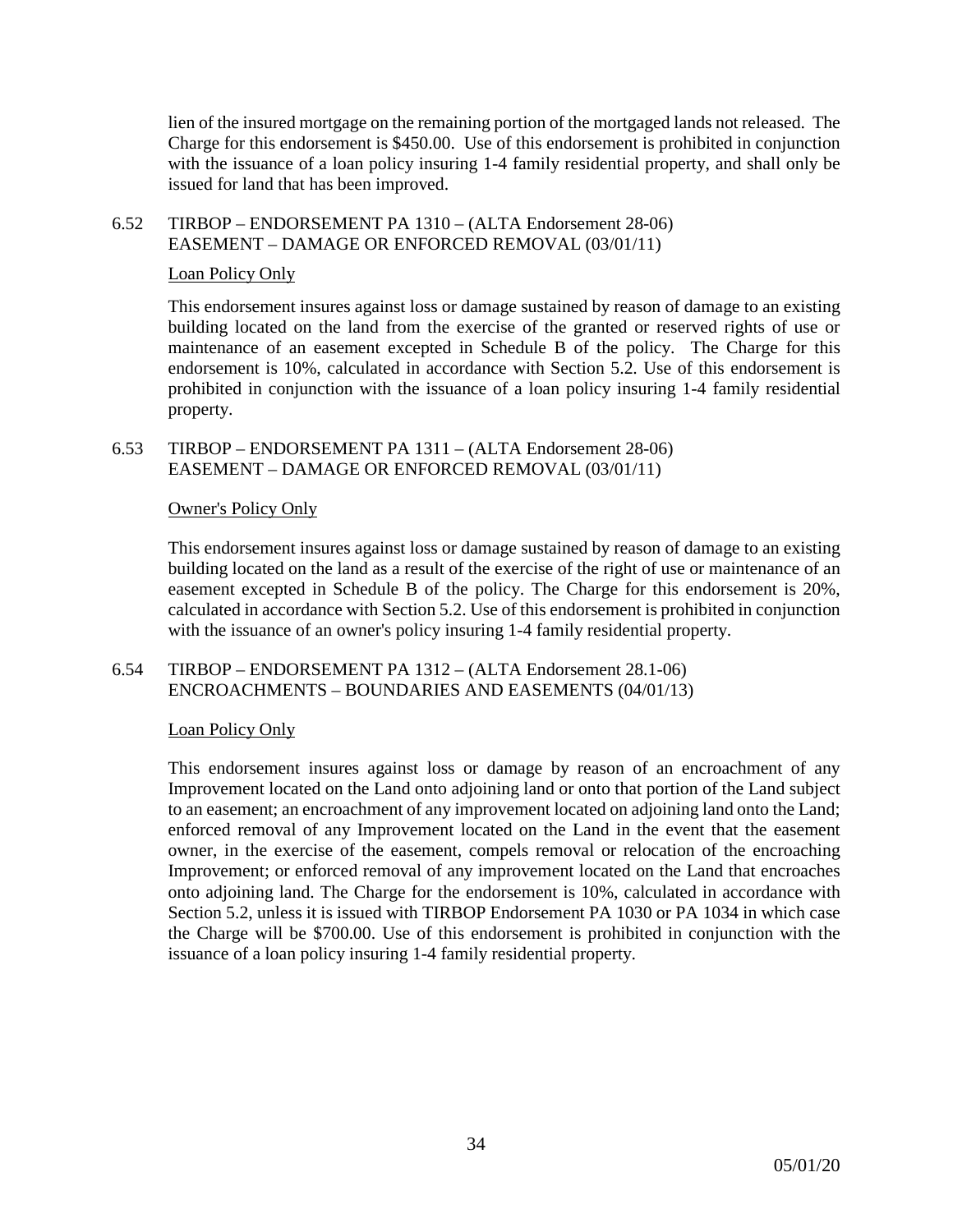#### 6.55 TIRBOP – ENDORSEMENT PA 1313 – (ALTA Endorsement 28.1-06) ENCROACHMENTS – BOUNDARIES AND EASEMENTS (04/01/13)

#### Owner's Policy Only

This endorsement insures against loss or damage by reason of an encroachment of any Improvement located on the Land onto adjoining land or onto that portion of the Land subject to an easement; an encroachment of any improvement located on adjoining land onto the Land; enforced removal of any Improvement located on the Land in the event that the easement owner, in the exercise of the easement, compels removal or relocation of the encroaching Improvement; or enforced removal of any improvement located on the Land that encroaches onto adjoining land. The Charge for the endorsement is 20%, calculated in accordance with Section 5.2, unless it is issued with TIRBOP Endorsements PA 1031, PA 1032 or PA 1035, in which case it will be priced at 5%, calculated in accordance with Section 5.2, with a minimum Charge of \$150.00. Use of this endorsement is prohibited in conjunction with the issuance of an owner's policy insuring 1-4 family residential property.

## 6.55.1 TIRBOP – ENDORSEMENT PA 1314 – (ALTA Endorsement 28.3-06) ENCROACHMENTS-BOUNDARIES AND EASEMENTS – LAND UNDER DEVELOPMENT (10/01/17)

#### Loan Policy

This endorsement insures against loss or damage by reason of an encroachment of any Improvement or Future Improvement located on the Land onto adjoining land or onto that portion of the Land subject to an easement; an encroachment of any improvement located on adjoining land onto the Land; enforced removal of any Improvement or Future Improvement located on the Land in the event that the easement owner, in the exercise of the easement, compels removal or relocation of the encroaching Improvement or Future Improvement; or enforced removal of any Improvement or Future Improvement located on the Land that encroaches onto adjoining land. The Charge for the endorsement is 10%, calculated in accordance with Section 5.2, unless it is issued with TIRBOP Endorsement PA 1034, in which case the Charge is \$700.00. Use of this endorsement is prohibited in conjunction with the issuance of a loan policy insuring 1-4 family residential property.

## 6.55.2 TIRBOP – ENDORSEMENT PA 1315 – (ALTA Endorsement 28.3-06) ENCROACHMENTS-BOUNDARIES AND EASEMENTS – LAND UNDER DEVELOPMENT (10/01/17)

#### Owner's Policy Only

This endorsement insures against loss or damage by reason of an encroachment of any Improvement or Future Improvement located on the Land onto adjoining land or onto that portion of the Land subject to an easement; an encroachment of any improvement located on adjoining land onto the Land; enforced removal of any Improvement or Future Improvement located on the Land in the event that the easement owner, in the exercise of the easement, compels removal or relocation of the encroaching Improvement or Future Improvement; or enforced removal of any Improvement or Future Improvement located on the Land that encroaches onto adjoining land. The Charge for the endorsement is 20%, calculated in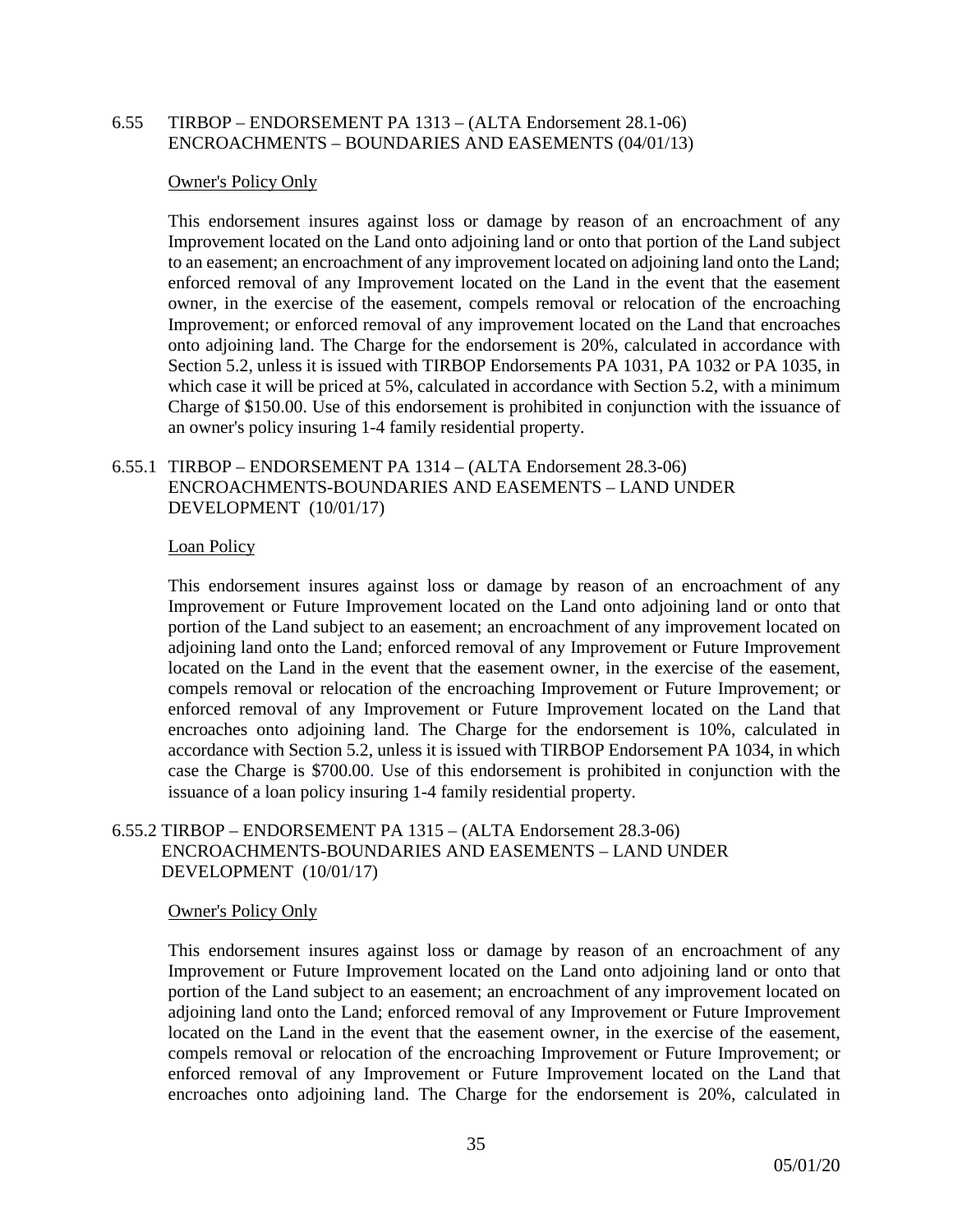accordance with Section 5.2, unless it is issued with TIRBOP Endorsement PA 1035, in which case the Charge is 5%, calculated in accordance with Section 5.2, with a minimum Charge of \$150.00. Use of this endorsement is prohibited in conjunction with the issuance of an owner's policy insuring 1-4 family residential property.

## 6.55.3 TIRBOP – ENDORSEMENT PA 1316 – (ALTA Endorsement 28.2-06) ENCROACHMENTS-BOUNDARIES AND EASEMENTS – DESCRIBED IMPROVEMENTS (10/01/19)

## Loan Policy

This endorsement insures against loss or damage by reason of an encroachment of a specified Improvement located on the Land onto adjoining land or onto that portion of the Land subject to an easement; an encroachment of a specified Improvement located on adjoining land onto the Land; enforced removal of a specified Improvement located on the Land in the event that the easement owner, in the exercise of the easement, compels removal or relocation of the encroaching specified Improvement; or enforced removal of a specified Improvement located on the Land that encroaches onto adjoining land. The Charge for the endorsement is 10%, calculated in accordance with Section 5.2, unless it is issued with TIRBOP Endorsement PA 1030 or PA 1034 in which case the Charge will be \$700.00. Use of this endorsement is prohibited in conjunction with the issuance of a loan policy insuring 1-4 family residential property.

## 6.55.4 TIRBOP – ENDORSEMENT PA 1317 – (ALTA Endorsement 28.2-06) ENCROACHMENTS-BOUNDARIES AND EASEMENTS – DESCRIBED IMPROVEMENTS (10/01/19)

## Owner's Policy Only

This endorsement insures against loss or damage by reason of an encroachment of a specified Improvement located on the Land onto adjoining land or onto that portion of the Land subject to an easement; an encroachment of a specified Improvement located on adjoining land onto the Land; enforced removal of a specified Improvement located on the Land in the event that the easement owner, in the exercise of the easement, compels removal or relocation of the encroaching specified Improvement; or enforced removal of a specified Improvement located on the Land that encroaches onto adjoining land. The Charge for the endorsement is 20%, calculated in accordance with Section 5.2, unless it is issued with TIRBOP Endorsements PA 1031, PA 1032 or PA 1035, in which case it will be priced at 5%, calculated in accordance with Section 5.2, with a minimum Charge of \$150.00. Use of this endorsement is prohibited in conjunction with the issuance of an owner's policy insuring 1-4 family residential property.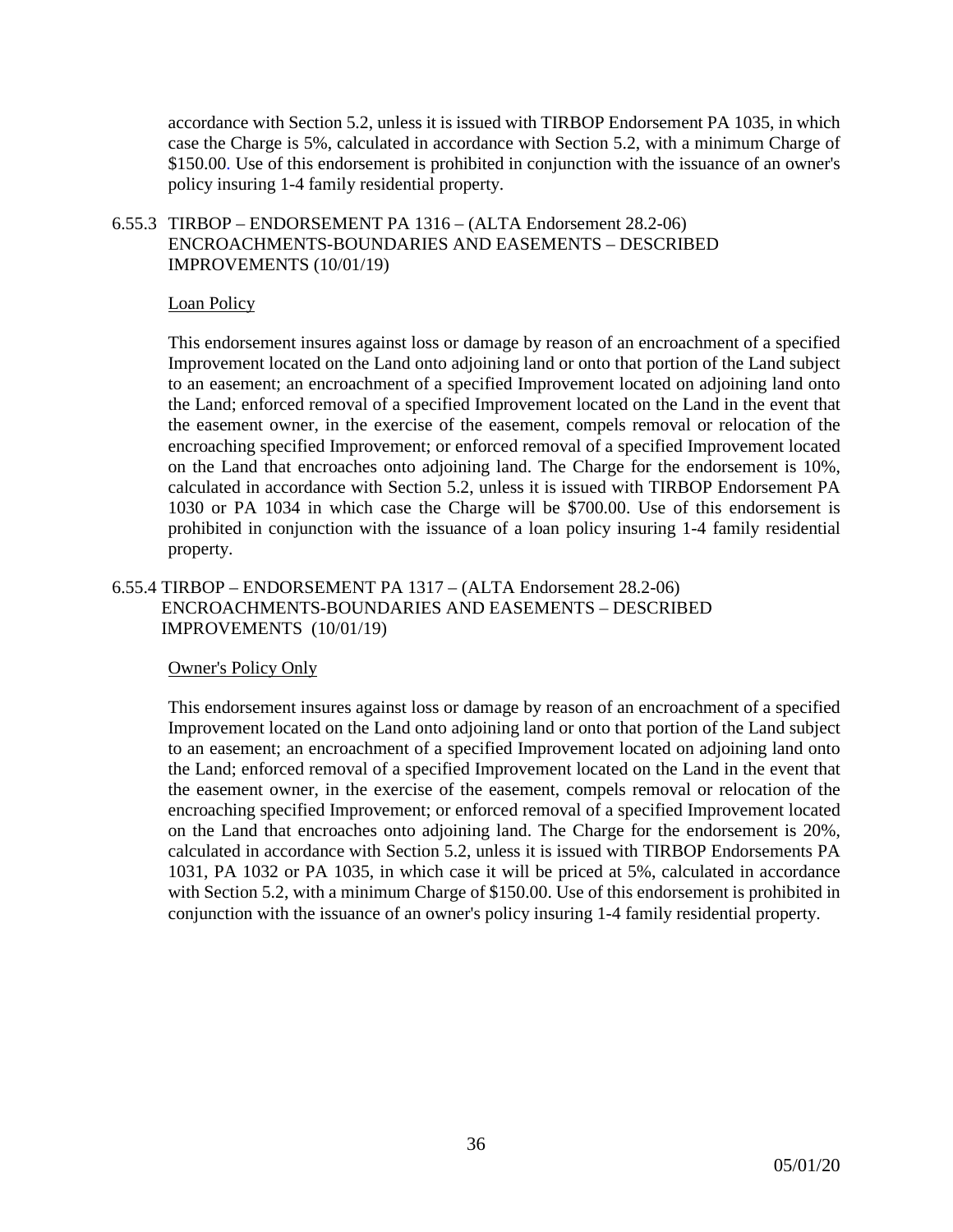## 6.56 TIRBOP – ENDORSEMENT PA 1320 – (ALTA Endorsement 29-06) INTEREST RATE SWAP ENDORSEMENT – DIRECT OBLIGATION (10/01/17)

#### Loan Policy Only

This endorsement insures against loss by reason of the invalidity, unenforceability, or lack of priority of the lien of the Insured Mortgage as security for the repayment of the Swap Obligation at Date of Endorsement. The Charge for this endorsement is 10%, calculated in accordance with Section 5.2, if issued at Date of Policy; and 20% if issued subsequent to Date of Policy. Use of this endorsement is prohibited in conjunction with the issuance of a loan policy insuring 1-4 family residential property.

6.57 TIRBOP – ENDORSEMENT PA 1330 – (ALTA Endorsement 29.1-06) INTEREST RATE SWAP ENDORSEMENT – ADDITIONAL INTEREST (10/01/17)

#### Loan Policy Only

This endorsement insures against loss by reason of the invalidity, unenforceability, or lack of priority of the lien of the Insured Mortgage as security for the Additional Interest calculated pursuant to the formula provided in the loan documents secured by the Insured Mortgage at Date of Endorsement for repayment of the Swap Obligation. The Charge for this endorsement is 10%, calculated in accordance with Section 5.2, if issued at Date of Policy; and 20% if issued subsequent to Date of Policy. Use of this endorsement is prohibited in conjunction with the issuance of a loan policy insuring 1-4 family residential property.

## 6.57.1 TIRBOP – ENDORSEMENT PA 1331 – (ALTA Endorsement 29.2-06) INTEREST RATE SWAP – DIRECT OBLIGATION – DEFINED AMOUNT (10/01/17)

#### Loan Policy Only

This endorsement provides the same coverage as TIRBOP Endorsement PA 1320, except that it establishes an Additional Amount of Insurance designated solely for losses addressed in the endorsement. The Charge for this endorsement is the difference between the Charge for the Amount of Insurance on Schedule A and the Charge when adding the Additional Amount of Insurance. Use of this endorsement is prohibited in conjunction with issuance of a loan policy insuring 1-4 family residential property.

## 6.57.2 TIRBOP – ENDORSEMENT PA 1332 (ALTA Endorsement 29.3-06) INTEREST RATE SWAP – ADDITIONAL INTEREST – DEFINED AMOUNT (10/01/17)

#### Loan Policy Only

This endorsement provides the same coverage as TIRBOP Endorsement PA 1330, except that it establishes an Additional Amount of Insurance designated solely for losses addressed in the endorsement. The Charge for this endorsement is the difference between the Charge for the Amount of Insurance on Schedule A and the Charge when adding the Additional Amount of Insurance. Use of this endorsement is prohibited in conjunction with issuance of a loan policy insuring 1- 4 family residential property.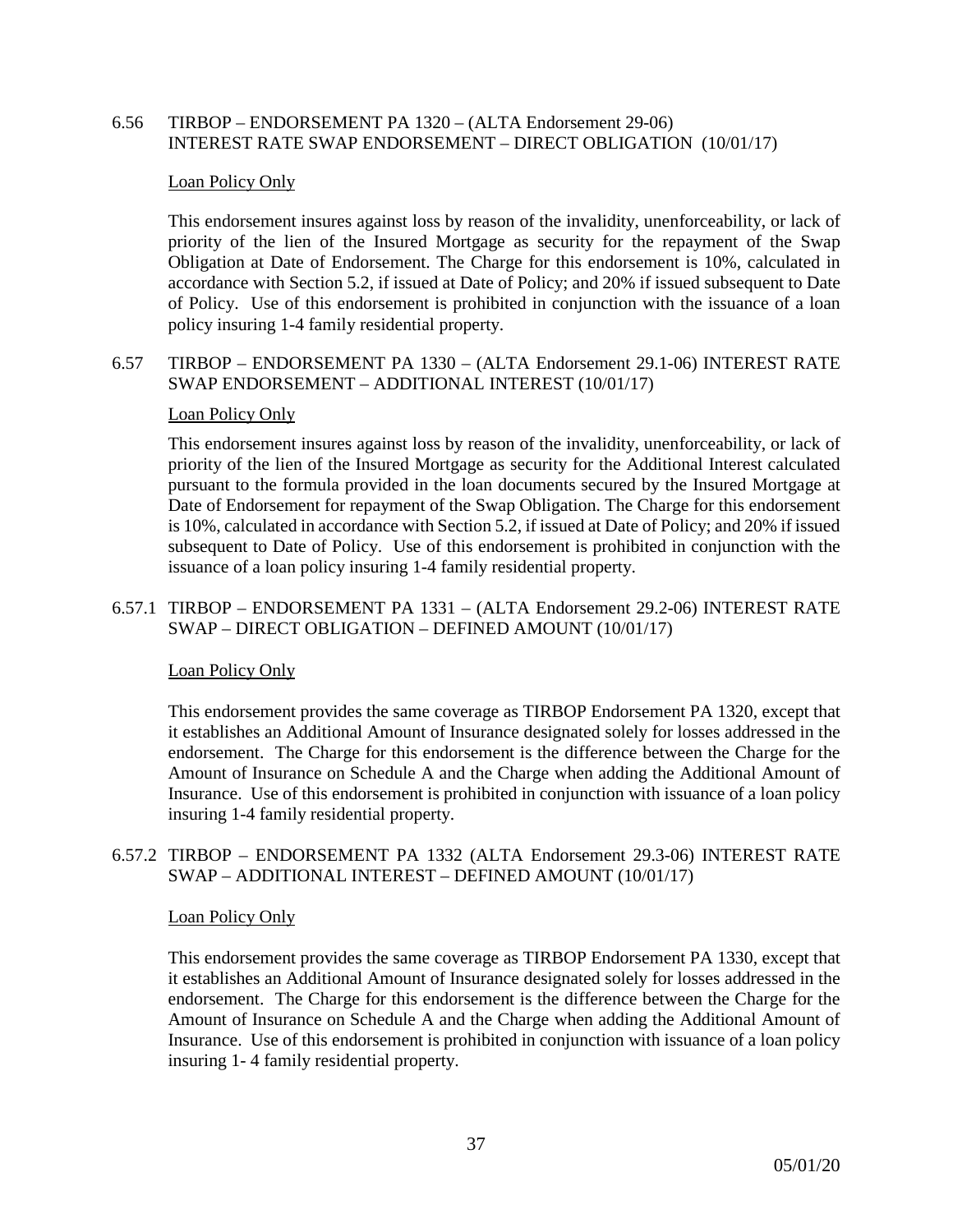## 6.58 TIRBOP – ENDORSEMENT PA 1340 – (ALTA Endorsement 35-06) MINERALS AND OTHER SUBSURFACE SUBSTANCES – BUILDINGS (10/01/17)

#### Owner's Policy Only

This endorsement insures against loss or damage by reason of the enforced removal or alteration of any Improvement [buildings] resulting from the future exercise of any right to use the surface of the Land for the extraction or development of minerals or any other subsurface substances. The Charge for this endorsement is \$700.00. Use of this endorsement is prohibited in conjunction with the issuance of an owner's policy insuring 1-4 family residential property.

## 6.59 TIRBOP – ENDORSEMENT PA 1341 – (ALTA Endorsement 35-06) MINERALS AND OTHER SUBSURFACE SUBSTANCES – BUILDINGS (10/01/17)

#### Loan Policy Only

This endorsement insures against loss or damage by reason of the enforced removal or alteration of any Improvement [buildings] resulting from the future exercise of any right to use the surface of the Land for the extraction or development of minerals or any other subsurface substances. The Charge for this endorsement is \$700.00. Use of this endorsement is prohibited in conjunction with the issuance of a loan policy insuring 1-4 family residential property.

## 6.60 TIRBOP – ENDORSEMENT PA 1350 – (ALTA Endorsement 35.1-06) MINERALS AND OTHER SUBSURFACE SUBSTANCES – IMPROVEMENTS (10/01/17)

#### Owner's Policy Only

This endorsement insures against loss or damage by reason of the enforced removal or alteration of any Improvement [including a building, structure located on the surface of the Land and any paved road, walkway, parking area, driveway or curb] resulting from the future exercise of any right to use the surface of the Land for the extraction or development of minerals or any other subsurface substances. The Charge for the endorsement is 10%, calculated in accordance with Section 5.2, unless it is issued with TIRBOP Endorsement PA 301 in which case it will be priced at 5%, calculated in accordance with Section 5.2, with a minimum Charge of \$500.00. Use of this endorsement is prohibited in conjunction with the issuance of an owner's policy insuring 1-4 family residential property.

## 6.61 TIRBOP – ENDORSEMENT PA 1351 – (ALTA Endorsement 35.1-06) MINERALS AND OTHER SUBSURFACE SUBSTANCES – IMPROVEMENTS (10/01/17)

#### Loan Policy Only

This endorsement insures against loss or damage by reason of the enforced removal or alteration of any Improvement [including a building, structure located on the surface of the Land and any paved road, walkway, parking area, driveway or curb] resulting from the future exercise of any right to use the surface of the Land for the extraction or development of minerals or any other subsurface substances. The Charge for the endorsement is 5%, calculated in accordance with Section 5.2, with a minimum Charge of \$500.00. Use of this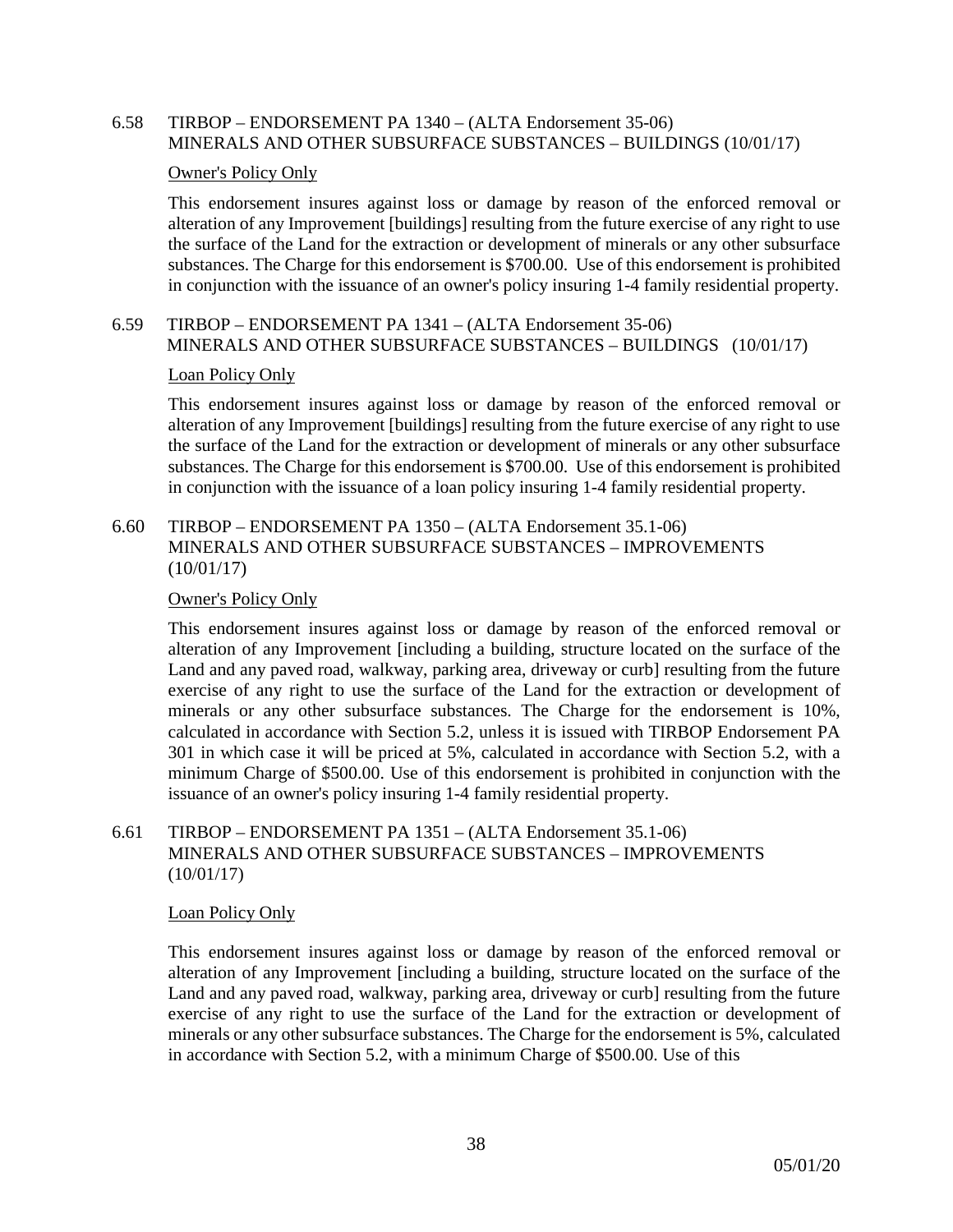endorsement is prohibited in conjunction with the issuance of a loan policy insuring 1-4 family residential property.

6.62 TIRBOP – ENDORSEMENT PA 1360 – (ALTA Endorsement 35.3-06) MINERALS AND OTHER SUBSURFACE SUBSTANCES - LAND UNDER DEVELOPMENT (10/01/17)

## Owner's Policy Only

This endorsement insures against loss or damage by reason of the enforced removal or alteration of any Improvement or Future Improvement [including a building, structure located on the surface of the Land and any paved road, walkway, parking area, driveway or curb] resulting from the future exercise of any right to use the surface of the Land for the extraction or development of minerals or any other subsurface substances. The Charge for the endorsement is 15%, calculated in accordance with Section 5.2, unless it is issued with TIRBOP Endorsement PA 301 in which case it will be priced at 10%, calculated in accordance with Section 5.2, with a minimum Charge of \$500.00. Use of this endorsement is prohibited in conjunction with the issuance of an owner's policy insuring 1-4 family residential property.

## 6.63 TIRBOP – ENDORSEMENT PA 1361 – (ALTA Endorsement 35.3-06) MINERALS AND OTHER SUBSURFACE SUBSTANCES – LAND UNDER DEVELOPMENT (10/01/17)

#### Loan Policy Only

This endorsement insures against loss or damage by reason of the enforced removal or alteration of any Improvement or Future Improvement [including a building, structure located on the surface of the Land and any paved road, walkway, parking area, driveway or curb] resulting from the future exercise of any right to use the surface of the Land for the extraction or development of minerals or any other subsurface substances. The Charge for the endorsement is 10%, calculated in accordance with Section 5.2, with a minimum Charge of \$500.00. Use of this endorsement is prohibited in conjunction with the issuance of a loan policy insuring 1-4 family residential property.

6.64 TIRBOP – ENDORSEMENT PA 1400 – (ALTA Endorsement 31-06) SEVERABLE IMPROVEMENTS (04/01/13)

#### Owner's and/or Loan Policy

Used in projects where the main costs are in the purchase of improvements which may be severed from the Land, and where the improvements may not be considered real property in the jurisdiction where the Land is located. By the endorsement, the calculation of loss by reason of a covered Policy Defect, includes the diminution in the value of and the removal or relocation cost of the Severable Improvements. The Charge for this endorsement is \$700.00. Use of this endorsement is prohibited in conjunction with the issuance of an owner's or loan policy insuring 1-4 family residential property.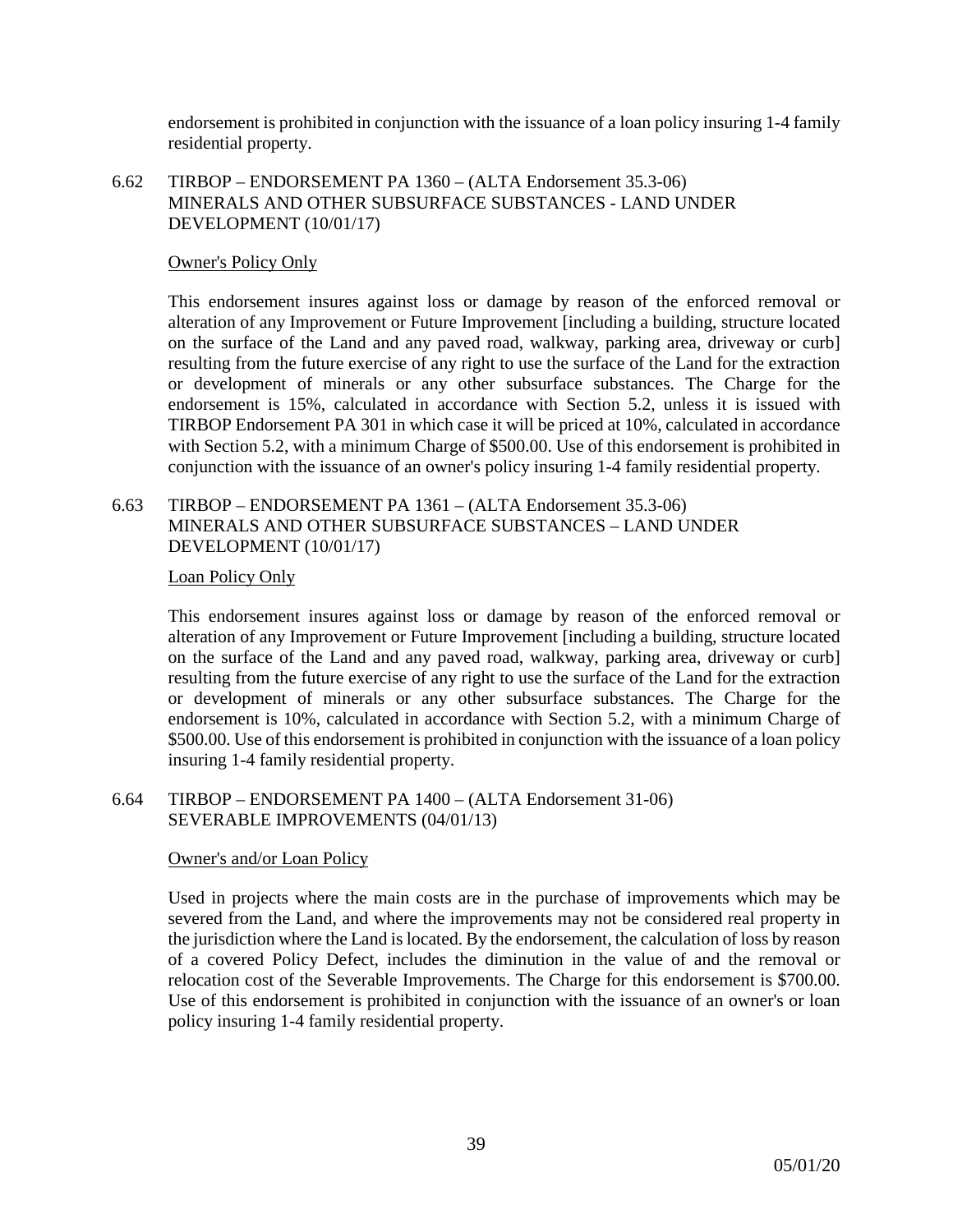This endorsement shall be issued only when the Amount of Insurance in Schedule A of the Policy includes the aggregate of the Full Value of the Land or the Full Value of the Leasehold Estate and the Full Value of the Severable Improvement.

#### 6.65 TIRBOP – ENDORSEMENT PA 1410 – (ALTA Endorsement 36-06) ENERGY PROJECT – LEASEHOLD/EASEMENT (04/01/13)

## Owner's Policy Only

This endorsement, issued with a Policy that insures a Leasehold and/or Easement Estate, recognizes the unique characteristics of an Energy Project. By Section 3, "Valuation of Title as an Integrated Project", the endorsement treats the Energy Project as an integrated whole, providing that in computing loss or damage, Valuation of Title as a result of an Eviction from a portion of the Land shall be the value of the affected Leasehold or Easement Estate and any Electrical Facility plus any reduction in the value of another insured Leasehold or Easement Estate; and further provides that the computation of loss or damage for a covered defect affecting one parcel (or fewer than all parcels) shall include resulting loss or damage to the Integrated Project. By Section 4, "Valuation of Severable Improvements", the endorsement includes the diminution of the value of a Severable Improvement in the event of an Eviction. By Section 5, "Additional items of loss covered by this endorsement", the endorsement expands on the items of loss appropriate to an Energy Project. The Charge for this endorsement is \$700.00. Use of this endorsement is prohibited in conjunction with the issuance of an owner's policy insuring 1-4 family residential property.

The endorsement shall only be issued when the Amount of Insurance in Schedule A includes the aggregate of the Full Value of the Land or Full Value of the Leasehold Estate and/or Easement Estate and Full Value of the Severable Improvements and Full Valuable of the Electricity Facility.

## 6.66 TIRBOP – ENDORSEMENT PA 1420 – (ALTA Endorsement 36.1-06) ENERGY PROJECT – LEASEHOLD/EASEMENT (04/01/13)

## Loan Policy Only

This endorsement, issued with a Policy that insures a Leasehold and/or Easement Estate, recognizes the unique characteristics of an Energy Project. By Section 3, "Valuation of Title as an Integrated Project", the endorsement treats the Energy Project as an integrated whole, providing that in computing loss or damage, Valuation of Title as a result of an Eviction from a portion of the Land shall be the value of the affected Leasehold or Easement Estate and any Electrical Facility plus any reduction in the value of another insured Leasehold or Easement Estate; and further provides that the computation of loss or damage for a covered defect affecting one parcel (or fewer than all parcels) shall include resulting loss or damage to the Integrated Project. By Section 4, "Valuation of Severable Improvements", the endorsement includes the diminution of the value of a Severable Improvement in the event of an Eviction. By Section 5, "Additional items of loss covered by this endorsement", the endorsement expands on the items of loss appropriate to an Energy Project. The Charge for this endorsement is \$700.00. Use of this endorsement is prohibited in conjunction with the issuance of a loan policy insuring 1-4 family residential property.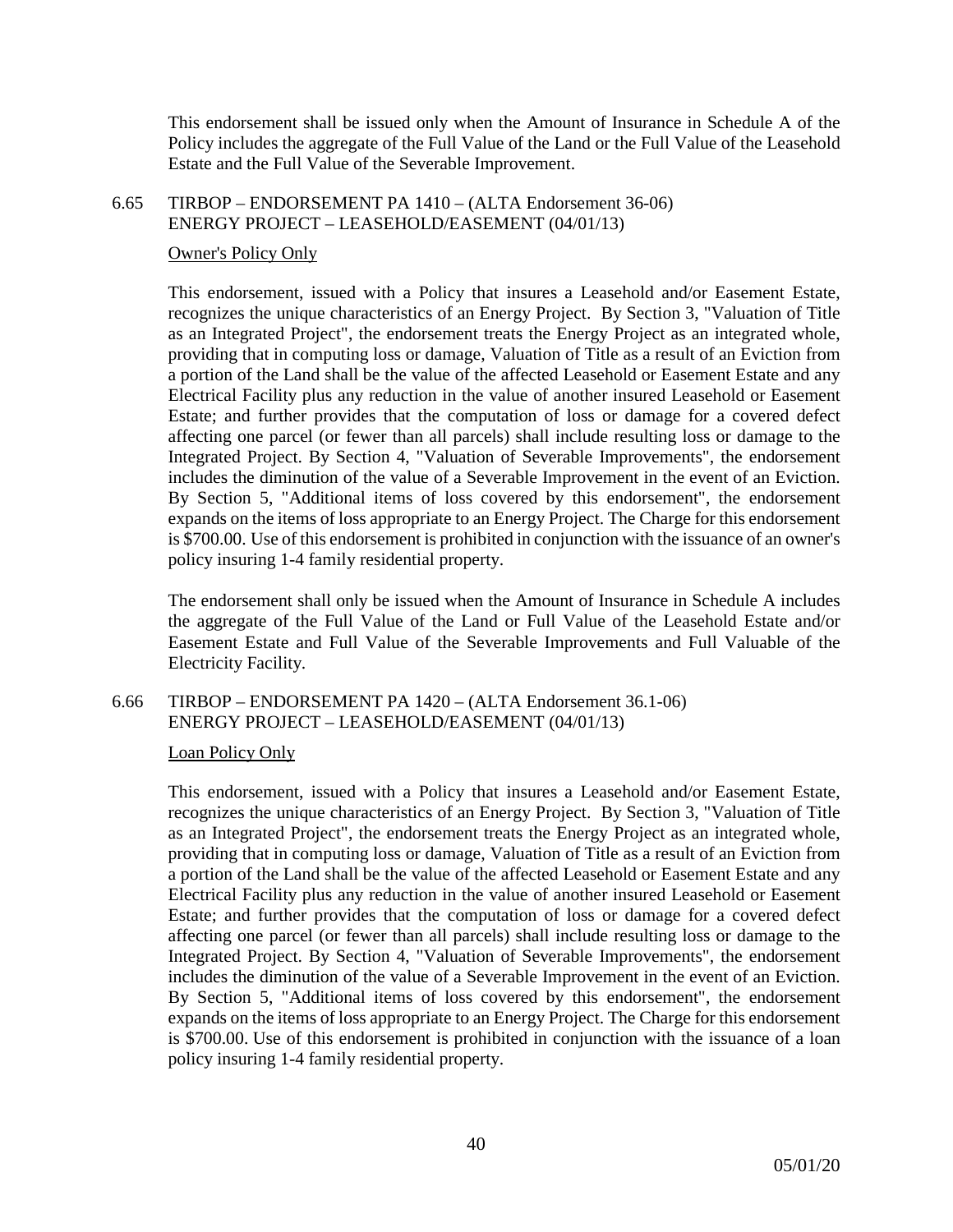The endorsement shall only be issued when the Amount of Insurance in Schedule A includes the aggregate of the Full Value of the Land or Full Value of the Leasehold Estate and/or Easement Estate and Full Value of the Severable Improvements and Full Valuable of the Electricity Facility.

## 6.67 TIRBOP – ENDORSEMENT PA 1430 – (ALTA Endorsement 36.2-06) ENERGY PROJECT – LEASEHOLD (04/01/13)

## Owner's Policy Only

This endorsement, issued with a Policy that insures a Leasehold Estate, recognizes the unique characteristics of an Energy Project. By Section 3, "Valuation of Title as an Integrated Project", the endorsement treats the Energy Project as an integrated whole, providing that in computing loss or damage, Valuation of Title as a result of an Eviction from a portion of the Land shall be the value of the affected Leasehold Estate and any Electrical Facility plus any reduction in the value of another insured Leasehold Estate; and further provides that the computation of loss or damage for a covered defect affecting one parcel (or fewer than all parcels) shall include resulting loss or damage to the Integrated Project. By Section 4, "Valuation of Severable Improvements", the endorsement includes the diminution of the value of a Severable Improvement in the event of an Eviction. By Section 5, "Additional items of loss covered by this endorsement", the endorsement expands on the items of loss appropriate to an Energy Project. The Charge for this endorsement is \$700.00. Use of this endorsement is prohibited in conjunction with the issuance of an owner's policy insuring 1-4 family residential property.

The endorsement shall only be issued when the Amount of Insurance in Schedule A includes the aggregate of the Full Value of the Land or Full Value of the Leasehold Estate and Full Value of the Severable Improvements and Full Valuable of the Electricity Facility.

## 6.68 TIRBOP – ENDORSEMENT PA 1440 – (ALTA Endorsement 36.3-06) ENERGY PROJECT – LEASEHOLD (04/01/13)

#### Loan Policy Only

This endorsement, issued with a Policy that insures a Leasehold Estate, recognizes the unique characteristics of an Energy Project. By Section 3, "Valuation of Title as an Integrated Project", the endorsement treats the Energy Project as an integrated whole, providing that in computing loss or damage, Valuation of Title as a result of an Eviction from a portion of the Land shall be the value of the affected Leasehold Estate and any Electrical Facility plus any reduction in the value of another insured Leasehold Estate; and further provides that the computation of loss or damage for a covered defect affecting one parcel (or fewer than all parcels) shall include resulting loss or damage to the Integrated Project. By Section 4, "Valuation of Severable Improvements", the endorsement includes the diminution of the value of a Severable Improvement in the event of an Eviction. By Section 5, "Additional items of loss covered by this endorsement", the endorsement expands on the items of loss appropriate to an Energy Project. The Charge for this endorsement is \$700.00. Use of this endorsement is prohibited in conjunction with the issuance of a loan policy insuring 1-4 family residential property.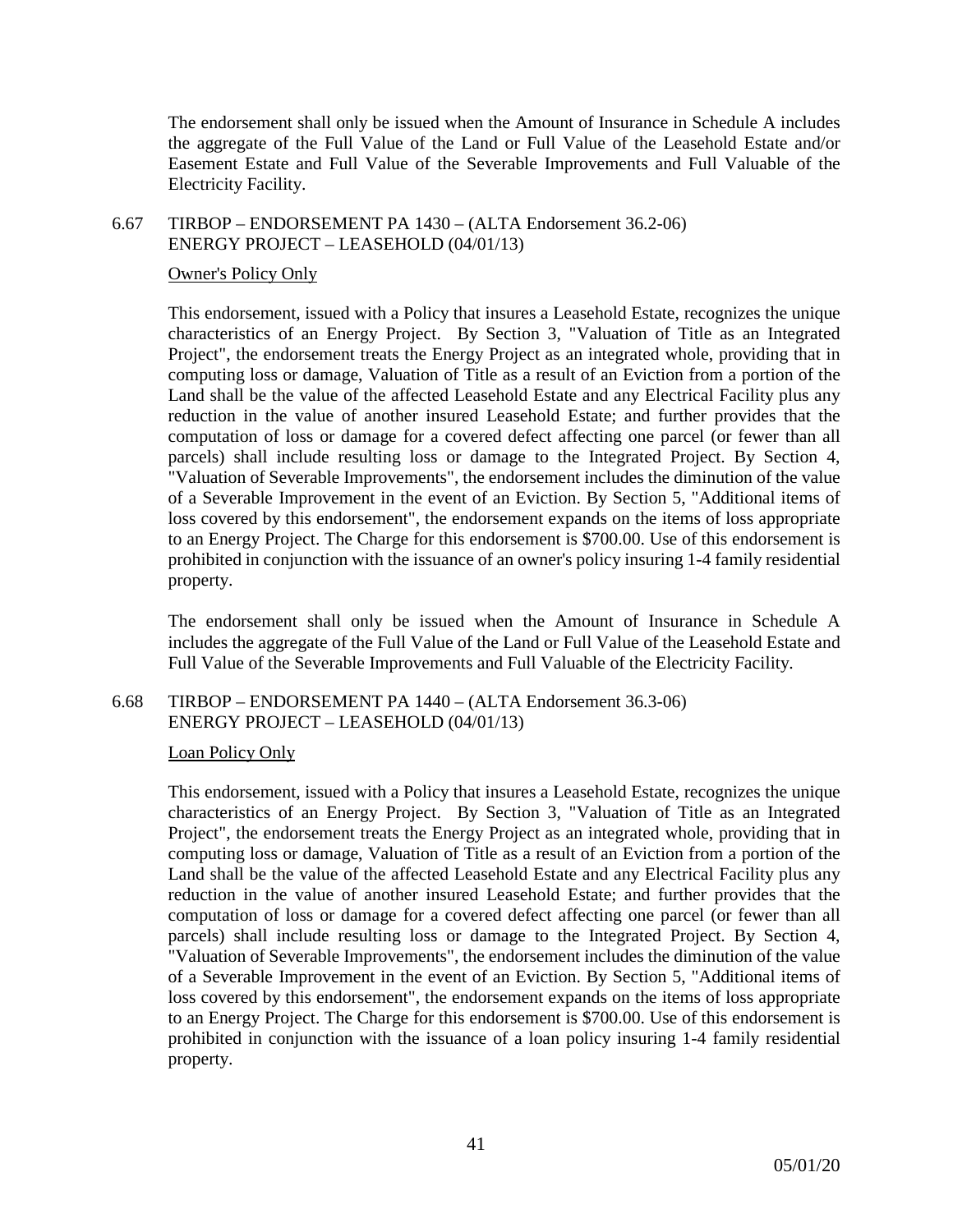The endorsement shall only be issued when the Amount of Insurance in Schedule A includes the aggregate of the Full Value of the Land or Full Value of the Leasehold Estate and Full Value of the Severable Improvements and Full Valuable of the Electricity Facility.

## 6.69 TIRBOP – ENDORSEMENT PA 1450 – (ALTA Endorsement 36.4-06) ENERGY PROJECT – COVENANTS, CONDITIONS AND RESTRICTIONS – LAND UNDER DEVELOPMENT (04/01/13)

#### Owner's Policy Only

Patterned after TIRBOP Endorsement PA 1035 ( ALTA Endorsement 9.8-06) but tailored to an Energy Project, this endorsement insures against loss or damage by reason of a violation of an enforceable Covenant by any Electrical Facility or Severable Improvement, enforced removal of any Electrical Facility or Severable Improvement as a result of a violation of a building setback line shown on a recorded subdivision plan and a notice of a violation recorded in the Public Records of an enforceable Covenant relating to environmental protection describing any part of the Land. The Charge for the endorsement is 15%, calculated in accordance with Section 5.2, unless it is issued with TIRBOP Endorsement PA 301 in which case it will be priced at 10%, calculated in accordance with Section 5.2, with a minimum Charge of \$150.00. Use of this endorsement is prohibited in conjunction with the issuance of an owner's policy insuring 1-4 family residential property.

The endorsement shall only be issued when the Amount of Insurance in Schedule A includes the aggregate of the Full Value of the Land or Full Value of the Leasehold Estate and/or Easement Estate and Full Value of the Severable Improvements and Full Valuable of the Electricity Facility.

6.70 TIRBOP – ENDORSEMENT PA 1460 – (ALTA Endorsement 36.5-06) ENERGY PROJECT – COVENANTS, CONDITIONS AND RESTRICTIONS – LAND UNDER DEVELOPMENT (04/01/13)

## Loan Policy Only

Patterned after TIRBOP Endorsement PA 1034 ( ALTA Endorsement 9.7-06) but tailored to an Energy Project, this endorsement insures against loss or damage by reason of a violation of an enforceable Covenant by any Electrical Facility or Severable Improvement, enforced removal of any Electrical Facility or Severable Improvement as a result of a violation of a building setback line shown on a recorded subdivision plan and a notice of a violation recorded in the Public Records of an enforceable Covenant relating to environmental protection describing any part of the Land. The Charge for the endorsement is 5%, calculated in accordance with Section 5.2, with a minimum Charge of \$150.00. Use of this endorsement is prohibited in conjunction with the issuance of a loan policy insuring 1-4 family residential property.

The endorsement shall only be issued when the Amount of Insurance in Schedule A includes the aggregate of the Full Value of the Land or Full Value of the Leasehold Estate and/or Easement Estate and Full Value of the Severable Improvements and Full Valuable of the Electricity Facility.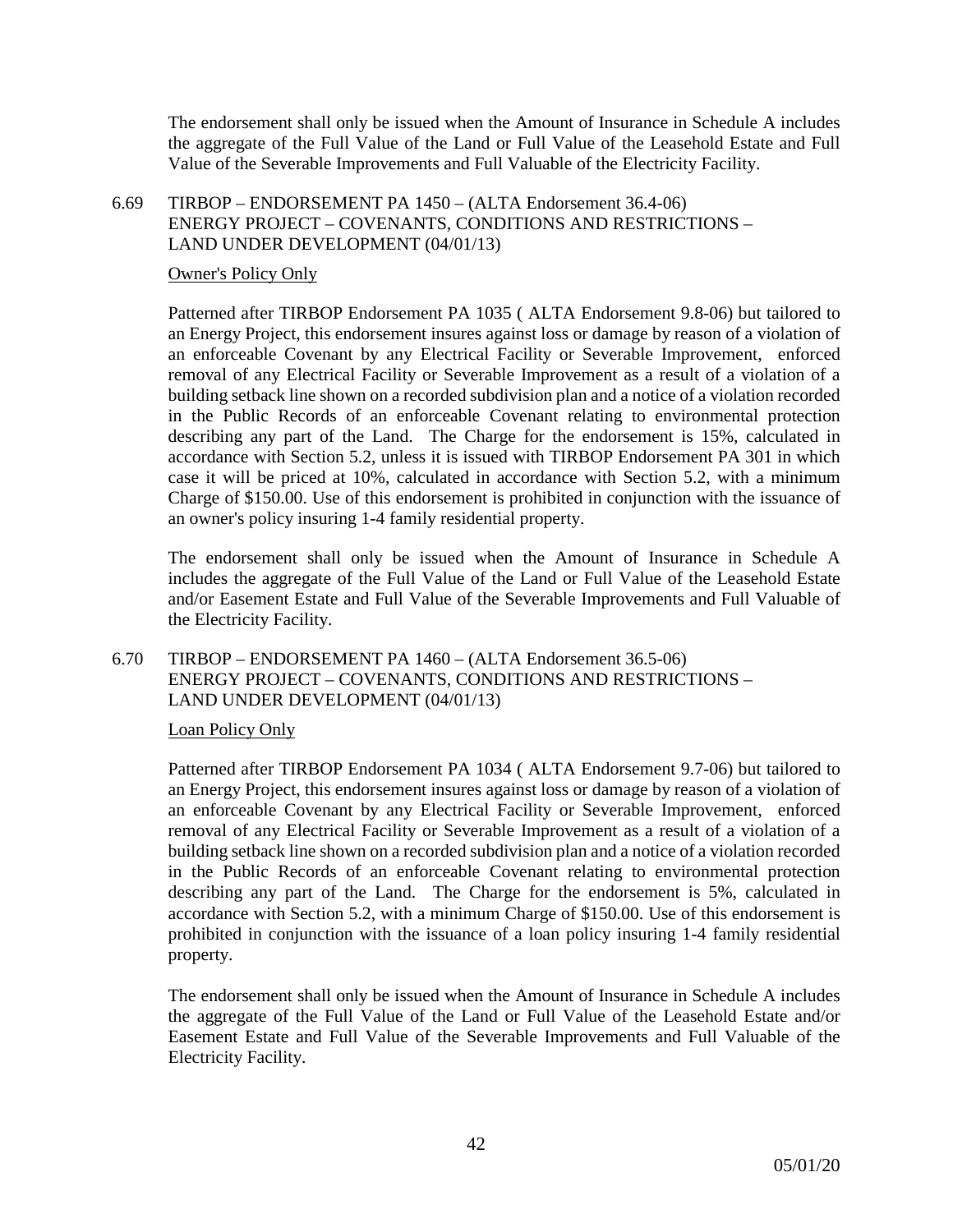## 6.71 TIRBOP – ENDORSEMENT PA 1470 – (ALTA Endorsement 36.6-06) ENERGY PROJECT – ENCROACHMENTS (10/01/17)

#### Owner's Policy Only

This endorsement insures against loss or damage by reason of an encroachment of any Electrical Facility or Severable Improvement, located on the Land onto adjoining land or onto that portion of the Land subject to an easement; an encroachment of an improvement located on adjoining land onto the Land; enforced removal of any Electrical Facility or Severable Improvement located on the Land in the event that the easement owner, in the exercise of the easement, compels removal or relocation of any Electrical Facility or Severable Improvement, and damage to any Electrical Facility or Severable Improvement located on or encroaching into that portion of the Land subject to an easement which damage results from the exercise of the easement. The Charge for the endorsement is 15%, calculated in accordance with Section 5.2, unless it is issued with TIRBOP Endorsement PA 301 in which case it will be priced at 10%, calculated in accordance with Section 5.2, with a minimum Charge of \$150.00. Use of this endorsement is prohibited in conjunction with the issuance of an owner's policy insuring 1-4 family residential property.

The endorsement shall only be issued when the Amount of Insurance in Schedule A includes the aggregate of the Full Value of the Land or Full Value of the Leasehold Estate and/or Easement Estate and Full Value of the Severable Improvements and Full Valuable of the Electricity Facility.

### 6.72 TIRBOP – ENDORSEMENT PA 1471 – (ALTA Endorsement 36.6-06) ENERGY PROJECT – ENCROACHMENTS (10/01/17)

#### Loan Policy Only

This endorsement insures against loss or damage by reason of an encroachment of any Electrical Facility or Severable Improvement, located on the Land onto adjoining land or onto that portion of the Land subject to an easement; an encroachment of an improvement located on adjoining land onto the Land; enforced removal of any Electrical Facility or Severable Improvement located on the Land in the event that the easement owner, in the exercise of the easement, compels removal or relocation of any Electrical Facility or Severable Improvement, and damage to any Electrical Facility or Severable Improvement located on or encroaching into that portion of the Land subject to an easement which damage results from the exercise of the easement. The Charge for the endorsement is 5%, calculated in accordance with Section 5.2, with a minimum Charge of \$150.00. Use of this endorsement is prohibited in conjunction with the issuance of a Loan policy insuring 1-4 family residential property.

The endorsement shall only be issued when the Amount of Insurance in Schedule A includes the aggregate of the Full Value of the Land or Full Value of the Leasehold Estate and/or Easement Estate and Full Value of the Severable Improvements and Full Valuable of the Electricity Facility.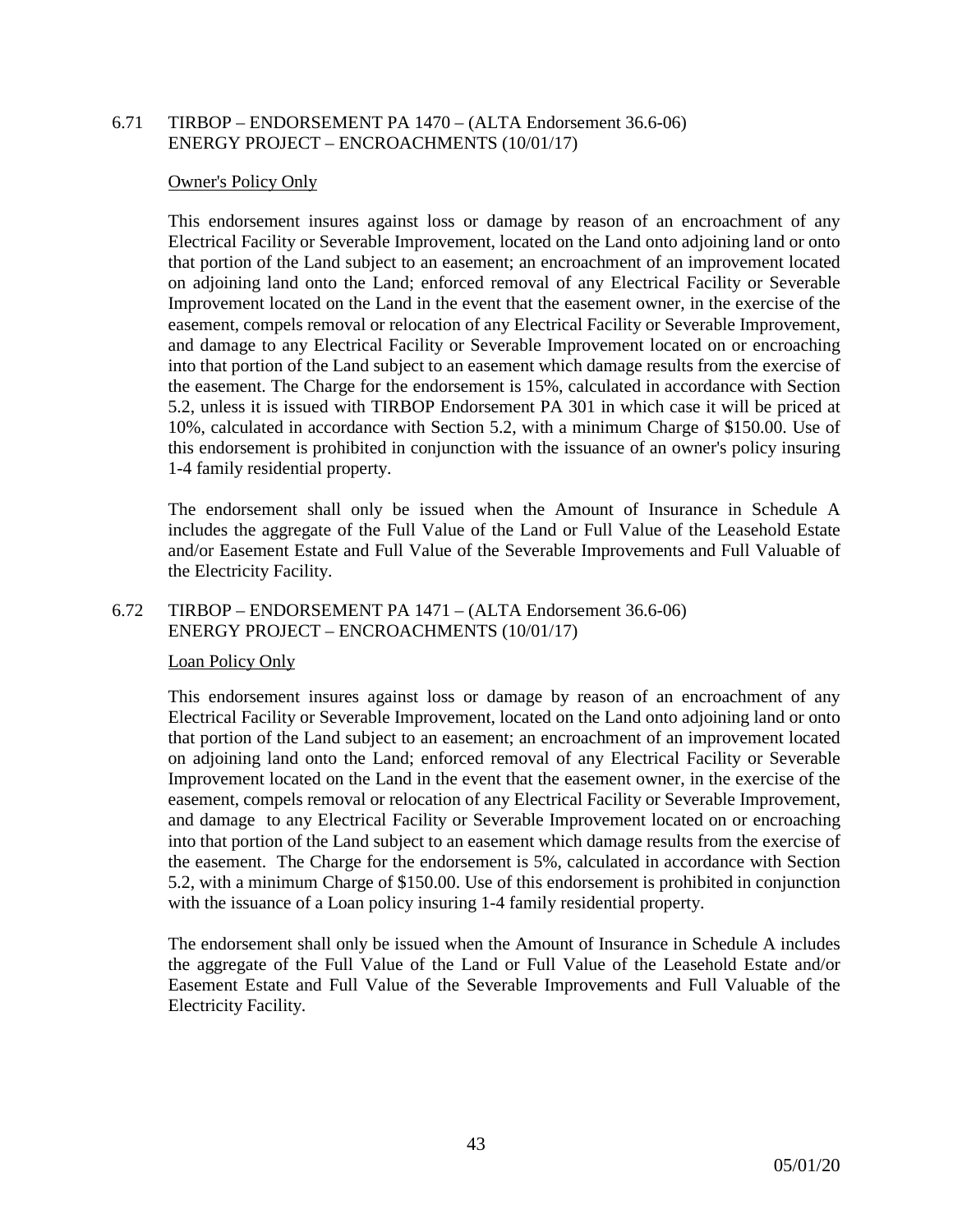## 6.73 TIRBOP – ENDORSEMENT PA 1480 – (ALTA Endorsement 9.3-06 (Revised 4/02/13)) – COVENANTS, CONDITIONS AND RESTRICTIONS (07/01/14)

## Loan Policy Only

This endorsement insures against loss or damage by reason of a violation of a Covenant that (a) divests, subordinates or extinguishes the lien of the Insured Mortgage or (b) that results in the invalidity, unenforceability or lack of priority of the lien of the Insured Mortgage. It also insures against loss or damage by reason of (i) a violation of an enforceable Covenant unless an exception in Schedule B identifies the violation, (ii) enforced removal of an Improvement as a result of a violation of a building setback line shown on a recorded subdivision plan, and (iii) notice of a violation recorded in the Public Records of an enforceable Covenant relating to environmental protection. The Charge for this endorsement is 5%, calculated in accordance with Section 5.2, with a minimum Charge of \$150.00.

#### 6.74 TIRBOP – ENDORSEMENT 1490 – (ALTA Endorsement 9.9-06 (Revised 4/02/13), as modified by TIRBOP) PRIVATE RIGHTS (07/01/14)

## Owner's Policy Only

This endorsement insures against loss or damage if enforcement of a Private Right in a Covenant affecting the Title at Date of Policy causes a loss of the Insured's Title. Private Right is defined as (i) an option to purchase; (ii) a right of first refusal; or (iii) a right of prior approval of a future purchaser or occupant. This endorsement permits a specific Private Right to be excluded from coverage. The Charge for this endorsement is 10%, calculated in accordance with Section 5.2, with a minimum Charge of \$1,000.00. Use of this endorsement is prohibited in conjunction with the issuance of an owner's policy insuring 1-4 family residential property.

## 6.75 TIRBOP – ENDORSEMENT PA 1500 – (ALTA Endorsement 32-06) CONSTRUCTION LOAN-LOSS OF PRIORITY (07/01/14)

## Loan Policy Only

This endorsement deletes Covered Risk 11(a) of the ALTA Loan Policy of Title Insurance, as modified by TIRBOP, (06/17/06) and provides the coverage set forth in section 3 which insures against (a) loss or damage by reason of the invalidity or unenforceability of the lien of the Insured Mortgage as security for each Construction Loan Advance made on or before the Date of Coverage; (b) the lack of priority of the lien of the Insured Mortgage for each Construction Loan Advance over any recorded lien or encumbrance not shown in Schedule B; and (c) the lack of priority of the lien of the Insured Mortgage over any unrecorded mechanics' liens but only for such mechanic lien claims which were designated for payment in the Construction Loan Advance and disbursed on or before Date of Coverage. The Charge for this endorsement is set forth in Section 5.11B of this Manual.

## 6.76 TIRBOP – ENDORSEMENT PA – 1510 (ALTA Endorsement 32.1-06) (Revised 4/02/13) – CONSTRUCTION LOAN-LOSS OF PRIORITY-DIRECT PAYMENT (07/01/14)

#### Loan Policy Only

This endorsement deletes Covered Risk 11(a) of the ALTA Loan Policy of Title Insurance, as modified by TIRBOP, (06/17/06) and provides the coverage set forth in section 3 which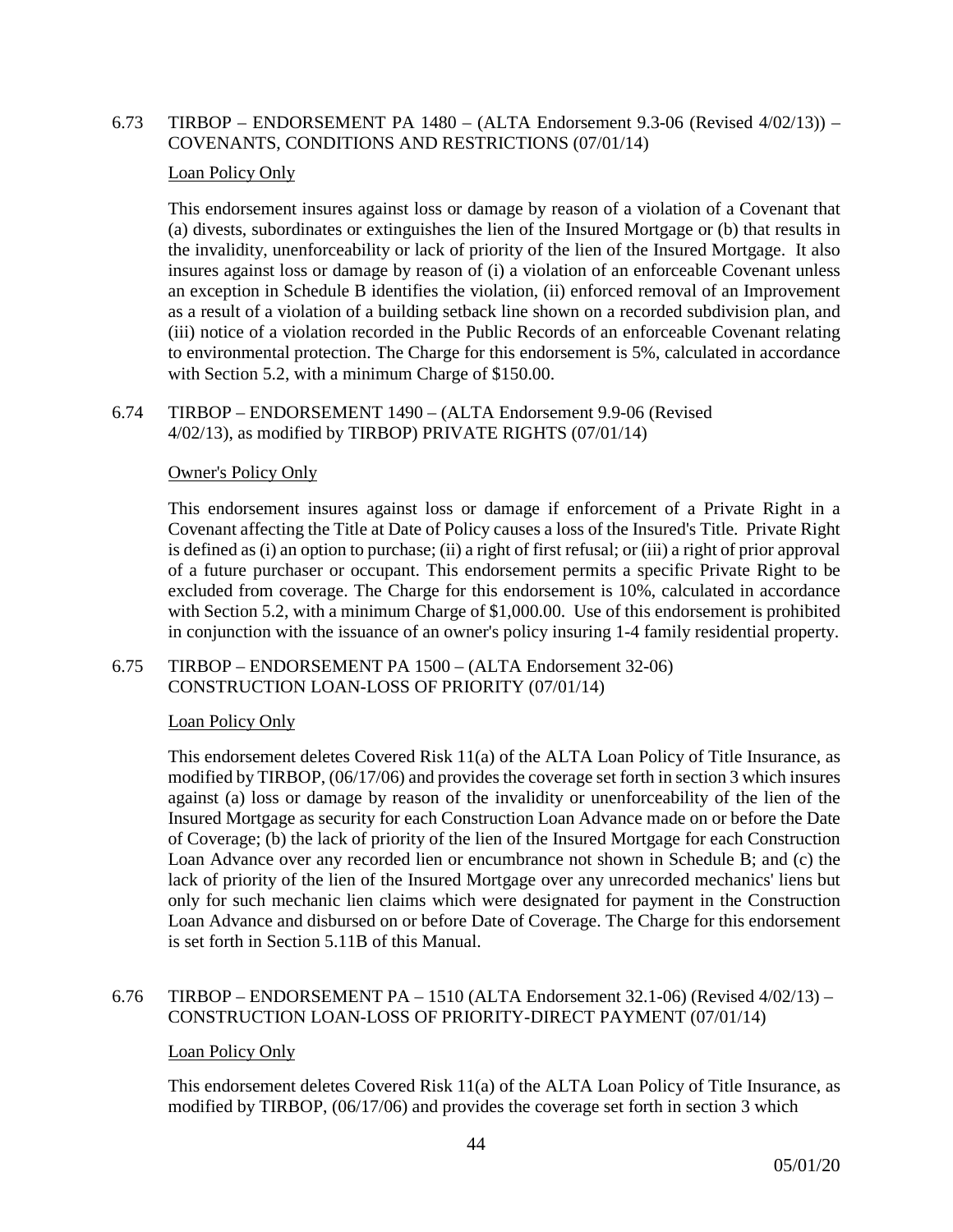insures against (a) loss or damage by reason of the invalidity or unenforceability of the lien of the Insured Mortgage as security for each Construction Loan Advance made on or before the Date of Coverage; (b) the lack of priority of the lien of the Insured Mortgage for each Construction Loan Advance over any recorded lien or encumbrance not shown in Schedule B; and (c) the lack of priority of the lien of the Insured Mortgage over any unrecorded mechanics' liens but only for such mechanic lien claims which were designated for payment in the Construction Loan Advance. This endorsement requires direct payment to contractors and materialmen to be made by the Company or by the Insured with the Company's written approval. The Charge for this endorsement is set forth in Section 5.11B of this Manual.

## 6.77 TIRBOP – ENDORSEMENT PA 1520 – (ALTA Endorsement 33-06) DISBURSEMENT (07/01/14)

## Loan Policy Only

This endorsement can only be issued in conjunction with TIRBOP Endorsement PA 1500 or 1510 and advances the Date of Coverage for Construction Loan Advances. The endorsement includes an option to state the current disbursement amount and to state the aggregate amount, including the current disbursement amount. The Charge for this endorsement is set forth in Section 5.11B of this Manual.

## 6.78 TIRBOP – ENDORSEMENT PA 1530 (ALTA Endorsement 14-06) FUTURE ADVANCE – PRIORITY (10/01/19)

## Loan Policy Only

This endorsement insures against loss or damage sustained by reason of the invalidity, unenforceability, or lack of priority of the lien of the Insured Mortgage (1) as security for Advances and re-Advances made after the Date of Policy and (2) resulting from any provisions of the note or loan agreement that provide for (i) interest on interest, (ii) changes in the rate of interest, or (iii) the addition of unpaid interest to the Indebtedness. It also includes coverage for the failure of the Insured Mortgage to comply with the requirements of state law to secure Advances. The Charge for this endorsement is \$200.00 when issued with a loan policy insuring 1-4 family residential property. When a policy is issued insuring other property, the Charge is 10%, calculated in accordance with Section 5.2, with a minimum Charge of \$500.00.

## 6.79 TIRBOP – ENDORSEMENT PA 1540 (ALTA Endorsement 14.1-06) FUTURE ADVANCE – KNOWLEDGE (10/01/19)

#### Loan Policy Only

This endorsement provides the same coverage as TIRBOP Endorsement PA 1530, except that there is an additional exclusion from coverage for loss or damage resulting from the lack of priority of any Advance made after the Insured has Knowledge of the existence of liens, encumbrances or other matters affecting the Land intervening between Date of Policy and the Advance. The Charge for this endorsement is \$200.00 when issued with a loan policy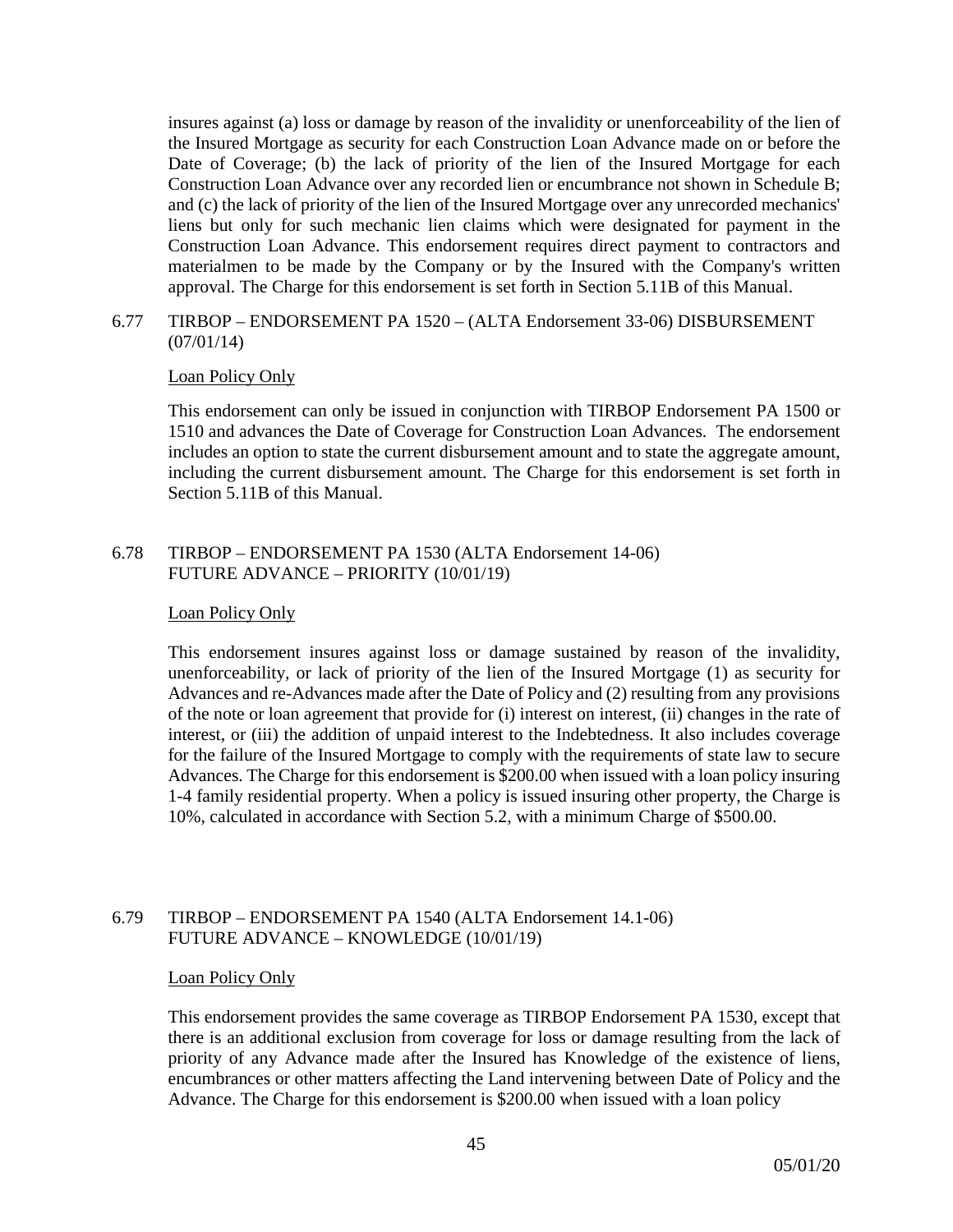insuring 1-4 family residential property. When a policy is issued insuring other property, the Charge is 10%, calculated in accordance with Section 5.2, with a minimum Charge of \$500.00.

6.80 TIRBOP – ENDORSEMENT PA 1550 (ALTA Endorsement 17.2-06) UTILITY ACCESS (10/01/17)

#### Owner's Policy Only

This endorsement provides coverage for loss or damage sustained by the Insured by reason of the lack of a right of access to specifically selected utilities or services, either over, under or upon rights of way or easements for the benefit of the Land. The Charge when issued with an owner's policy is 10%, calculated in accordance with Section 5.2, with a minimum Charge of \$1,000.00. Use of this endorsement is prohibited in conjunction with the issuance of an owner's policy insuring 1-4 family residential property.

6.81 TIRBOP – ENDORSEMENT PA 1551 (ALTA Endorsement 17.2-06) UTILITY ACCESS (10/01/17)

## Loan Policy Only

This endorsement provides coverage for loss or damage sustained by the Insured by reason of the lack of a right of access to specifically selected utilities or services, either over, under or upon rights of way or easements for the benefit of the Land. The Charge for this endorsement when issued with a loan policy is \$700.00. Use of this endorsement is prohibited in conjunction with the issuance of a loan policy insuring 1-4 family residential property.

6.82 TIRBOP – ENDORSEMENT PA 1560 (ALTA Endorsement 37-06) ASSIGNMENT OF RENTS OR LEASES (10/01/17)

#### Loan Policy Only

This endorsement provides coverage for loss or damage sustained by the Insured by reason of (1) a defect in the execution of the Assignment of Rents or Leases or (2) any recorded Assignment of Rents or Leases at Date of Policy other than as shown in the Policy. The Charge for this endorsement is \$200.00. Use of this endorsement is prohibited in conjunction with the issuance of a loan policy insuring 1-4 family residential property.

## 6.83 TIRBOP – ENDORSEMENT PA 1570 (ALTA Endorsement 40-06) TAX CREDIT-OWNER'S POLICY (10/01/17)

#### Owner's Policy Only

This endorsement provides coverage for loss or damage, not exceeding the Amount of Insurance, sustained by the Tax Credit Investor by a reduction in a Tax Credit caused solely by a defect, lien or encumbrance insured against by the policy, and subject to certain limitations set forth in the endorsement. By the endorsement, the Insured assigns to the Tax Credit Investor the right to receive payment of a loss under the policy to the extent of the reduction in the amount of the Tax Credit. The Tax Credit itself is not insured, but the endorsement allows consideration of the reduction of the Tax Credit as an element of loss.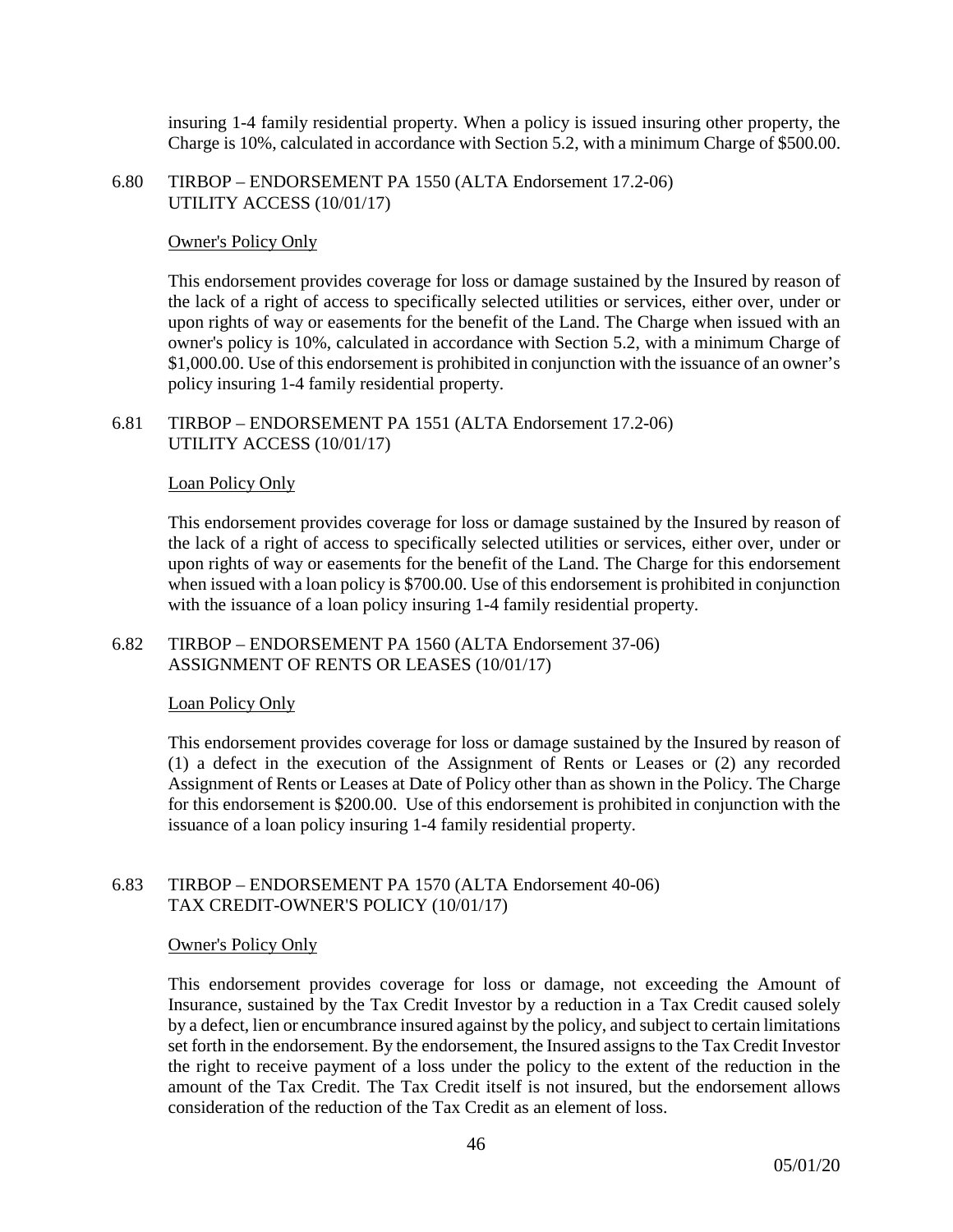The Charge for this endorsement is \$700.00. Use of this endorsement is prohibited in conjunction with the issuance of an owner's policy insuring 1-4 family residential property.

#### 6.84 TIRBOP – ENDORSEMENT PA 1580 (ALTA Endorsement 40.1-06) TAX CREDIT-DEFINED AMOUNT-OWNER'S POLICY (10/01/17)

## Owner's Policy Only

This endorsement provides the same coverage as TIRBOP Endorsement PA 1570, except that (1) it establishes an Additional Amount of Insurance designated solely for losses addressed in the endorsement (2) it does not require the Insured to assign its rights to receive loss payments under the policy to the Tax Credit Investor, as the Additional Amount of Insurance is applicable only to the payment of a loss to the Tax Credit Investor and (3) the Amount of Insurance in Schedule A is not available for loss payment to the Tax Credit Investor and a payment of any loss pursuant to the terms of the endorsement to the Tax Credit Investor does not reduce the Amount of Insurance available to the Insured. The Charge for this endorsement is the difference between the Charge for the Amount of Insurance on Schedule A and the Charge when adding the Additional Amount of Insurance. Example: The Amount of Insurance on Schedule A is \$30,000,000.00. The Additional Amount of Insurance is \$5,000,000.00. The Charge for the endorsement is \$7,100.00, being the difference between the Charge for a \$30,000,000.00 policy and the Charge for a \$35,000,000.00 policy. Use of this endorsement is prohibited in conjunction with the issuance of an owner's policy insuring 1-4 family residential property.

## 6.85 TIRBOP – ENDORSEMENT PA 1590 (ALTA Endorsement 9.10-06) RESTRICTIONS, ENCROACHMENTS, MINERALS – CURRENT VIOLATIONS (10/01/17)

#### Loan Policy Only

This endorsement provides coverage similar to that in TIRBOP Endorsement PA 1030 but limits coverage to a violation of a Covenant on or before Date of Policy. The Charge for this endorsement is 10%, calculated in accordance with Section 5.2, with a minimum Charge of \$150.00.

#### 6.86 TIRBOP – ENDORSEMENT 1600 (ALTA Endorsement 10-06) ASSIGNMENT (05/01/16)

## Loan Policy Only

This endorsement insures against loss or damage from (i) the failure of the post-policy assignment of the Insured Mortgage to vest title to the Insured Mortgage in the assignee and from (ii) any recorded modification, release or satisfaction of the Insured Mortgage prior to the date of endorsement. This endorsement does not change the Date of Policy. The Charge for this endorsement is \$700.00.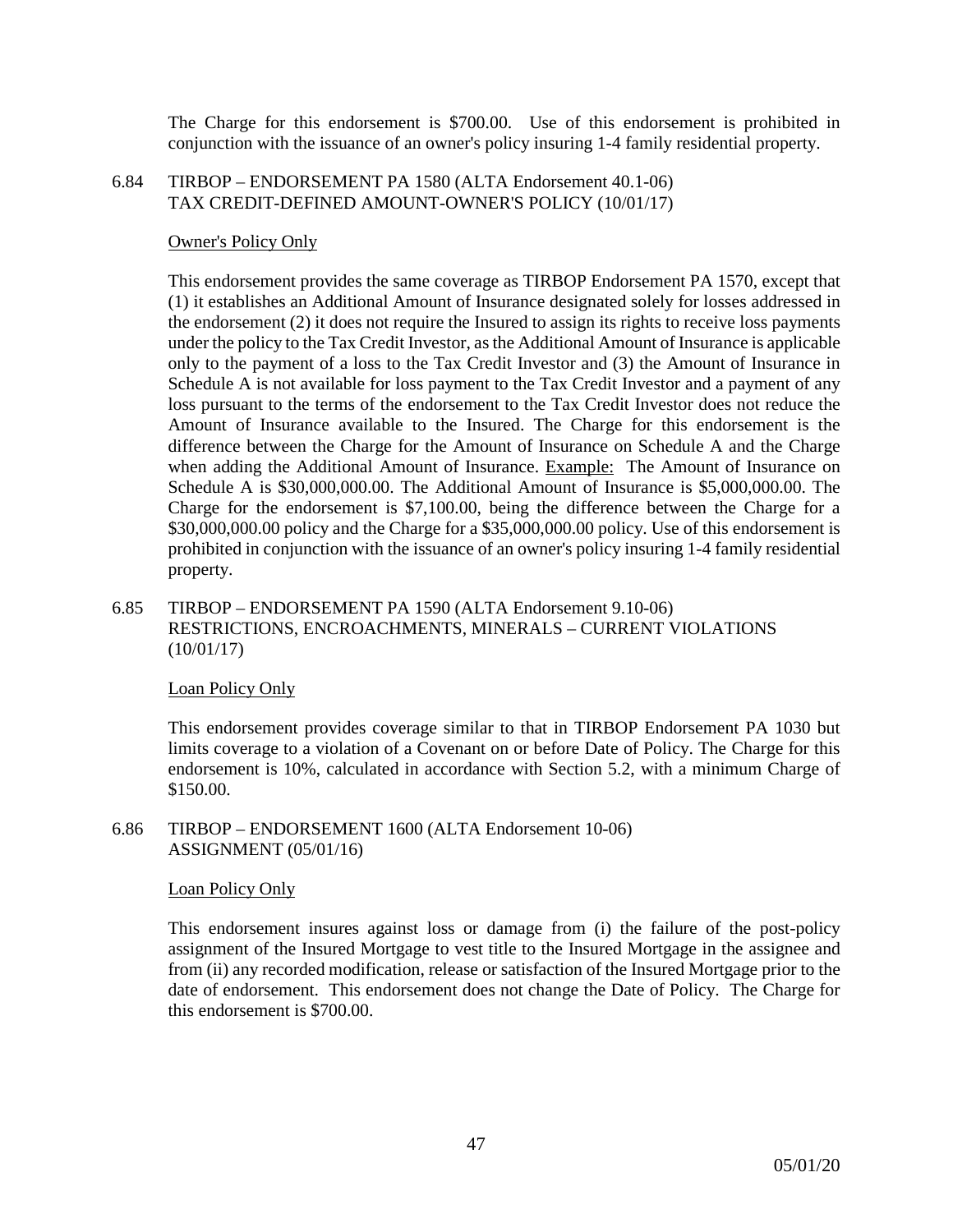## 6.87 TIRBOP – ENDORSEMENT 1610 (ALTA Endorsement 23-06) CO-INSURANCE – SINGLE POLICY (05/01/16)

#### Owner's and/or Loan Policy

This endorsement allows the lead insurer to issue a single policy with other co-insurers adopting the policy as their own to the extent of their proportionate liability set forth in the endorsement. While there is no Charge for the issuance of the endorsement, Section 5.12 describes the manner by which the Charge for the liability assumed by each Insurer is calculated. Use of this endorsement is prohibited in conjunction with the issuance of a policy insuring 1-4 family residential property.

#### 6.87.1 TIRBOP – ENDORSEMENT 1611 (ALTA Endorsement 23.1-06) CO-INSURANCE – MULTIPLE POLICIES (10/01/19)

#### Owner's and/or Loan Policy

This endorsement allows the lead insurer to issue multiple policies with other co-insurers adopting the policies as their own to the extent of their proportionate liability set forth in the endorsement. While there is no Charge for the issuance of the endorsement, Section 5.12 describes the manner by which the Charge for the liability assumed by each Insurer is calculated. Use of this endorsement is prohibited in conjunction with the issuance of policies insuring 1-4 family residential property.

## 6.88 TIRBOP – ENDORSEMENT 1620 (ALTA Endorsement 39-06) POLICY AUTHENTICATION (05/01/16)

#### Owner's and/or Loan Policy

This endorsement authenticates a policy or endorsements issued electronically or lacking signatures. If this endorsement is issued simultaneously with a policy, there is no Charge. If issued subsequent to Date of Policy, the Charge for the endorsement is \$200.00.

## 6.89 TIRBOP – ENDORSEMENT 1630 (ALTA Endorsement 42-06) COMMERCIAL LENDER GROUP ENDORSEMENT (05/01/16)

#### Loan Policy Only

This endorsement (i) insures against loss or damage by reason of the invalidity, unenforceability, or loss of priority of the lien of the Insured Mortgage caused by transfers after the Date of Policy of portions of the Indebtedness by the Participants, (ii) provides that the Participant is an Insured, as long as it continues to own a portion of the Indebtedness, whether acquired on or after the Date of Policy and (iii) under certain conditions, protects Participants against imputation of Knowledge from other Participants. The Charge for this endorsement is \$700.00. Use of this endorsement is prohibited in conjunction with the issuance of a loan policy insuring 1-4 family residential property.